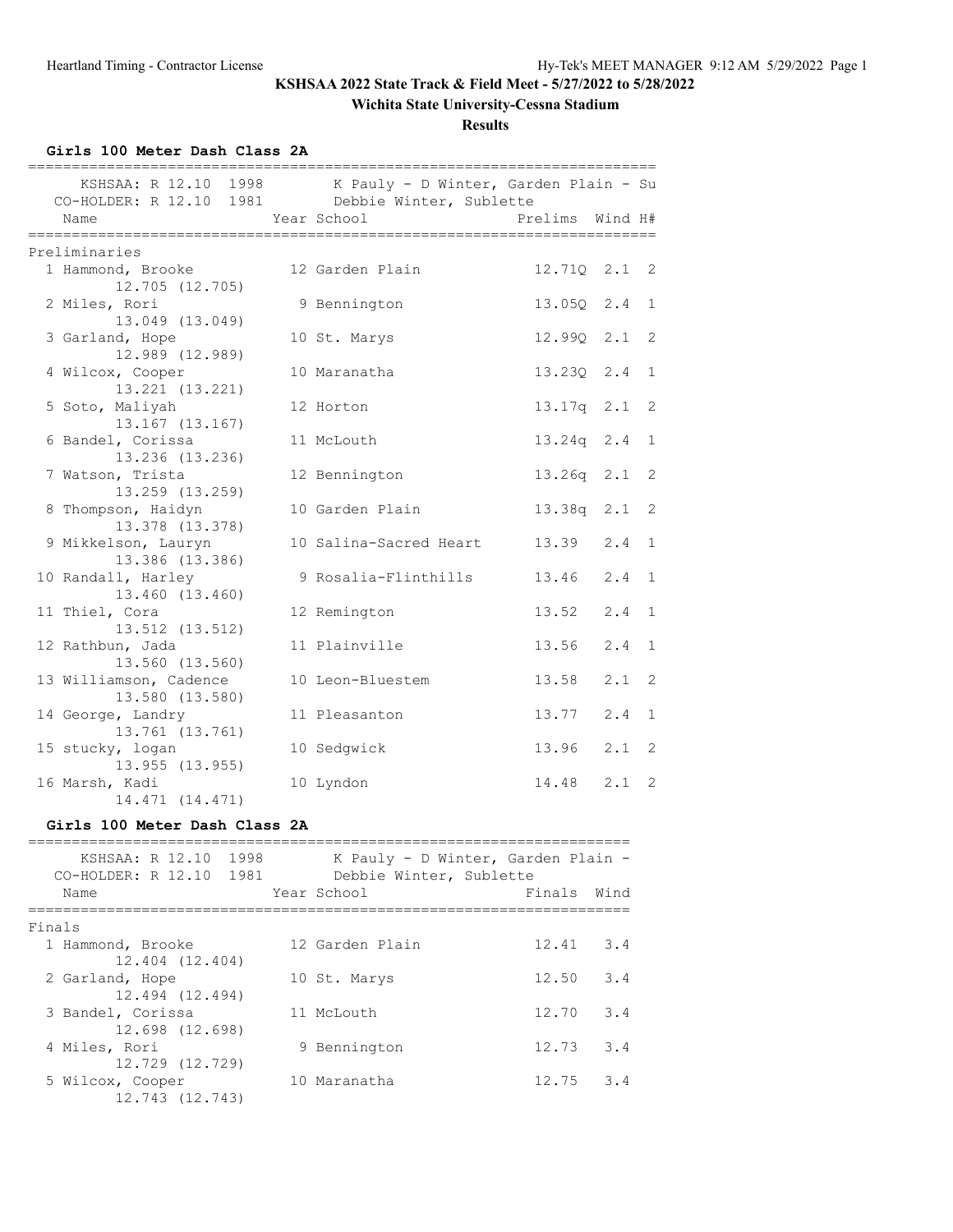### **Wichita State University-Cessna Stadium**

**Results**

#### **....Girls 100 Meter Dash Class 2A**

| 6 Soto, Maliyah    | 12 Horton       | $12.89$ $3.4$ |  |
|--------------------|-----------------|---------------|--|
| 12.886 (12.886)    |                 |               |  |
| 7 Watson, Trista   | 12 Bennington   | $13.02$ $3.4$ |  |
| 13.012 (13.012)    |                 |               |  |
| 8 Thompson, Haidyn | 10 Garden Plain | $13.14$ $3.4$ |  |
| 13.136 (13.136)    |                 |               |  |

#### **Girls 200 Meter Dash Class 2A**

| ____________________<br>KSHSAA: R 25.25 1991 Brenda Beecher, Ellis<br>Name | Year School          | Prelims Wind H#  |        |                |
|----------------------------------------------------------------------------|----------------------|------------------|--------|----------------|
| Preliminaries                                                              |                      |                  |        |                |
| 1 Hammond, Brooke<br>26.373 (26.373)                                       | 12 Garden Plain      | $26.38Q - 1.8$ 1 |        |                |
| 2 Finlay, Ashlyn<br>26.687 (26.687)                                        | 11 Syracuse          | $26.69Q + 0.0$ 2 |        |                |
| 3 Miles, Rori<br>26.729 (26.729)                                           | 9 Bennington         | $26.73Q + 0.0$ 2 |        |                |
| 4 Garland, Hope<br>26.994 (26.994)                                         | 10 St. Marys         | $27.00Q -1.8$    |        | $\overline{1}$ |
| 5 Fitch, Addie<br>26.780 (26.780)                                          | 11 Sedgwick          | $26.78q + 0.0$   |        | $\overline{2}$ |
| 6 Schutter, Lauren<br>27.038 (27.038)                                      | 12 Wabaunsee         | $27.04q + 0.0$   |        | 2              |
| 7 Watson, Trista<br>27.094 (27.094)                                        | 12 Bennington        | $27.10q + 0.0$   |        | $\overline{2}$ |
| 8 Wilcox, Cooper<br>27,201 (27,201)                                        | 10 Maranatha         | $27.21q -1.8$    |        | $\mathbf{1}$   |
| 9 Rathbun, Jada<br>27.363 (27.363)                                         | 11 Plainville        | $27.37 - 1.8$    |        | $\mathbf{1}$   |
| 10 Schrag, Avery<br>27.605 (27.605)                                        | 9 Moundridge         | $27.61 + 0.0$    |        | $\overline{2}$ |
| 11 Chan, Katalina<br>27.862 (27.862)                                       | 9 KC Christian       | $27.87 - 1.8$    |        | 1              |
| 12 Randall, Harley<br>27.897 (27.897)                                      | 9 Rosalia-Flinthills | 27.90            | $-1.8$ | 1              |
| 13 Meek, Dalanie<br>28.150 (28.150)                                        | 9 St. Marys-Colgan   | 28.15            | $-1.8$ | 1              |
| 14 Hielscher, Jolie<br>28.520 (28.520)                                     | 11 Lyndon            | $28.52 -1.8$     |        | $\mathbf{1}$   |
| 15 Castleberry, Kenzie<br>28.702 (28.702)                                  | 9 Herington          | $28.71 + 0.0$    |        | $\overline{2}$ |
| 16 Sears, Landrea<br>29.301 (29.301)                                       | 12 Sedan             | $29.31 + 0.0$    |        | $\overline{2}$ |

### **Girls 200 Meter Dash Class 2A**

| KSHSAA: R 25.25 1991 | Brenda Beecher, Ellis |               |  |
|----------------------|-----------------------|---------------|--|
| Name                 | Year School           | Finals Wind   |  |
|                      |                       |               |  |
| Finals               |                       |               |  |
| 1 Hammond, Brooke    | 12 Garden Plain       | $27.89 - 8.8$ |  |
| 27.887 (27.887)      |                       |               |  |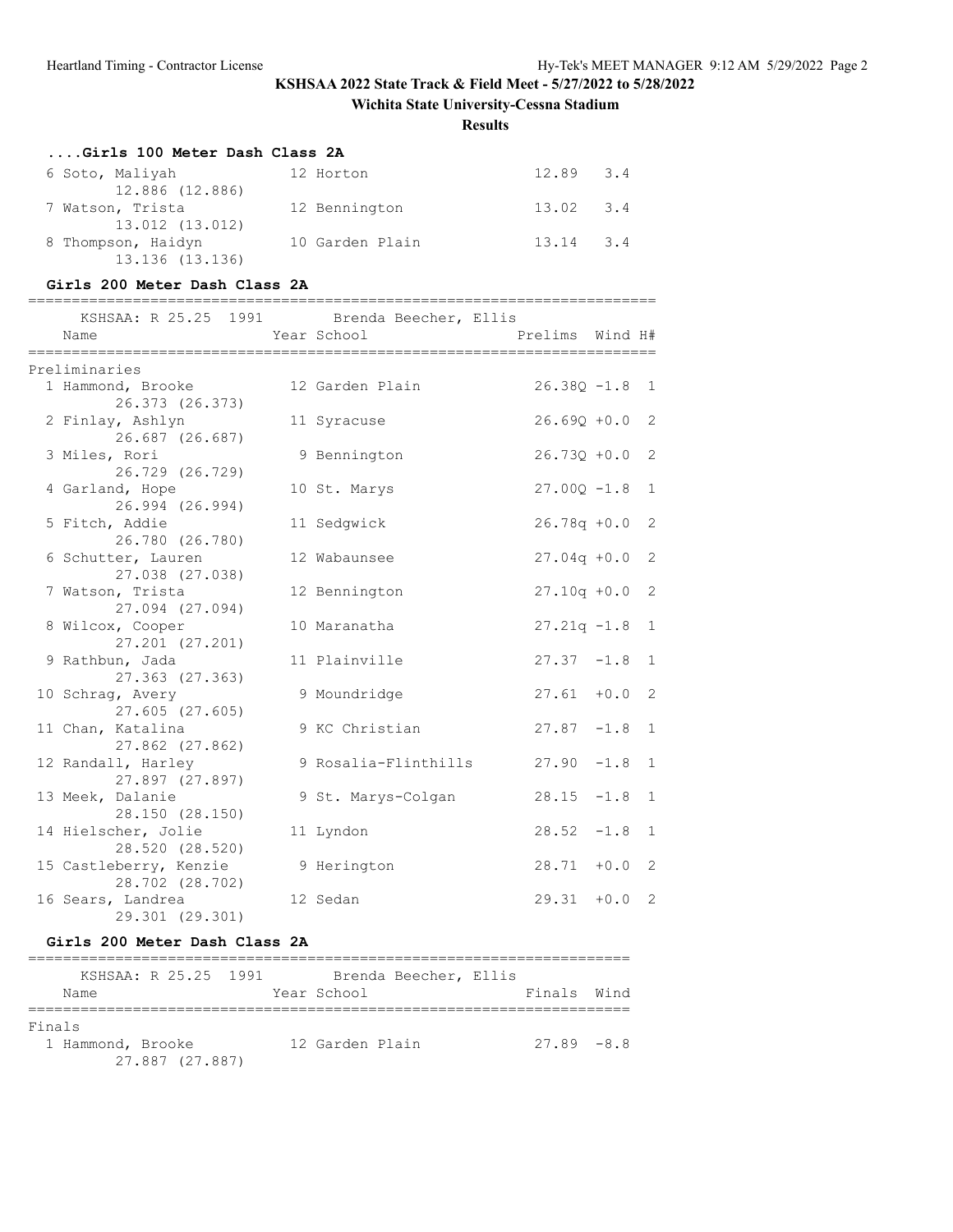### **Wichita State University-Cessna Stadium**

**Results**

| Girls 200 Meter Dash Class 2A |               |               |  |  |  |  |  |
|-------------------------------|---------------|---------------|--|--|--|--|--|
| 2 Miles, Rori                 | 9 Bennington  | $28.51 - 8.8$ |  |  |  |  |  |
| 28.509 (28.509)               |               |               |  |  |  |  |  |
| 3 Finlay, Ashlyn              | 11 Syracuse   | $28.52 - 8.8$ |  |  |  |  |  |
| 28.515 (28.515)               |               |               |  |  |  |  |  |
| 4 Garland, Hope               | 10 St. Marys  | $28.58 - 8.8$ |  |  |  |  |  |
| 28.579 (28.579)               |               |               |  |  |  |  |  |
| 5 Wilcox, Cooper              | 10 Maranatha  | $28.72 - 8.8$ |  |  |  |  |  |
| 28.717 (28.717)               |               |               |  |  |  |  |  |
| 6 Watson, Trista              | 12 Bennington | $29.17 - 8.8$ |  |  |  |  |  |
| 29.161 (29.161)               |               |               |  |  |  |  |  |
| 7 Fitch, Addie                | 11 Sedgwick   | $29.21 - 8.8$ |  |  |  |  |  |
| 29.202 (29.202)               |               |               |  |  |  |  |  |
| 8 Schutter, Lauren            | 12 Wabaunsee  | $29.53 - 8.8$ |  |  |  |  |  |
| 29.525 (29.525)               |               |               |  |  |  |  |  |

# **Girls 400 Meter Dash Class 2A**

| =========<br>KSHSAA: R 56.58 2010 Lauren Pickens, Peabody-Burns<br>Name | Year School                | Prelims H#              |                |  |
|-------------------------------------------------------------------------|----------------------------|-------------------------|----------------|--|
| Preliminaries                                                           |                            |                         |                |  |
| 1 Peterson, Chesney<br>59.096 (59.096)                                  | 11 Stanton County 59.10Q 2 |                         |                |  |
| 2 Wurtz, Payton<br>59.797 (59.797)                                      | 9 Wabaunsee                | 59.800 1                |                |  |
| 3 Eck, Emily<br>$1:00.688$ $(1:00.688)$                                 | 11 Ellis                   | 1:00.690                | $\mathbf{1}$   |  |
| 4 Costantini, Gianna<br>$1:01.064$ $(1:01.064)$                         | 10 St. Marys-Colgan        | 1:01.07Q                | 2              |  |
| 5 Dorzweiler, Gracy<br>$1:01.271$ $(1:01.271)$                          | 10 Salina-Sacred Heart     | $1:01.28q$ 2 $1:01.271$ |                |  |
| 6 Fitch, Addie<br>$1:01.276$ $(1:01.276)$                               | 11 Sedgwick                | 1:01.28q 1 1:01.276     |                |  |
| 7 Schrag, Avery<br>$1:01.414$ $(1:01.414)$                              | 9 Moundridge               | $1:01.42q$ 2            |                |  |
| 8 Finlay, Ashlyn<br>$1:01.465$ $(1:01.465)$                             | 11 Syracuse                | 1:01.47q                | 1              |  |
| 9 Favero, Olivia<br>$1:02.093$ $(1:02.093)$                             | 12 Maranatha               | 1:02.10                 | $\mathbf{1}$   |  |
| 10 Sramek, Laine<br>1:03.110(1:03.110)                                  | 10 Maranatha               | 1:03.11                 | 2              |  |
| 11 Puetz, Sydney<br>$1:03.643$ $(1:03.643)$                             | 11 Garden Plain            | 1:03.65                 | $\mathbf{1}$   |  |
| 12 Hammond, Brooke<br>$1:04.364$ $(1:04.364)$                           | 12 Garden Plain            | 1:04.37                 | $\overline{2}$ |  |
| 13 White, Eliz<br>$1:07.466$ $(1:07.466)$                               | 9 Cherokee-Southeast       | 1:07.47                 | $\overline{2}$ |  |
| 14 Koch, Laura<br>$1:07.933$ $(1:07.933)$                               | 12 Chase County            | 1:07.94                 | $\mathbf{1}$   |  |
| 15 Korte, Brooklyn<br>$1:09.741$ $(1:09.741)$                           | 10 Leon-Bluestem           | 1:09.75                 | 2              |  |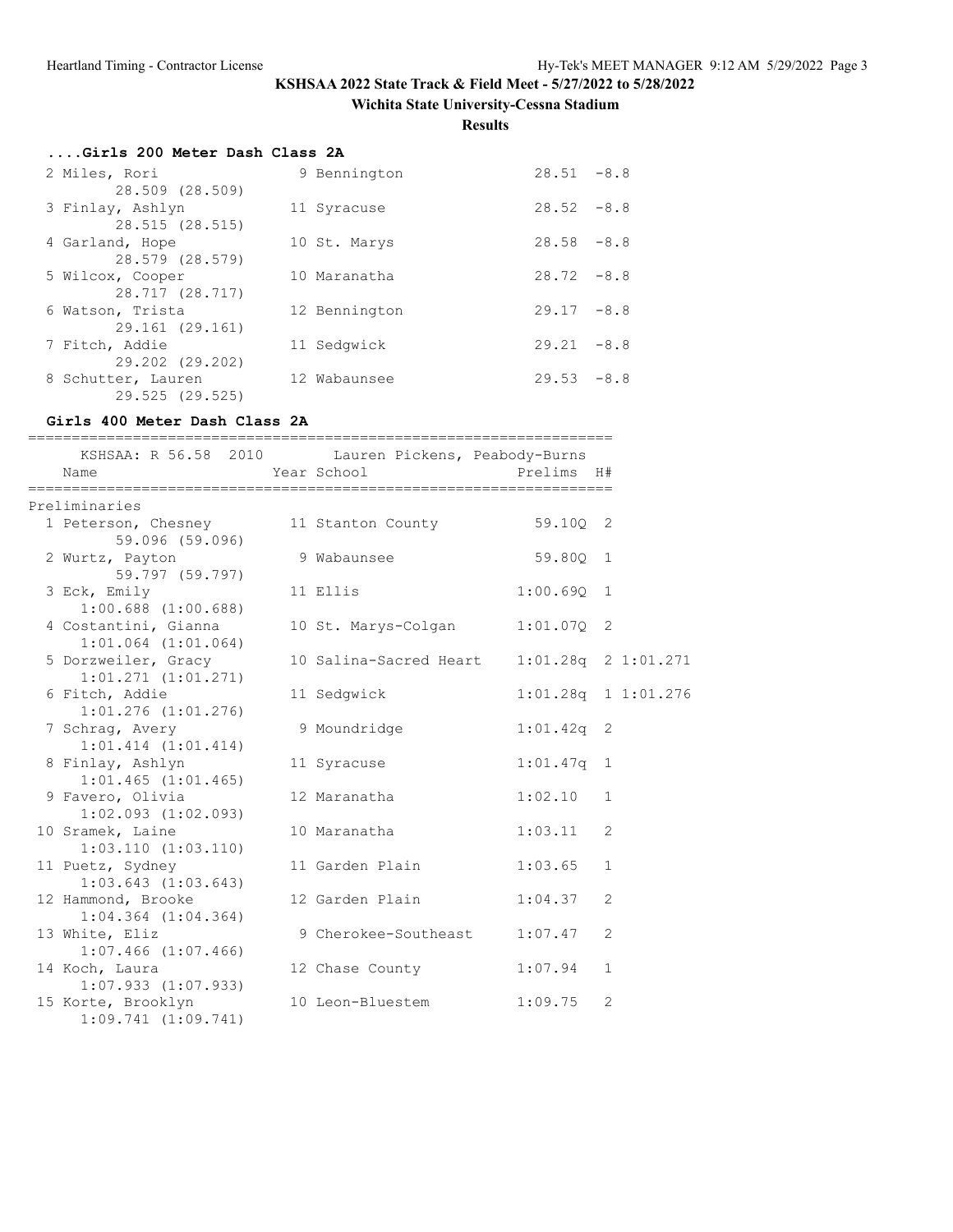# **Wichita State University-Cessna Stadium**

**Results**

**Girls 400 Meter Dash Class 2A**

|        | KSHSAA: R 56.58 2010<br>Name | Lauren Pickens, Peabody-Burns<br>Year School | Finals  |
|--------|------------------------------|----------------------------------------------|---------|
| Finals |                              |                                              |         |
|        | 1 Peterson, Chesney          | 11 Stanton County                            | 1:00.15 |
|        | $1:00.149$ $(1:00.149)$      |                                              |         |
|        | 2 Wurtz, Payton              | 9 Wabaunsee                                  | 1:01.11 |
|        | $1:01.102$ $(1:01.102)$      |                                              |         |
|        | 3 Eck, Emily                 | 11 Ellis                                     | 1:02.00 |
|        | 1:01.997(1:01.997)           |                                              |         |
|        | 4 Finlay, Ashlyn             | 11 Syracuse                                  | 1:02.76 |
|        | $1:02.754$ $(1:02.754)$      |                                              |         |
|        | 5 Dorzweiler, Gracy          | 10 Salina-Sacred Heart                       | 1:02.94 |
|        | $1:02.940$ $(1:02.940)$      |                                              |         |
|        | 6 Fitch, Addie               | 11 Sedgwick                                  | 1:03.01 |
|        | $1:03.008$ $(1:03.008)$      |                                              |         |
|        | 7 Schrag, Avery              | 9 Moundridge                                 | 1:03.71 |
|        | $1:03.702$ $(1:03.702)$      |                                              |         |
|        | 8 Costantini, Gianna         | 10 St. Marys-Colgan                          | 1:06.30 |
|        | 1:06.300(1:06.300)           |                                              |         |

#### **Girls 800 Meter Run Class 2A**

|                       | ____________________________                                  | ,,,,,,,,,,,,,,,,,,,,, |
|-----------------------|---------------------------------------------------------------|-----------------------|
| Name                  | KSHSAA: R 2:11.50 1981 Lucille Carson, Peabody<br>Year School | Finals                |
|                       |                                                               |                       |
|                       | 1 Peterson, Chesney 11 Stanton County                         | 2:18.70               |
| $1:12.81$ $(1:12.81)$ | $2:18.698$ $(1:05.89)$                                        |                       |
| 2 O'Brien, Kaleigh    | 11 Remington                                                  | 2:26.25               |
| $1:14.26$ $(1:14.26)$ | 2:26.247(1:11.99)                                             |                       |
| 3 Ekart, Faith        | 10 Sterling                                                   | 2:26.28               |
| $1:14.84$ $(1:14.84)$ | $2:26.276$ $(1:11.44)$                                        |                       |
| 4 Wurtz, Payton       | 9 Wabaunsee                                                   | 2:28.67               |
| $1:15.58$ $(1:15.58)$ | 2:28.670(1:13.10)                                             |                       |
| 5 Veer, Lillie        | 11 Berean Academy                                             | 2:31.53               |
| 1:15.07(1:15.07)      | 2:31.530(1:16.47)                                             |                       |
| 6 Grimmett, Heidi     | 12 Marion                                                     | 2:32.22               |
| $1:15.39$ $(1:15.39)$ | $2:32.220$ $(1:16.84)$                                        |                       |
| 7 Farnham, Suzanne    | 11 Stanton County                                             | 2:32.49               |
| $1:15.61$ $(1:15.61)$ | $2:32.488$ $(1:16.88)$                                        |                       |
| 8 White, Eliz         | 9 Cherokee-Southeast                                          | 2:32.79               |
| $1:15.44$ $(1:15.44)$ | $2:32.784$ $(1:17.35)$                                        |                       |
| 9 Kohl, Makenna       | 11 Ellis                                                      | 2:35.99               |
| 1:15.41(1:15.41)      | $2:35.989$ $(1:20.58)$                                        |                       |
| 10 Torrance, Lauren   | 11 St. Marys-Colgan                                           | 2:36.00               |
| $1:15.74$ $(1:15.74)$ | $2:35.992$ $(1:20.26)$                                        |                       |
| 11 Vermetten, Maddy   | 12 Valley Heights                                             | 2:37.61               |
| $1:16.39$ $(1:16.39)$ | 2:37.605(1:21.22)                                             |                       |
| 12 Allison, Daysha    | 10 Oakley                                                     | 2:39.94               |
| 1:16.539(1:16.539)    | 2:39.940(1:23.402)                                            |                       |
| 13 Hedden, Nina       | 12 McLouth                                                    | 2:40.08               |
| $1:12.57$ $(1:12.57)$ | 2:40.073(1:27.51)                                             |                       |
| 14 Hinrichs, Aubrey   | 12 Allen-Northern Hts                                         | 2:41.08               |
| $1:15.70$ $(1:15.70)$ | $2:41.074$ $(1:25.38)$                                        |                       |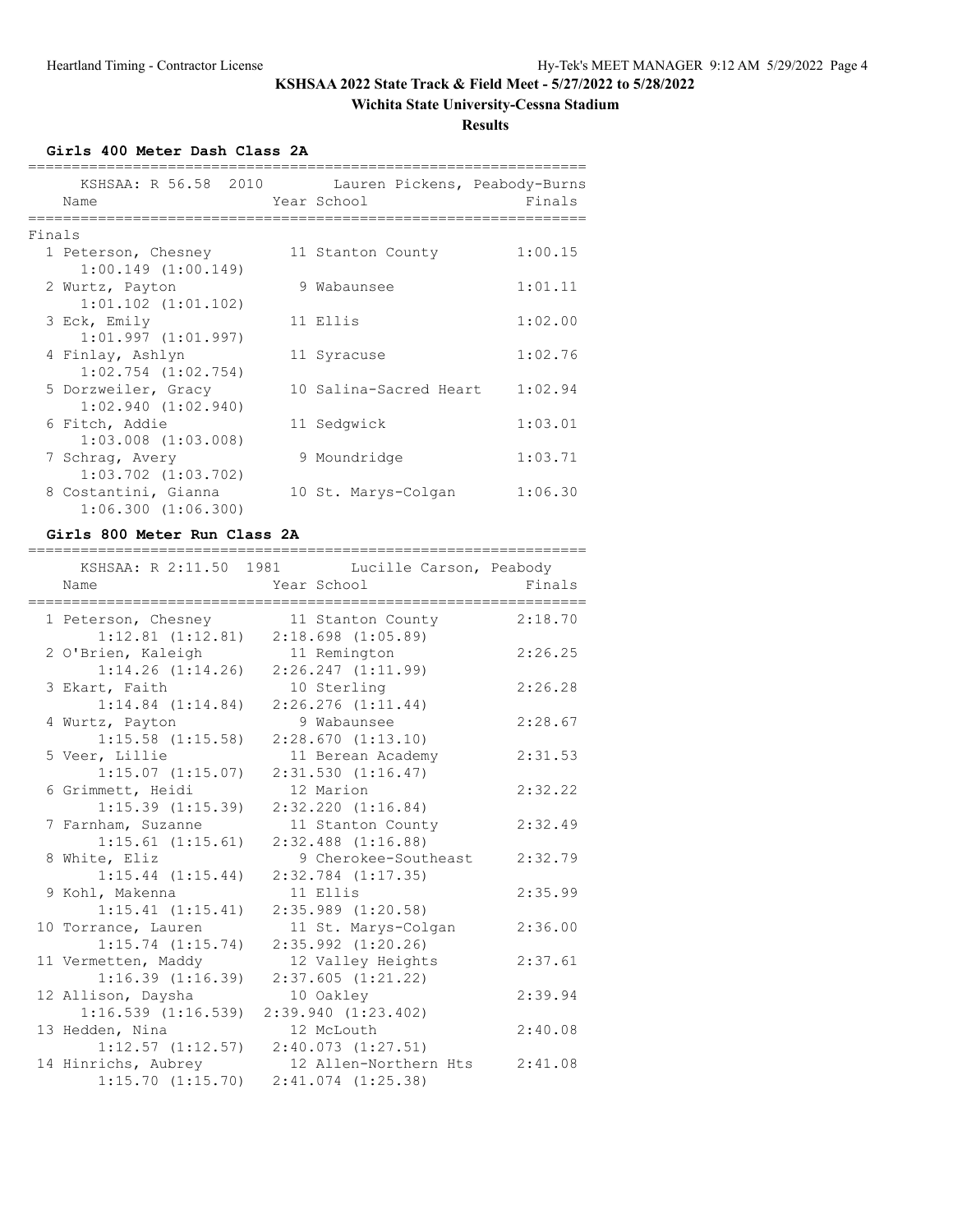### **Wichita State University-Cessna Stadium**

#### **Results**

### **....Girls 800 Meter Run Class 2A**

| 15 Toerber, Anne | 9 Valley Heights   | 2:42.38 |
|------------------|--------------------|---------|
| 1:16.13(1:16.13) | 2:42.371 (1:26.25) |         |
| 16 Meyer, Lily   | 12 Central Heights | 2:44.25 |
| 1:14.94(1:14.94) | 2:44.245 (1:29.31) |         |

#### **Girls 1600 Meter Run Class 2A**

| Name                  | KSHSAA: R 5:00.72 2021 Chesney Peterson, Stanton C<br>Year School Finals        |                       |                        |
|-----------------------|---------------------------------------------------------------------------------|-----------------------|------------------------|
|                       | 1 Peterson, Chesney 11 Stanton County 4:54.00R                                  |                       |                        |
|                       | $1:10.03(1:10.03)2:26.33(1:16.30)3:41.81(1:15.48)$                              |                       | $4:53.999$ $(1:12.20)$ |
| 2 Wurtz, Payton       |                                                                                 |                       |                        |
|                       | $1:14.12$ $(1:14.12)$ $2:37.66$ $(1:23.54)$ $4:02.44$ $(1:24.78)$               |                       | $5:19.239$ $(1:16.81)$ |
| 3 Ehrlich, Madisyn    | 12 Salina-Sacred Heart 5:35.60                                                  |                       |                        |
|                       | $1:18.15$ $(1:18.15)$ $2:44.44$ $(1:26.29)$ $4:13.12$ $(1:28.68)$               |                       | $5:35.599$ $(1:22.49)$ |
| 4 Russell, Madi       | 11 Ellis                                                                        | 5:35.77               |                        |
| $1:18.69$ $(1:18.69)$ | $2:44.39$ $(1:25.70)$ $4:13.37$ $(1:28.98)$                                     |                       | $5:35.764$ $(1:22.40)$ |
| 5 Grimmett, Heidi     | 12 Marion                                                                       | 5:38.71               |                        |
| $1:18.92$ $(1:18.92)$ | $2:44.37$ $(1:25.45)$ $4:14.16$ $(1:29.79)$                                     |                       | $5:38.704$ $(1:24.55)$ |
| 6 Van Zelfden, Ellie  | 12 Remington                                                                    | 5:41.54               |                        |
| $1:19.76$ $(1:19.76)$ | $2:47.78$ $(1:28.02)$                                                           | $4:17.12$ $(1:29.34)$ | $5:41.532$ $(1:24.42)$ |
| 7 Funk, Emersyn       | 12 Hillsboro                                                                    | 5:41.63               |                        |
| $1:19.29$ $(1:19.29)$ | $2:45.03$ $(1:25.74)$                                                           | 4:14.10(1:29.07)      | $5:41.628$ $(1:27.54)$ |
| 8 Stuhlsatz, Rebekah  | 11 Wabaunsee                                                                    | 5:48.54               |                        |
| $1:18.87$ $(1:18.87)$ | $2:46.04$ $(1:27.17)$                                                           | 4:18.36(1:32.32)      | 5:48.536(1:30.19)      |
| 9 Armknecht, Serrena  | 9 Smith Center                                                                  | 5:55.25               |                        |
| 1:18.70(1:18.70)      | 2:49.65(1:30.95)                                                                | 4:25.07(1:35.42)      | $5:55.243$ $(1:30.18)$ |
| 10 Kalan, Polona      | 10 St. Marys-Colgan 6:06.91                                                     |                       |                        |
| $1:21.84$ $(1:21.84)$ | $2:52.89$ $(1:31.05)$ $4:27.68$ $(1:34.79)$                                     |                       | 6:06.910(1:39.24)      |
| 11 Brown, Lucy        | 12 Remington                                                                    | 6:09.00               |                        |
| $1:22.26$ $(1:22.26)$ | $2:53.34$ $(1:31.08)$ $4:29.42$ $(1:36.08)$                                     |                       | $6:08.997$ $(1:39.59)$ |
| 12 Ross, Breanna      | 11 Erie                                                                         | 6:11.98               |                        |
| $1:25.90$ $(1:25.90)$ | $3:00.62$ $(1:34.72)$ $4:41.67$ $(1:41.05)$                                     |                       | $6:11.978$ $(1:30.32)$ |
| 13 Allen, Annie       | 12 Jackson Heights                                                              | 6:15.78               |                        |
| $1:21.51$ $(1:21.51)$ | $2:57.18$ $(1:35.67)$                                                           | 4:38.05(1:40.87)      | $6:15.777$ $(1:37.74)$ |
| 14 Hines, Teagan      | 11 Allen-Northern Hts                                                           | 6:17.29               |                        |
| $1:27.25$ $(1:27.25)$ | $3:04.56$ $(1:37.31)$ $4:44.36$ $(1:39.80)$                                     |                       | $6:17.290$ $(1:32.94)$ |
| 15 Renk, Jordyn       | 10 Jeff Co North                                                                | 6:19.71               |                        |
|                       | 1:28.015 (1:28.015) 3:05.822 (1:37.808) 4:44.965 (1:39.143) 6:19.709 (1:34.744) |                       |                        |
|                       | 16 Jacobs, Audrey 11 Cherokee-Southeast 6:25.49                                 |                       |                        |
| $1:21.58$ $(1:21.58)$ | $2:59.12$ $(1:37.54)$ $4:41.60$ $(1:42.48)$ $6:25.487$ $(1:43.90)$              |                       |                        |

### **Girls 3200 Meter Run Class 2A**

| KSHSAA: R 10:41.78 1988 | Janet Haskin, Onaga   |                        |                         |
|-------------------------|-----------------------|------------------------|-------------------------|
| Name                    | Year School           | Finals                 |                         |
|                         |                       |                        |                         |
| 1 Peterson, Chesney     | 11 Stanton County     | 10:52.65               |                         |
| $1:12.63$ $(1:12.63)$   | $2:32.23$ $(1:19.60)$ | $3:54.63$ $(1:22.40)$  | 5:18.98(1:24.35)        |
| 6:43.20(1:24.22)        | 8:07.35(1:24.15)      | $9:31.29$ $(1:23.94)$  | $10:52.643$ $(1:21.37)$ |
| 2 Wurtz, Payton         | 9 Wabaunsee           | 11:58.07               |                         |
| $1:13.59$ $(1:13.59)$   | 2:33.05(1:19.46)      | $3:56.62$ $(1:23.57)$  | 5:27.78(1:31.16)        |
| 7:05.90(1:38.12)        | 8:47.11(1:41.21)      | $10:24.81$ $(1:37.70)$ | $11:58.069$ $(1:33.27)$ |
|                         |                       |                        |                         |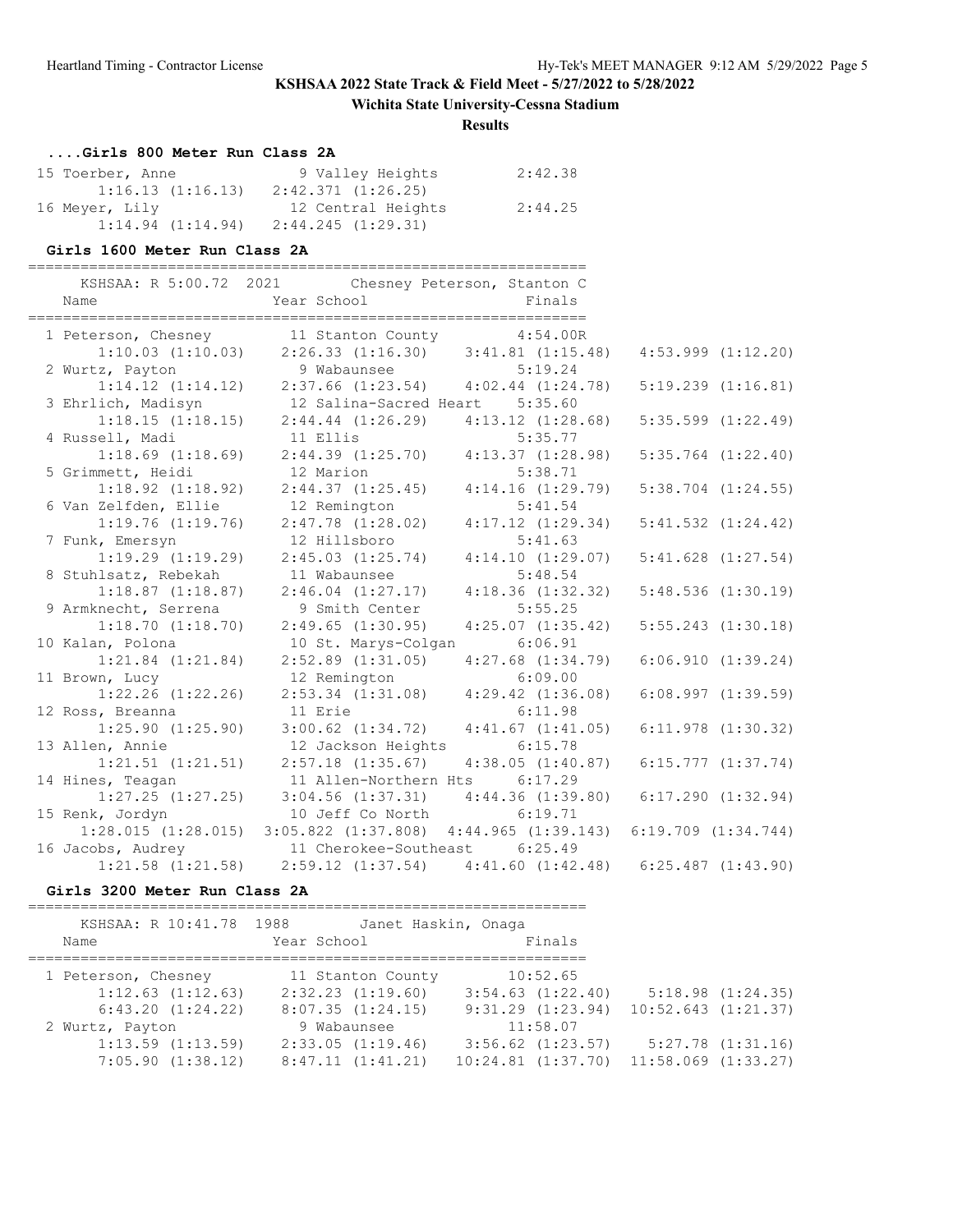**Wichita State University-Cessna Stadium**

**Results**

### **....Girls 3200 Meter Run Class 2A**

| 3 Russell, Madi       | 11 Ellis                        | 12:09.25                                                  |                         |                       |
|-----------------------|---------------------------------|-----------------------------------------------------------|-------------------------|-----------------------|
| $1:19.98$ $(1:19.98)$ | 2:49.05(1:29.07)                | $4:19.05$ $(1:30.00)$ $5:51.59$ $(1:32.54)$               |                         |                       |
| $7:27.74$ $(1:36.15)$ | $9:04.50$ $(1:36.76)$           | 10:38.97(1:34.47)                                         | $12:09.247$ $(1:30.29)$ |                       |
| 4 Ehrlich, Madisyn    | 12 Salina-Sacred Heart 12:17.32 |                                                           |                         |                       |
| 1:19.95(1:19.95)      | 2:49.19(1:29.24)                | $4:21.64$ $(1:32.45)$                                     |                         | $5:59.07$ $(1:37.43)$ |
| $7:35.07$ $(1:36.00)$ | 9:12.73(1:37.66)                | $10:49.92$ $(1:37.19)$                                    | $12:17.320$ $(1:27.41)$ |                       |
| 5 Funk, Emersyn       | 12 Hillsboro                    | 12:27.56                                                  |                         |                       |
| $1:22.30$ $(1:22.30)$ | $2:51.40$ $(1:29.10)$           | $4:24.36$ $(1:32.96)$                                     | $6:00.61$ $(1:36.25)$   |                       |
| $7:37.98$ $(1:37.37)$ | 9:16.77(1:38.79)                | 10:58.47(1:41.70)                                         | $12:27.559$ $(1:29.10)$ |                       |
| 6 Brown, Lucy         | 12 Remington                    | 12:34.21                                                  |                         |                       |
| 1:19.11(1:19.11)      | 2:46.75(1:27.64)                | 4:18.72(1:31.97)                                          | 5:52.87(1:34.15)        |                       |
| $7:31.52$ $(1:38.65)$ | 9:11.95(1:40.43)                | 10:55.27(1:43.32)                                         | $12:34.204$ $(1:38.95)$ |                       |
| 7 Stuhlsatz, Rebekah  | 11 Wabaunsee                    | 12:42.22                                                  |                         |                       |
| $1:18.94$ $(1:18.94)$ | 2:46.77(1:27.83)                | $4:21.28$ $(1:34.51)$ $6:01.09$ $(1:39.81)$               |                         |                       |
| $7:41.99$ $(1:40.90)$ | $9:25.09$ $(1:43.10)$           | $11:08.78$ $(1:43.69)$ $12:42.211$ $(1:33.44)$            |                         |                       |
| 8 Clark, Reagan       | 12 McLouth                      | 12:52.81                                                  |                         |                       |
| $1:20.38$ $(1:20.38)$ | $2:50.01$ $(1:29.63)$           | $4:27.21$ $(1:37.20)$                                     | $6:09.68$ $(1:42.47)$   |                       |
| $7:52.80$ $(1:43.12)$ | 9:32.43(1:39.63)                | $11:15.76$ $(1:43.33)$                                    | $12:52.809$ $(1:37.06)$ |                       |
| 9 Matteucci, Eva      | 10 Salina-Sacred Heart 12:56.17 |                                                           |                         |                       |
| $1:21.90$ $(1:21.90)$ | $2:53.39$ $(1:31.49)$           | $4:29.76$ $(1:36.37)$                                     | 6:08.07(1:38.31)        |                       |
| 7:49.38(1:41.31)      | $9:33.82$ $(1:44.44)$           | 11:19.17(1:45.35)                                         | $12:56.169$ $(1:37.01)$ |                       |
| 10 Kalan, Polona      | 10 St. Marys-Colgan 13:11.28    |                                                           |                         |                       |
| $1:21.18$ $(1:21.18)$ | $2:50.94$ $(1:29.76)$           | $4:24.23$ $(1:33.29)$ $6:05.75$ $(1:41.52)$               |                         |                       |
| 7:50.40(1:44.65)      | $9:36.02$ $(1:45.62)$           | $11:25.36$ $(1:49.34)$                                    | $13:11.274$ $(1:45.93)$ |                       |
| 11 Atwill, Hailey     | 12 Sedgwick                     | 13:28.24                                                  |                         |                       |
| $1:22.48$ $(1:22.48)$ | $2:57.63$ $(1:35.15)$           | 4:38.91(1:41.28)                                          | $6:23.46$ $(1:44.55)$   |                       |
| $8:09.89$ $(1:46.43)$ | $9:58.53$ $(1:48.64)$           | $11:46.48$ $(1:47.95)$                                    | 13:28.234 (1:41.77)     |                       |
| 12 Aden, Lauren       | 12 Inman                        | 13:32.53                                                  |                         |                       |
| $1:23.44$ $(1:23.44)$ | $2:58.90$ $(1:35.46)$           | $4:39.78$ $(1:40.88)$ $6:26.52$ $(1:46.74)$               |                         |                       |
| 8:14.25(1:47.73)      | $10:03.44$ $(1:49.19)$          | 11:52.75(1:49.31)                                         | $13:32.521$ $(1:39.78)$ |                       |
| 13 Hines, Teagan      | 11 Allen-Northern Hts 13:46.82  |                                                           |                         |                       |
| $1:26.46$ $(1:26.46)$ | $3:02.39$ $(1:35.93)$           | $4:44.64$ $(1:42.25)$ $6:31.73$ $(1:47.09)$               |                         |                       |
| $8:22.65$ $(1:50.92)$ | $10:15.31$ $(1:52.66)$          | $12:07.76$ $(1:52.45)$                                    | $13:46.818$ $(1:39.07)$ |                       |
| 14 Ross, Breanna      | 11 Erie                         | 13:46.87                                                  |                         |                       |
| $1:25.78$ $(1:25.78)$ | $3:02.23$ $(1:36.45)$           | 4:41.59(1:39.36)                                          | 6:25.90(1:44.31)        |                       |
| 8:12.17(1:46.27)      | $10:03.99$ $(1:51.82)$          | 11:56.33(1:52.34)                                         | $13:46.868$ $(1:50.55)$ |                       |
| 15 Peterson, Talyor   | 9 Oskaloosa                     | 14:06.11                                                  |                         |                       |
| $1:23.84$ $(1:23.84)$ | $2:58.09$ $(1:34.25)$           | $4:42.09$ $(1:44.00)$ $6:31.69$ $(1:49.60)$               |                         |                       |
| 8:24.75(1:53.06)      | $10:21.83$ $(1:57.08)$          | $12:16.98$ $(1:55.15)$                                    | 14:06.102 (1:49.13)     |                       |
| 16 Ware, Josie        | 12 West Elk                     | 14:19.58                                                  |                         |                       |
| $1:23.06$ $(1:23.06)$ |                                 | $2:59.69$ (1:36.63) $4:45.11$ (1:45.42) 6:34.07 (1:48.96) |                         |                       |
| $8:30.39$ $(1:56.32)$ | $10:28.63$ $(1:58.24)$          | $12:27.31$ $(1:58.68)$ $14:19.573$ $(1:52.28)$            |                         |                       |
|                       |                                 |                                                           |                         |                       |

#### **Girls 100 Meter Hurdles Class 2A**

======================================================================== KSHSAA: R 14.80 2015 Sarah Hines, Howard West Elk

| Name                                                    | Year School         | Prelims Wind H# |  |
|---------------------------------------------------------|---------------------|-----------------|--|
| Preliminaries                                           |                     |                 |  |
| 1 Sears, Landrea<br>15.405 (15.405)                     | 12 Sedan            | 15.410 2.7 1    |  |
| 2 Brown, Lily                                           | 10 St. Marys-Colgan | 15.540 2.8 2    |  |
| 15.534 (15.534)<br>3 Heflin, Madilyn<br>15.779 (15.779) | 10 Inman            | 15.780 2.8 2    |  |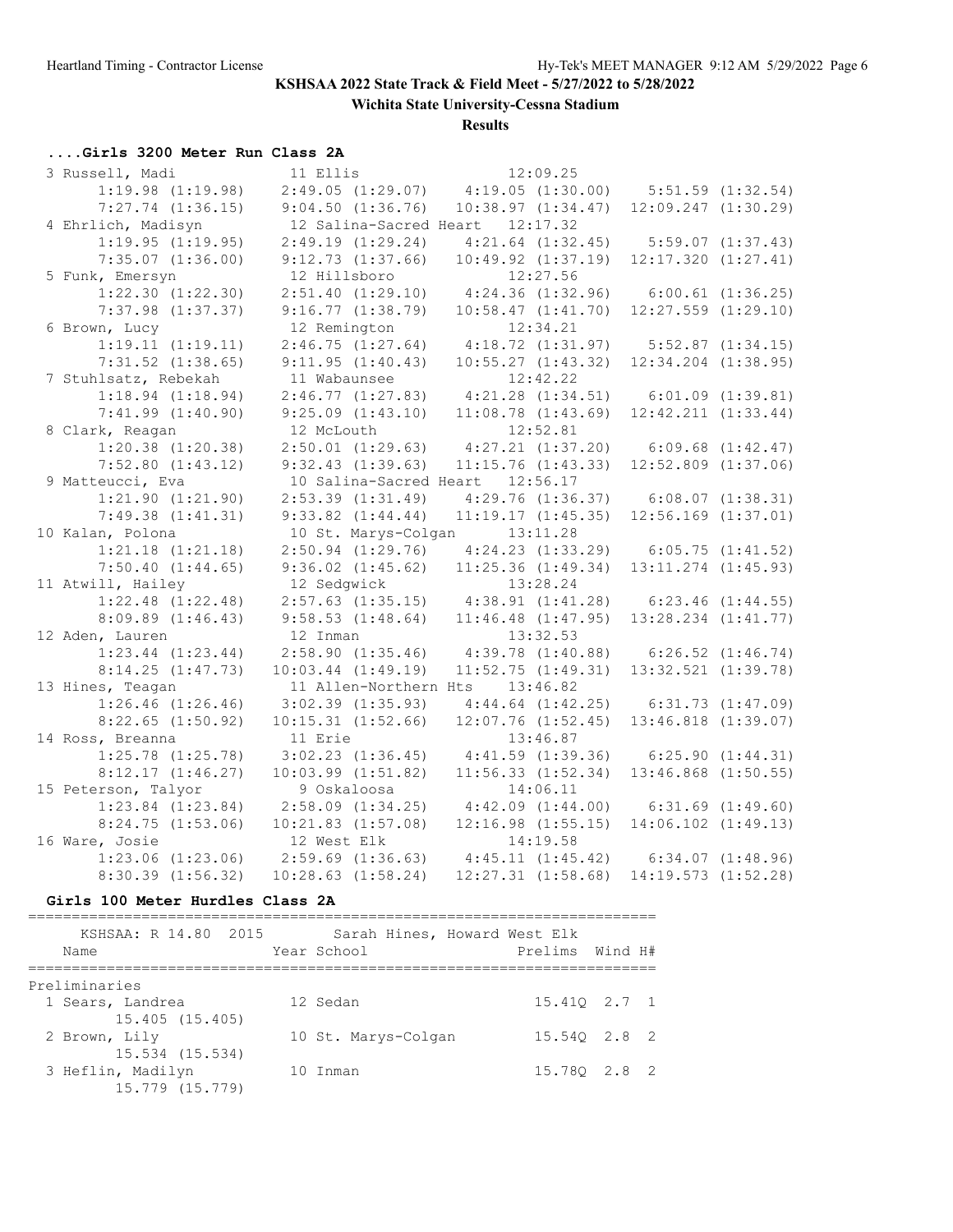### **Wichita State University-Cessna Stadium**

**Results**

| 16.235(16.235) |                                                                                                                                                                                                                                                                                                                                                                                                                                                                                   |                                                                                                                                                                                                                                                                             |               |                                                                                                                                                                                                       |
|----------------|-----------------------------------------------------------------------------------------------------------------------------------------------------------------------------------------------------------------------------------------------------------------------------------------------------------------------------------------------------------------------------------------------------------------------------------------------------------------------------------|-----------------------------------------------------------------------------------------------------------------------------------------------------------------------------------------------------------------------------------------------------------------------------|---------------|-------------------------------------------------------------------------------------------------------------------------------------------------------------------------------------------------------|
|                |                                                                                                                                                                                                                                                                                                                                                                                                                                                                                   |                                                                                                                                                                                                                                                                             |               |                                                                                                                                                                                                       |
|                |                                                                                                                                                                                                                                                                                                                                                                                                                                                                                   |                                                                                                                                                                                                                                                                             |               |                                                                                                                                                                                                       |
|                |                                                                                                                                                                                                                                                                                                                                                                                                                                                                                   |                                                                                                                                                                                                                                                                             |               |                                                                                                                                                                                                       |
|                |                                                                                                                                                                                                                                                                                                                                                                                                                                                                                   |                                                                                                                                                                                                                                                                             |               |                                                                                                                                                                                                       |
|                |                                                                                                                                                                                                                                                                                                                                                                                                                                                                                   |                                                                                                                                                                                                                                                                             |               |                                                                                                                                                                                                       |
|                |                                                                                                                                                                                                                                                                                                                                                                                                                                                                                   |                                                                                                                                                                                                                                                                             | $2.7 \quad 1$ |                                                                                                                                                                                                       |
|                |                                                                                                                                                                                                                                                                                                                                                                                                                                                                                   |                                                                                                                                                                                                                                                                             | $2.7 \quad 1$ |                                                                                                                                                                                                       |
|                |                                                                                                                                                                                                                                                                                                                                                                                                                                                                                   | 18.29                                                                                                                                                                                                                                                                       | $2.8$ 2       |                                                                                                                                                                                                       |
|                |                                                                                                                                                                                                                                                                                                                                                                                                                                                                                   |                                                                                                                                                                                                                                                                             |               |                                                                                                                                                                                                       |
|                |                                                                                                                                                                                                                                                                                                                                                                                                                                                                                   |                                                                                                                                                                                                                                                                             |               |                                                                                                                                                                                                       |
|                | 4 Puetz, Celia<br>16.294 (16.294)<br>5 Bandel, Corissa<br>16.089 (16.089)<br>6 Schurle, Maddie<br>7 Scarlett, Alexa<br>16.653 (16.653)<br>8 Redmon, Abby<br>16.955(16.955)<br>9 Compton, Taryn<br>17.389 (17.389)<br>10 Johnson, Jaelle<br>17.535 (17.535)<br>11 Chan, Katalina<br>17.552 (17.552)<br>12 Kilgo, Olivia<br>17.571 (17.571)<br>17.819 (17.819)<br>14 Bainter, Tori<br>18.286 (18.286)<br>15 Eilers, Janey<br>18.533 (18.533)<br>16 Kohl, Addison<br>18.605 (18.605) | Girls 100 Meter Hurdles Class 2A<br>11 Garden Plain<br>11 McLouth<br>12 Wabaunsee<br>12 Sedgwick<br>10 Garden Plain<br>12 Central Heights<br>11 Oakley<br>9 KC Christian<br>12 Oskaloosa<br>13 Williamson, Cadence 10 Leon-Bluestem<br>11 Hoxie<br>11 Plainville<br>9 Ellis |               | 16.30Q 2.7 1<br>$16.09q$ 2.8 2<br>$16.24q$ 2.8 2<br>$16.66q$ $2.7$ 1<br>$16.96q$ $2.7$ 1<br>$17.39$ $2.8$ 2<br>$17.54$ $2.7$ 1<br>$17.56$ $2.8$ 2<br>17.58<br>17.82<br>18.54 2.8 2<br>$18.61$ $2.7$ 1 |

### **Girls 100 Meter Hurdles Class 2A**

| KSHSAA: R 14.80 2015                 |  | Sarah Hines, Howard West Elk |             |     |  |  |  |  |  |
|--------------------------------------|--|------------------------------|-------------|-----|--|--|--|--|--|
| Name                                 |  | Year School                  | Finals Wind |     |  |  |  |  |  |
| Finals                               |  |                              |             |     |  |  |  |  |  |
| 1 Sears, Landrea<br>15.276 (15.276)  |  | 12 Sedan                     | 15.28       | 2.2 |  |  |  |  |  |
| 2 Brown, Lily<br>15.812 (15.812)     |  | 10 St. Marys-Colgan          | 15.82       | 2.2 |  |  |  |  |  |
| 3 Heflin, Madilyn<br>16.093 (16.093) |  | 10 Inman                     | 16.10       | 2.2 |  |  |  |  |  |
| 4 Schurle, Maddie<br>16.131 (16.131) |  | 12 Wabaunsee                 | 16.14       | 2.2 |  |  |  |  |  |
| 5 Puetz, Celia<br>16.371 (16.371)    |  | 11 Garden Plain              | 16.38       | 2.2 |  |  |  |  |  |
| 6 Bandel, Corissa<br>16.479 (16.479) |  | 11 McLouth                   | 16.48       | 2.2 |  |  |  |  |  |
| 7 Scarlett, Alexa<br>16.777 (16.777) |  | 12 Sedgwick                  | 16.78       | 2.2 |  |  |  |  |  |
| 8 Redmon, Abby<br>17.504 (17.504)    |  | 10 Garden Plain              | 17.51       | 2.2 |  |  |  |  |  |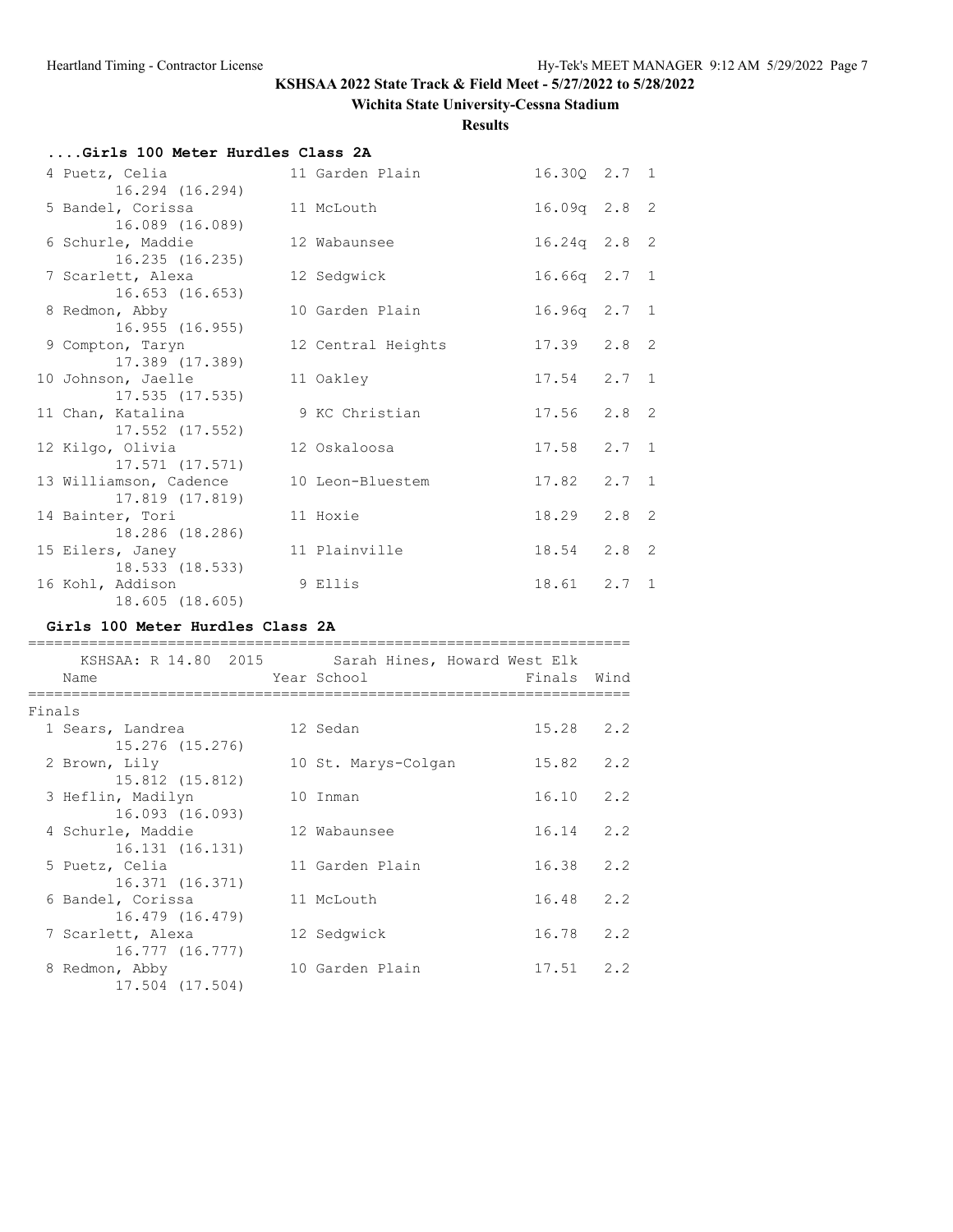### **Wichita State University-Cessna Stadium**

**Results**

**Girls 300 Meter Hurdles Class 2A**

| Name                                 | KSHSAA: R 44.62 2018 Rylee Gleason, Kinsley<br>Year School | Prelims  | H#             |
|--------------------------------------|------------------------------------------------------------|----------|----------------|
| Preliminaries                        |                                                            |          |                |
| 1 Chan, Katalina                     | 9 KC Christian                                             | 46.690 2 |                |
| 46.681 (46.681)                      |                                                            |          |                |
| 2 Sears, Landrea                     | 12 Sedan                                                   | 46.730   | 1              |
| 46.724 (46.724)<br>3 Heflin, Madilyn | 10 Inman                                                   | 48.15Q   | 2              |
| 48.147 (48.147)                      |                                                            |          |                |
| 4 Webber, Clarysa                    | 11 Sublette                                                | 48.250   | 1              |
| 48.243 (48.243)                      |                                                            |          |                |
| 5 Compton, Taryn                     | 12 Central Heights                                         | 49.17q 1 |                |
| 49.163 (49.163)                      |                                                            |          |                |
| 6 Mikkelson, Lauryn                  | 10 Salina-Sacred Heart                                     | 49.61q   | 1              |
| 49.610 (49.610)<br>7 Johnson, Jaelle | 11 Oakley                                                  | 49.67q   | 2              |
| 49.663 (49.663)                      |                                                            |          |                |
| 8 Meek, Dalanie                      | 9 St. Marys-Colgan                                         | 50.14q   | 1              |
| 50.134 (50.134)                      |                                                            |          |                |
| 9 Williamson, Cadence                | 10 Leon-Bluestem                                           | 50.78    | $\overline{2}$ |
| 50.779 (50.779)                      |                                                            |          |                |
| 10 Redmon, Abby                      | 10 Garden Plain                                            | 51.24    | $\mathbf{1}$   |
| 51.232 (51.232)                      |                                                            |          | $\mathbf{1}$   |
| 11 Lett, Sarah<br>52.052 (52.052)    | 10 St. Marys                                               | 52.06    |                |
| 12 Balzer, Taylor                    | 9 Berean Academy                                           | 52.99    | 2              |
| 52.985 (52.985)                      |                                                            |          |                |
| 13 Mulroy, Mallori                   | 11 Jackson Heights                                         | 53.73    | 2              |
| 53.730 (53.730)                      |                                                            |          |                |
| 14 Mulroy, Makinley                  | 9 Jackson Heights                                          | 54.48    | $\mathbf{1}$   |
| 54.474 (54.474)                      |                                                            |          |                |
| 15 Puetz, Celia                      | 11 Garden Plain                                            | 57.08    | 2              |
| 57.080 (57.080)                      |                                                            |          |                |

#### **Girls 300 Meter Hurdles Class 2A**

|        | KSHSAA: R 44.62 2018<br>Name           | Rylee Gleason, Kinsley<br>Year School | Finals |
|--------|----------------------------------------|---------------------------------------|--------|
| Finals |                                        |                                       |        |
|        | 1 Sears, Landrea<br>46.291 (46.291)    | 12 Sedan                              | 46.30  |
|        | 2 Chan, Katalina<br>47.637 (47.637)    | 9 KC Christian                        | 47.64  |
|        | 3 Webber, Clarysa<br>47.815 (47.815)   | 11 Sublette                           | 47.82  |
|        | 4 Heflin, Madilyn<br>48.344 (48.344)   | 10 Inman                              | 48.35  |
|        | 5 Johnson, Jaelle<br>49.397 (49.397)   | 11 Oakley                             | 49.40  |
|        | 6 Mikkelson, Lauryn<br>49.615 (49.615) | 10 Salina-Sacred Heart                | 49.62  |
|        | Compton, Taryn<br>49.821 (49.821)      | 12 Central Heights                    | 49.83  |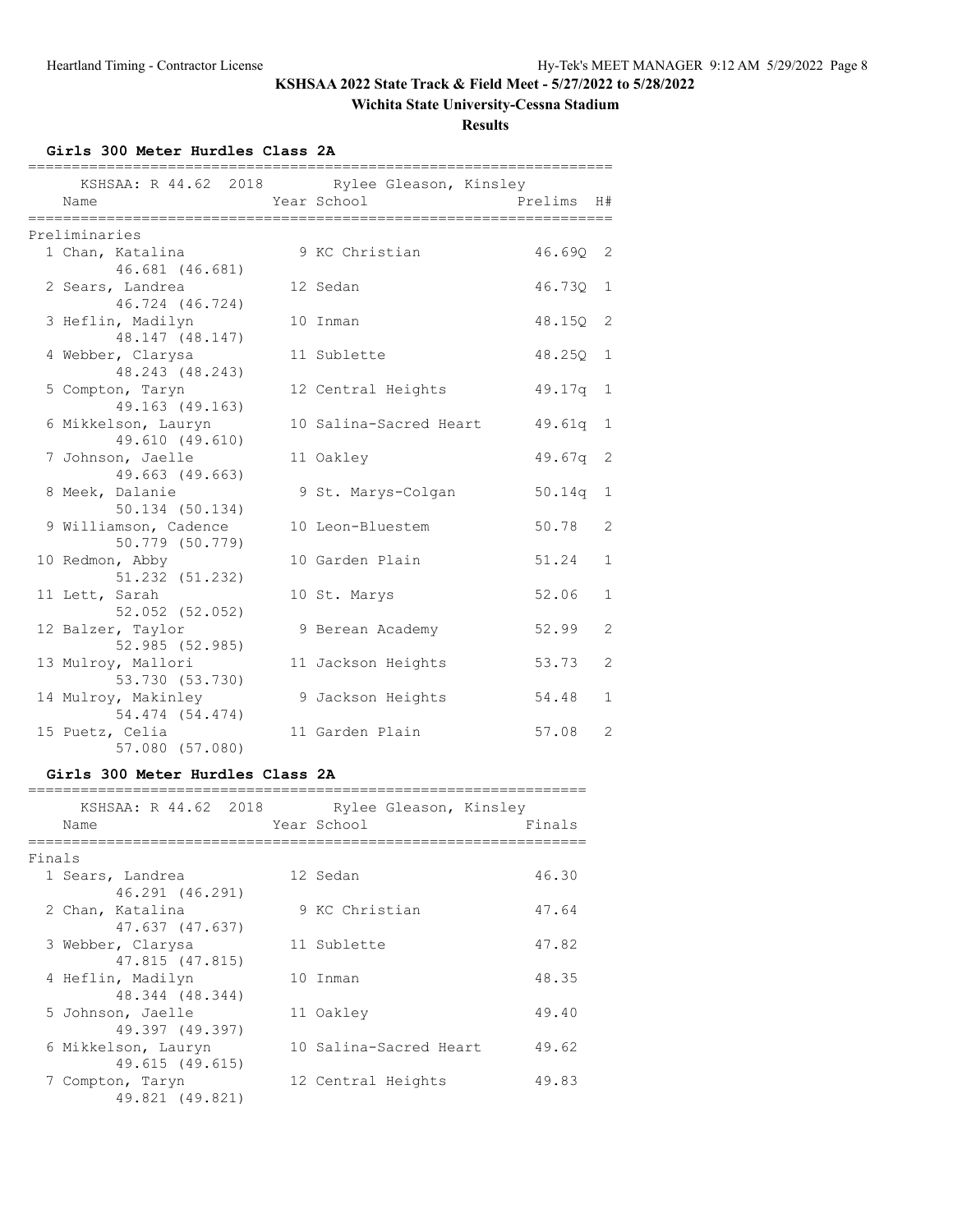**Wichita State University-Cessna Stadium**

**Results**

### **....Girls 300 Meter Hurdles Class 2A** 8 Meek, Dalanie 19 St. Marys-Colgan 50.06 50.059 (50.059) **Girls 4x100 Meter Relay Class 2A** =================================================================== KSHSAA: R 49.63 2002 , Moundridge J. O'Quinn, Geen, Pyacek, J. O'Quinn School and the set of the set of the set of the set of the set of the set of the set of the set of the set of the set of the set of the set of the set of the set of the set of the set of the set of the set of the set of th =================================================================== Preliminaries 1 Plainville 50.80Q 1 1) Kerns, Gracie 11 2) Bruso, Kadence 11 3) Brown, Zoe 9 (2008) 4) Rathbun, Jada 11 srown, 20e 9<br>50.799 (50.799) 2 Garden Plain 50.95Q 2 1) Puetz, Celia 11 2) Redmon, Abby 10 3) Stuhlsatz, Ryleigh 11 4) Hammond, Brooke 12 50.949 (50.949) 3 Sedgwick 51.86Q 2 1) Petersen, Gabby 9 2) stucky, logan 10 3) Scarlett, Alexa 12 4) Fitch, Addie 11 51.855 (51.855) 4 Jefferson County North 51.94Q 1 1) Schmalz, Katelyn 11 2) Manville, Adie 12 3) Jobbins, Claire 11 (4) Bell, Audrey 11 51.932 (51.932) 5 Bennington 52.08q 1 1) Miles, Rori 9 2) Bartlett, Kolbie 10 3) Caswell, Adalynn 9 1988 1998 1998 12 52.071 (52.071) 6 Pittsburg-St. Marys-Colgan 52.36q 2 1) Meek, Dalanie 9 2) Costantini, Gianna 10 3) Scripsick, Ali 11 4) Voss, Katie 12 52.357 (52.357) 7 Leon-Bluestem 52.39q 2 1) Emmons, Holli 10 2) Williamson, Cadence 10 3) Potter, Mallory 10 4) Valentine, Jenna 11 52.382 (52.382) 8 Elbing-Berean Academy 62.54q 1 1) Morgan, Flora 10 2) Powell, Anna 9 3) Dugger, Sophie 12 4) Harms, Katherine 12 52.534 (52.534) 9 McLouth 52.79 2 1) Smoots, Mikinzi 10 2) Hedden, Shelby 12 3) Bandel, Cresinda 9 4) Bandel, Corissa 11 52.787 (52.787) 10 Inman 52.95 1 1) Alsager, Olivia 9 2) Brunk, Madelyn 10 3) Black, Rebecca 10 4) Heflin, Madilyn 10 52.950 (52.950) 11 Syracuse 53.221<br>1) Garcia, Kayda 9 (2) Finlay, Ashlyn 11 1) Garcia, Kayda 9 2) Finlay, Ashlyn 11 3) Pizarro, Janika 12 (4) Moreno, Yaya 11 53.221 (53.221)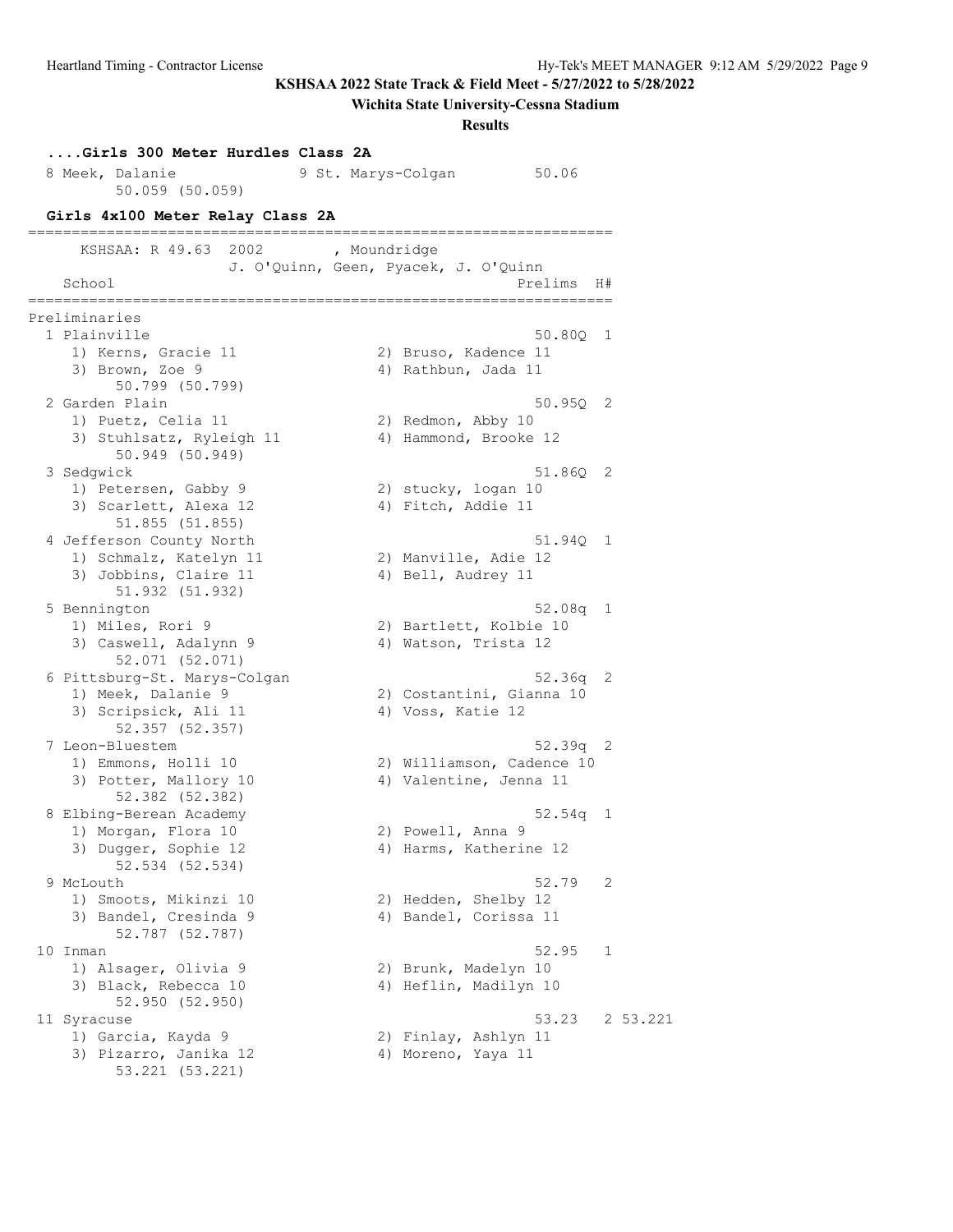#### **Wichita State University-Cessna Stadium**

#### **Results**

#### **....Girls 4x100 Meter Relay Class 2A**

```
 12 Rosalia-Flinthills 53.23 1 53.229
 1) Lakin, Larissa 11 2) Lakin, Taren 11
3) Thomas, Madilynn 11 1944 (1888) Andall, Harley 9
 53.229 (53.229)
13 Hoxie 53.87 1
 1) Jacobs, Hayley 12 2) Gourley, Sofie 9
3) Bainter, Emily 9 19 4) Schieferecke, Grayce 11
 53.864 (53.864)
 14 Shawnee-Maranatha Academy 53.96 2
 1) Alexander, Sienna 11 2) Wilcox, Cooper 10
3) Jones, Zion 9 (4) Favero, Olivia 12
 53.952 (53.952)
 -- St. Marys DNF 1
1) Neal, Deja 9 2) McCann, Guin 10
3) Hurd, Josie 12 (4) Garland, Hope 10
 -- Lyndon DNF 2
 1) Hielscher, Jolie 11 2) Segrist, Taylor 11
3) Marcotte, Reanna 9 4) Marsh, Kadi 10
```
#### **Girls 4x100 Meter Relay Class 2A**

================================================================ KSHSAA: R 49.63 2002 , Moundridge J. O'Quinn, Geen, Pyacek, J. O'Quinn School Finals ================================================================ Finals 1 Garden Plain 50.65 1) Puetz, Celia 11 2) Redmon, Abby 10 3) Stuhlsatz, Ryleigh 11 4) Hammond, Brooke 12 50.645 (50.645) 2 Plainville 51.36 1) Kerns, Gracie 11 2) Bruso, Kadence 11 3) Brown, Zoe 9 (1988) 4) Rathbun, Jada 11 51.358 (51.358) 3 Jefferson County North 52.09 1) Schmalz, Katelyn 11 2) Manville, Adie 12 3) Jobbins, Claire 11 (4) Bell, Audrey 11 52.087 (52.087) 4 Elbing-Berean Academy 52.70 1) Morgan, Flora 10 2) Powell, Anna 9 3) Dugger, Sophie 12 (assessment of the Marine 12 4) Harms, Katherine 12 52.699 (52.699) 5 Bennington 52.85 1) Miles, Rori 9 2) Bartlett, Kolbie 10 3) Caswell, Adalynn 9  $\hskip 1.5cm 4)$  Watson, Trista 12 52.841 (52.841) 6 Leon-Bluestem 52.86 1) Emmons, Holli 10 2) Williamson, Cadence 10 3) Potter, Mallory 10 4) Valentine, Jenna 11 3) Potter, Mallory 10<br>52.860 (52.860) 7 Sedgwick 52.95 1) Petersen, Gabby 9 2) stucky, logan 10 3) Scarlett, Alexa 12 (4) Fitch, Addie 11 52.946 (52.946)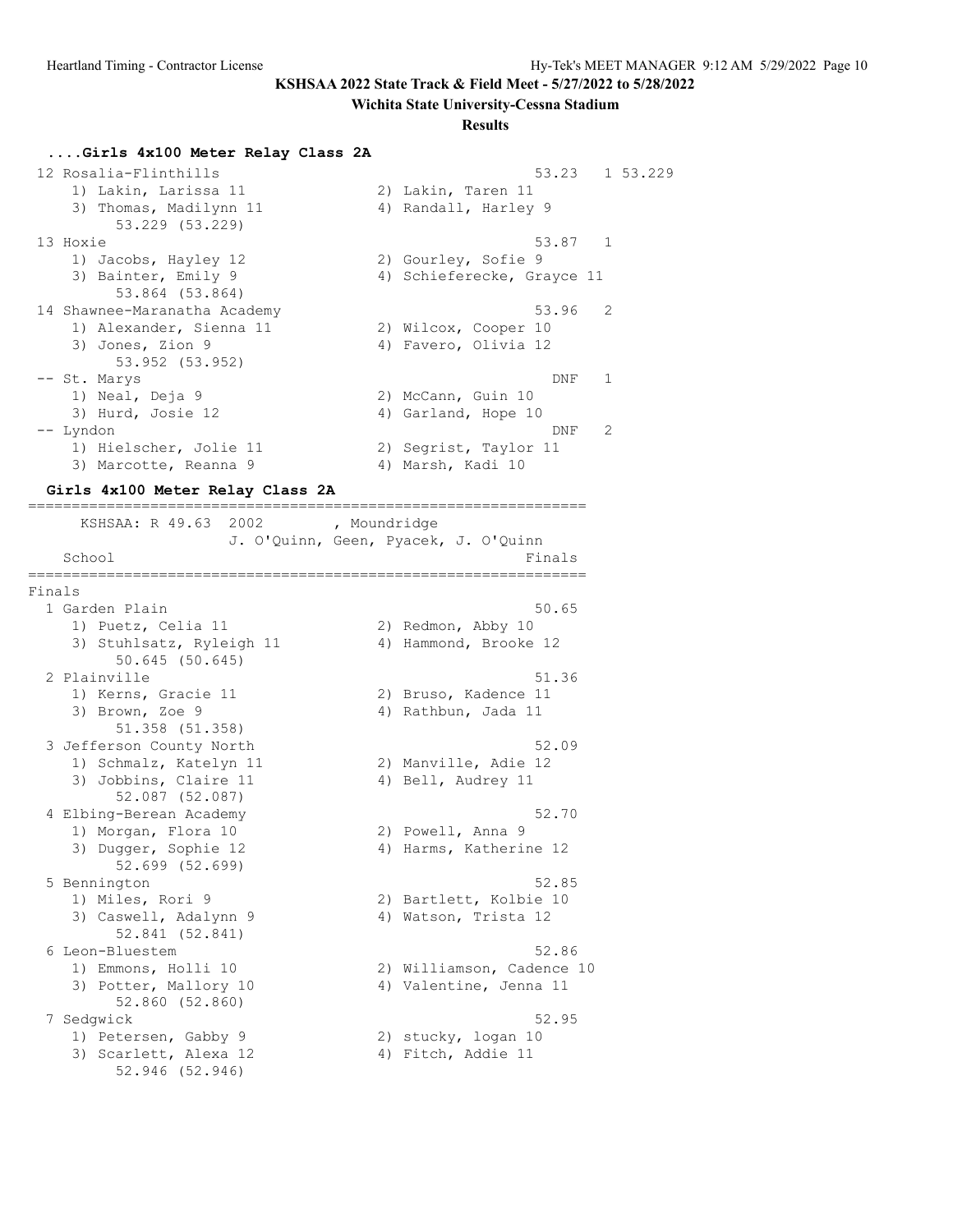#### **Wichita State University-Cessna Stadium**

#### **Results**

#### **....Girls 4x100 Meter Relay Class 2A** 8 Pittsburg-St. Marys-Colgan 54.51 1) Meek, Dalanie 9 2) Costantini, Gianna 10 3) Scripsick, Ali 11 4) Voss, Katie 12 54.508 (54.508)

#### **Girls 4x400 Meter Relay Class 2A**

=================================================================== -----------------<br>KSHSAA: R 4:02.10 2015 , Shawnee Maranatha Academ Harrell, Brownlee, Manning, Bingham School Prelims H# =================================================================== Preliminaries 1 Pittsburg-St. Marys-Colgan 4:13.62Q 1 1) Costantini, Gianna 10 2) Meek, Dalanie 9 3) Torrance, Lauren 11 (4) Brown, Lily 10 2:09.072 (2:09.072) 3:10.891 (1:01.820) 4:13.612 (1:02.721) 2 St. Marys 4:16.94Q 2 1) Heim, Hayden 9 2) McCann, Guin 10 3) Hurd, Josie 12 (4) Garland, Hope 10 2:07.494 (2:07.494) 3:12.407 (1:04.914) 4:16.940 (1:04.533) 3 Whitewater-Remington 4:16.52Q 1 1) Thiel, Cora 12 2) Hochstetler, Bri 10 3) Van Zelfden, Ellie 12 4) O'Brien, Kaleigh 11 2:12.413 (2:12.413) 3:16.108 (1:03.696) 4:16.514 (1:00.407) 4 Salina-Sacred Heart 4:17.99Q 2 1) Dorzweiler, Gracy 10 2) Stone, Caroline 9 3) Mikkelson, Lauryn 10 4) Ehrlich, Madisyn 12 2:08.064 (2:08.064) 3:13.955 (1:05.892) 4:17.990 (1:04.036) 5 Blue Rapids-Valley Hts 4:18.96q 1 1) Porter, Brooke 10 2) Toerber, Maggie 10 3) Smith, Taya 11 4) Vermetten, Maddy 12 2:11.444 (2:11.444) 3:16.246 (1:04.803) 4:18.960 (1:02.715) 6 Elbing-Berean Academy 4:19.41q 2 1) Powell, Anna 9 2) Smith, Teagan 12 3) Morgan, Flora 10 (4) Veer, Lillie 11 2:12.306 (2:12.306) 3:17.268 (1:04.962) 4:19.407 (1:02.140) 7 Shawnee-Maranatha Academy 4:19.89q 2 1) Sramek, Laine 10 2) Wilcox, Cooper 10 3) Alexander, Sienna 11 (4) Favero, Olivia 12 2:10.609 (2:10.609) 3:18.390 (1:07.781) 4:19.882 (1:01.493) 8 Inman 4:20.90q 1 1) Brunk, Madelyn 10 2) Black, Rebecca 10 3) Alsager, Olivia 9 4) Heflin, Madilyn 10 2:11.580 (2:11.580) 3:17.783 (1:06.203) 4:20.895 (1:03.113) 9 Smith Center 4:22.78 1 1) Kattenberg, Dakota 10 2) Hutchinson, Camryn 10 3) Kirchhoff, Gracie 10 4) Armknecht, Serrena 9 2:12.404 (2:12.404) 3:17.690 (1:05.286) 4:22.780 (1:05.090) 10 McLouth 4:23.12 1 1) Hedden, Nina 12 2) Bandel, Cresinda 9 3) Hedden, Shelby 12 (4) Bandel, Corissa 11 2:15.243 (2:15.243) 3:19.408 (1:04.166) 4:23.117 (1:03.709) 11 Stanton County 4:23.31 2 1) Farnham, Suzanne 11 12) Seyb, Madison 10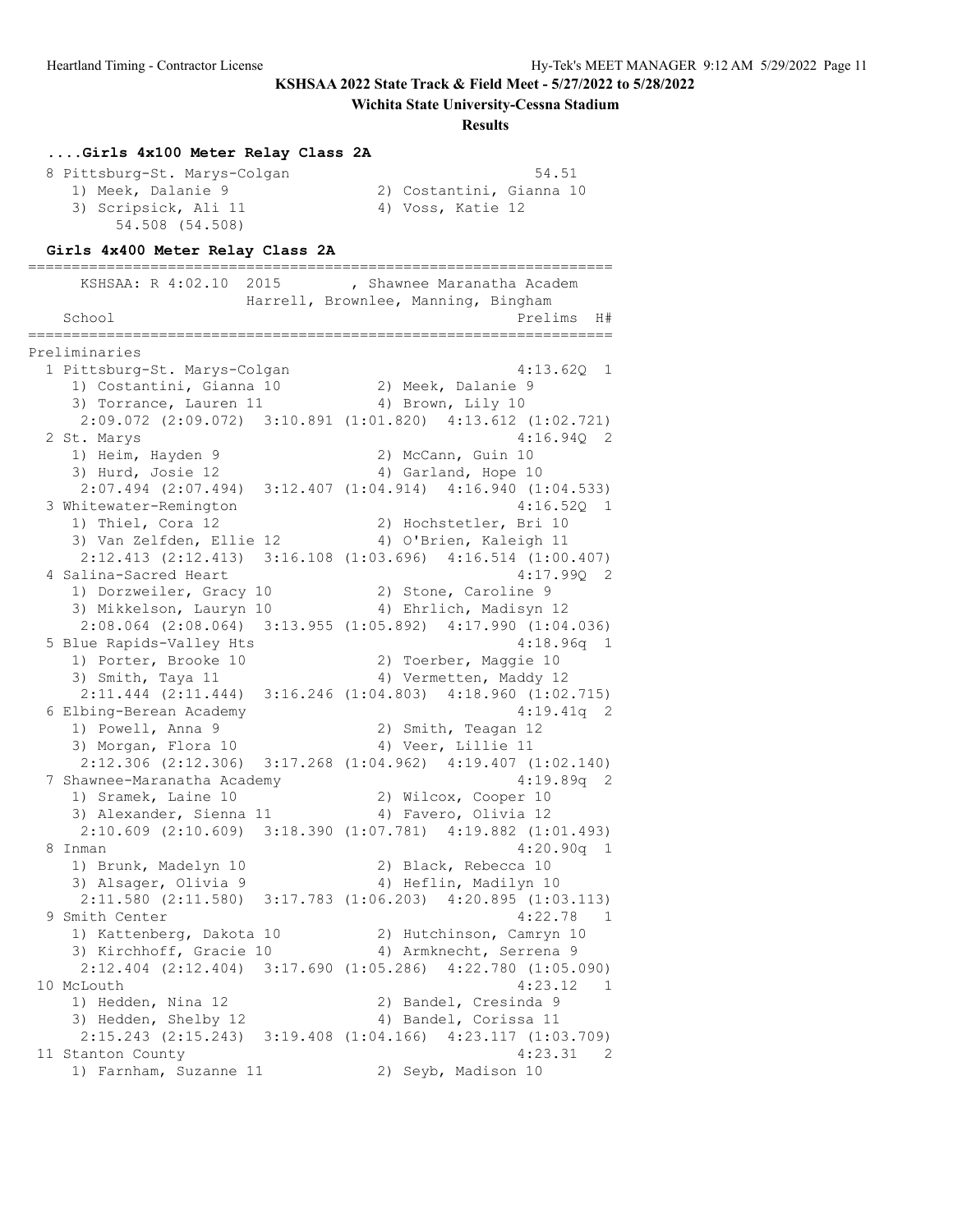#### **Wichita State University-Cessna Stadium**

#### **Results**

#### **....Girls 4x400 Meter Relay Class 2A**

3) Nairn, Kenzington 9 (4) Canny, Lauren 10 2:12.200 (2:12.200) 3:19.813 (1:07.614) 4:23.310 (1:03.498) 12 Leon-Bluestem 4:24.55 1 1) Emmons, Holli 10 2) Valentine, Jenna 11 3) Lovesee, Taytum 11 (4) Lovesee, Tinley 9 2:13.339 (2:13.339) 3:20.607 (1:07.268) 4:24.541 (1:03.934) 13 Bennington 4:26.26 2 1) Miles, Rori 9 2) Watson, Tambryn 10 3) Harbaugh, Ashlyn 12 (4) Watson, Trista 12 2:13.220 (2:13.220) 3:21.098 (1:07.879) 4:23.310 (1:02.212) 14 Sterling 2012 2022 2023 2024 1) Ekart, Faith 10 2) Richter, Riley 12 3) Sant, Makayla 11 4) Rowland, Kate 11 2:13.276 (2:13.276) 3:21.481 (1:08.205) 4:42.888 (1:21.408) 15 Mound City-Jayhawk Linn 4:44.28 1 1) Gillis, Alieah 9 2) Marrs, Jadyn 9 3) Schneider, Gia 11 4) Cazares, Cynthia 11 2:22.008 (2:22.008) 3:32.687 (1:10.680) 4:44.275 (1:11.588) 16 Chase County 4:51.08 2<br>1) Koch, Laura 12 2) Rogers, Kinzie 10 1) Koch, Laura 12 2) Rogers, Kinzie 10 3) Newland, Grace 10 (4) Gerber, Kadence 9 2:25.674 (2:25.674) 3:36.840 (1:11.167) 4:51.079 (1:14.239) **Girls 4x400 Meter Relay Class 2A** ================================================================ KSHSAA: R 4:02.10 2015 , Shawnee Maranatha Academ Harrell, Brownlee, Manning, Bingham School Finals ================================================================ Finals 1 St. Marys 4:15.66 1) Heim, Hayden 9 2) McCann, Guin 10 3) Hurd, Josie 12 4) Garland, Hope 10 2:08.090 (2:08.090) 3:13.438 (1:05.349) 4:15.653 (1:02.215) 2:00.030 (2.00.030) cracked (2.00.030) distributed (2.00.030) distributed (2.00.030 mm  $4:17.15$  1) Costantini, Gianna 10 2) Meek, Dalanie 9 3) Torrance, Lauren 11 (4) Brown, Lily 10 2:10.885 (2:10.885) 3:15.710 (1:04.826) 4:17.144 (1:01.434) 3 Elbing-Berean Academy 4:19.36 1) Powell, Anna 9 2) Veer, Lillie 11 3) Morgan, Flora 10 4) Smith, Teagan 12 2:08.469 (2:08.469) 3:13.586 (1:05.117) 4:19.355 (1:05.770) 4 Salina-Sacred Heart 4:20.39 1) Dorzweiler, Gracy 10 2) Stone, Caroline 9 3) Mikkelson, Lauryn 10 4) Ehrlich, Madisyn 12 2:08.743 (2:08.743) 3:14.845 (1:06.102) 4:20.389 (1:05.545) 5 Inman 4:22.40 1) Brunk, Madelyn 10 2) Black, Rebecca 10 3) Alsager, Olivia 9 4) Heflin, Madilyn 10 2:12.063 (2:12.063) 3:18.130 (1:06.068) 4:22.396 (1:04.266) 6 Blue Rapids-Valley Hts 4:24.91 1) Porter, Brooke 10 2) Toerber, Maggie 10 3) Smith, Taya 11 4) Vermetten, Maddy 12 2:13.656 (2:13.656) 3:19.237 (1:05.581) 4:24.905 (1:05.669) 7 Whitewater-Remington 4:26.26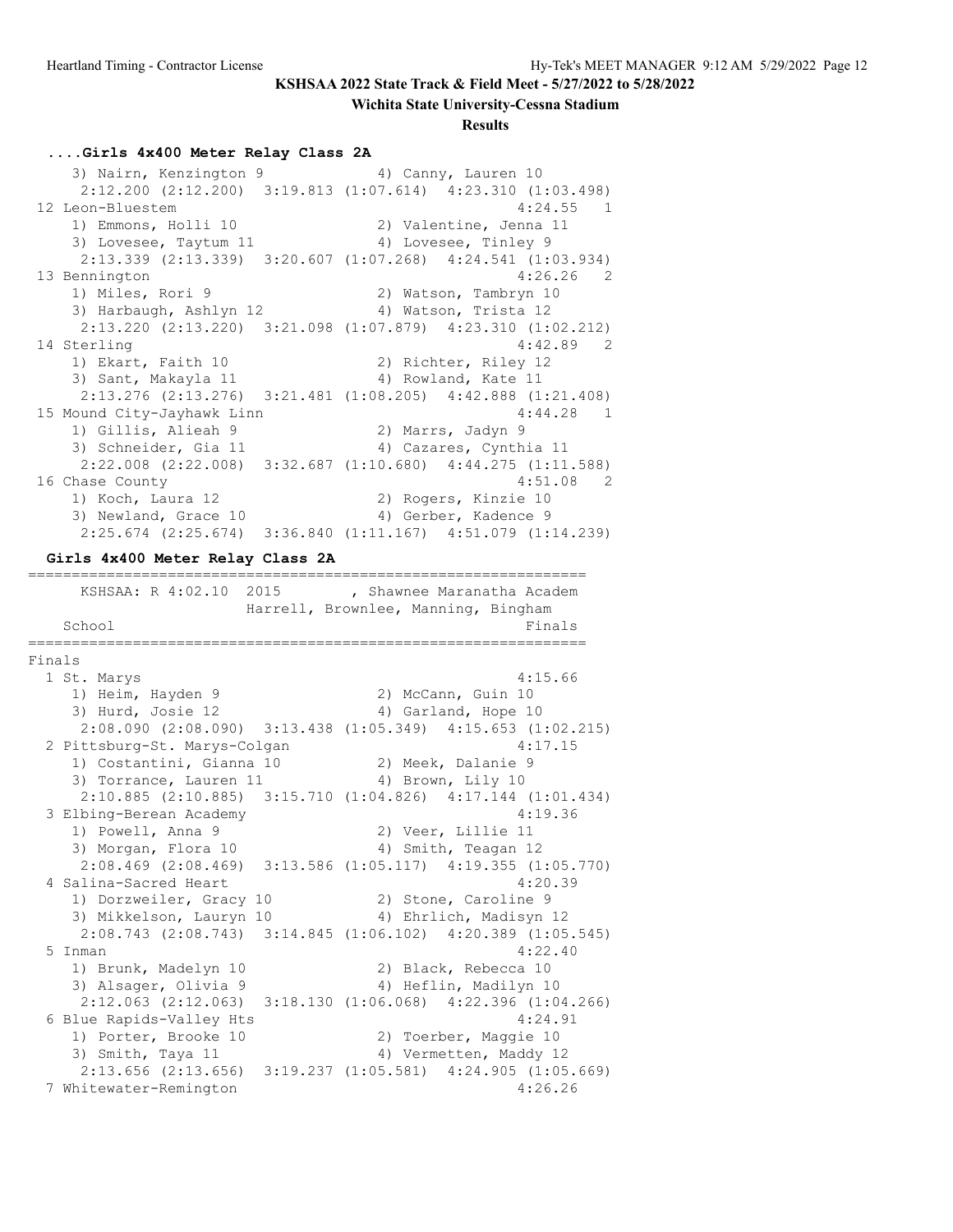**Wichita State University-Cessna Stadium**

#### **Results**

#### **....Girls 4x400 Meter Relay Class 2A**

| 1) Thiel, Cora 12           | 2) Hochstetler, Bri 10                                                  |
|-----------------------------|-------------------------------------------------------------------------|
| 3) Van Zelfden, Ellie 12    | 4) O'Brien, Kaleigh 11                                                  |
|                             | $2:15.003$ $(2:15.003)$ $3:21.563$ $(1:06.560)$ $4:26.255$ $(1:04.692)$ |
| 8 Shawnee-Maranatha Academy | 4:27.20                                                                 |
| 1) Sramek, Laine 10         | 2) Wilcox, Cooper 10                                                    |
| 3) Alexander, Sienna 11     | 4) Favero, Olivia 12                                                    |
|                             | $2:15.438$ $(2:15.438)$ $3:24.485$ $(1:09.048)$ $4:27.198$ $(1:02.713)$ |

#### **Girls 4x800 Meter Relay Class 2A**

================================================================ KSHSAA: R 9:39.02 2015 , Shawnee Maranatha Academ Bingham, Manning, Crews, Harrell School Finals ================================================================ 1 Salina-Sacred Heart 10:16.12 1) Dorzweiler, Gracy 10 2) Ehrlich, Madisyn 12 3) Mikkelson, Lauryn 10 4) Rodriguez, Hayzelle 9 1:14.393 (1:14.393) 2:35.906 (1:21.514) 3:47.665 (1:11.759) 5:06.960 (1:19.296) 6:21.577 (1:14.618) 7:41.644 (1:20.067) 8:59.032 (1:17.388) 10:16.115 (1:17.084) 2 Whitewater-Remington 10:17.48 1) O'Brien, Kaleigh 11 2) Klaassen, Ava 10 3) Brown, Lucy 12 4) Van Zelfden, Ellie 12 1:07.687 (1:07.687) 2:24.480 (1:16.794) 3:40.122 (1:15.642) 5:03.770 (1:23.649) 6:21.818 (1:18.048) 7:48.392 (1:26.574) 9:00.135 (1:11.744) 10:17.477 (1:17.342) 3 Ell-Saline 10:32.55 1) Wilson, Keala 11 2) Richards, Avery 10 3) Richards, Ally 10 4) Smith, Darby 9 1:15.189 (1:15.189) 2:40.242 (1:25.054) 3:58.773 (1:18.531) 5:22.079 (1:23.306) 6:37.083 (1:15.005) 8:00.707 (1:23.624) 9:15.893 (1:15.186) 10:32.544 (1:16.652) 4 Elbing-Berean Academy 10:32.63 1) Morgan, Flora 10 2) Powell, Anna 9 3) Smith, Teagan 12 (4) Veer, Lillie 11 1:14.082 (1:14.082) 2:35.934 (1:21.853) 3:52.514 (1:16.580) 5:20.684 (1:28.170) 6:35.252 (1:14.569) 8:00.917 (1:25.666) 9:16.170 (1:15.253) 10:32.621 (1:16.451) 5 Smith Center 10:43.33 1) Hutchinson, Camryn 10 2) Enochs, Gracie 12 3) Kattenberg, Dakota 10 4) Armknecht, Serrena 9 1:13.388 (1:13.388) 2:38.095 (1:24.707) 3:56.147 (1:18.053) 5:24.523 (1:28.377) 6:42.187 (1:17.664) 8:04.173 (1:21.987) 9:16.706 (1:12.533) 10:43.322 (1:26.616) 6 Blue Rapids-Valley Hts 10:48.15 1) Steinfort, Abigail 12 2) Toerber, Catherine 12 3) Toerber, Anne 9 19 4) Vermetten, Maddy 12 1:10.422 (1:10.422) 2:36.321 (1:25.899) 3:52.188 (1:15.867) 5:24.682 (1:32.494) 6:42.636 (1:17.954) 8:04.268 (1:21.633) 9:18.022 (1:13.754) 10:48.148 (1:30.127) 7 Pittsburg-St. Marys-Colgan 10:49.95 1) Voss, Katie 12 2) Kalan, Polona 10 3) Costantini, Gianna 10 4) Torrance, Lauren 11 1:15.760 (1:15.760) 2:41.640 (1:25.880) 3:58.445 (1:16.806) 5:28.327 (1:29.882) 6:46.960 (1:18.634) 8:14.471 (1:27.512) 9:25.675 (1:11.204) 10:49.945 (1:24.270) 8 Hoxie 10:51.01 1) Baier, Isabella 9 2) Gourley, Sofie 9 3) Wente, Macy 9  $\hskip1cm \hskip1cm 4)$  Jacobs, Hayley 12 1:12.879 (1:12.879) 2:37.117 (1:24.239) 3:54.634 (1:17.517) 5:23.096 (1:28.462) 6:45.134 (1:22.038) 8:15.038 (1:29.905) 9:25.851 (1:10.814) 10:51.003 (1:25.152)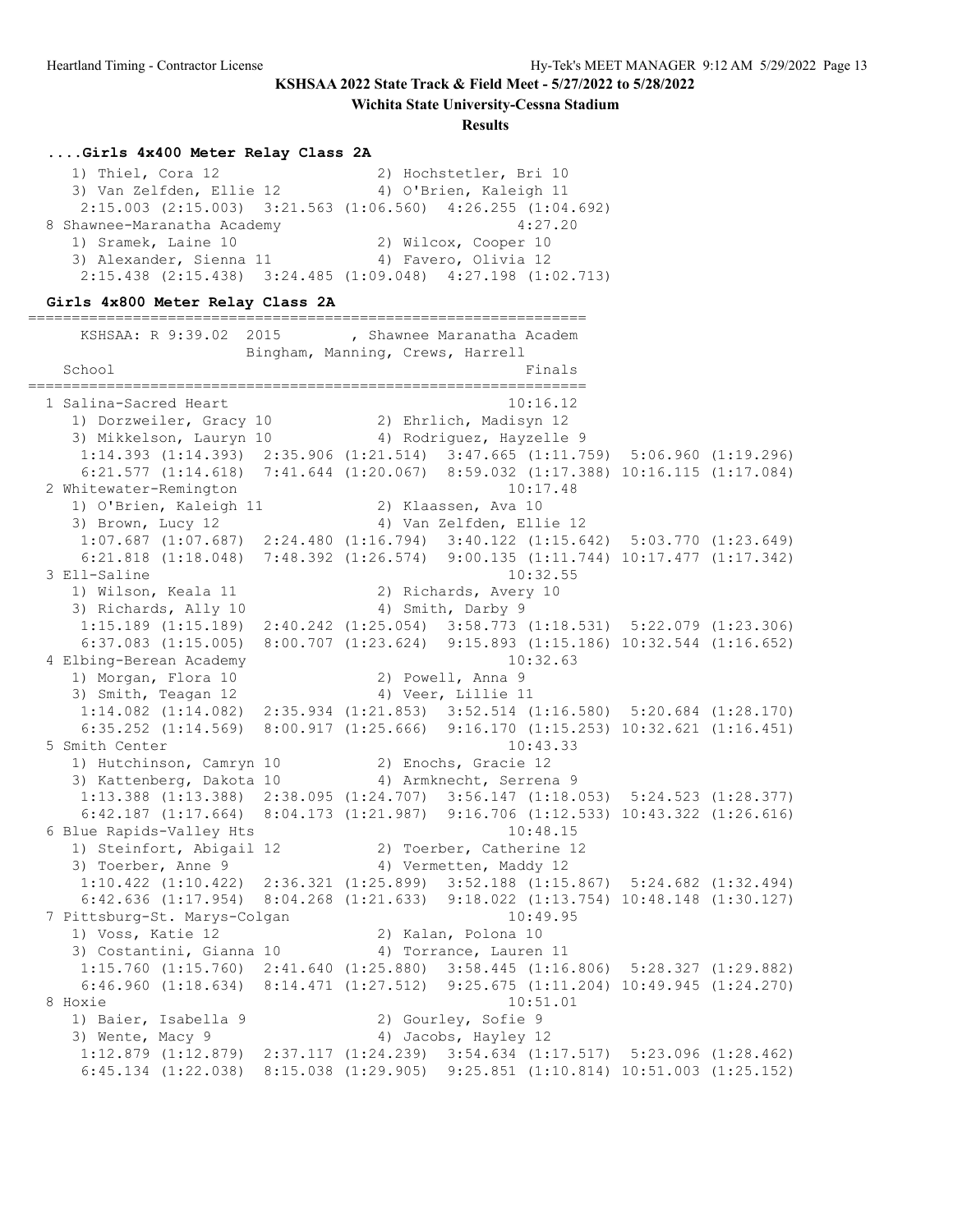**Wichita State University-Cessna Stadium**

#### **Results**

#### **....Girls 4x800 Meter Relay Class 2A**

 9 McLouth 11:07.63 1) Hedden, Nina 12 2) Hedden, Shelby 12 3) Clark, Reagan 12 4) David, Ash 10 1:10.635 (1:10.635) 2:36.733 (1:26.099) 3:48.844 (1:12.111) 5:15.581 (1:26.737) 6:35.600 (1:20.020) 8:05.459 (1:29.859) 9:21.417 (1:15.959) 11:07.622 (1:46.205) 10 Inman 11:15.88 1) Aden, Lauren 12 2) Black, Rebecca 10 3) Nees, Dakota 9 4) Brunk, Madelyn 10 1:21.312 (1:21.312) 2:51.679 (1:30.368) 4:10.757 (1:19.078) 5:39.480 (1:28.723) 6:58.368 (1:18.889) 8:31.195 (1:32.827) 9:52.648 (1:21.454) 11:15.880 (1:23.232) 11 Leon-Bluestem 11:16.34 1) Lovesee, Taytum 11 2) Korte, Brooklyn 10 3) Emmons, Holli 10 4) Lovesee, Tinley 9 1:19.122 (1:19.122) 2:45.927 (1:26.805) 4:09.015 (1:23.089) 5:47.603 (1:38.589) 7:11.861 (1:24.258) 8:34.596 (1:22.735) 9:54.087 (1:19.492) 11:16.335 (1:22.249) 12 Jefferson County North 11:36.71 1) Bell, Audrey 11 2) Fujibaycshi, Ivy 9 3) Renk, Jordyn 10 4) Noll, Zetta 12 1:18.220 (1:18.220) 2:44.898 (1:26.679) 4:06.279 (1:21.381) 5:40.074 (1:33.796) 7:04.395 (1:24.322) 8:37.811 (1:33.416) 9:59.169 (1:21.359) 11:36.706 (1:37.538) 13 Hutchinson-Trinity 12:10.97 1) Penner, Lauren 11 2) Heimerman, Taitlyn 11 3) Davis, Maleah 11 (4) Davis, Teigan 11 1:14.717 (1:14.717) 2:42.851 (1:28.135) 4:04.238 (1:21.387) 5:50.646 (1:46.409) 7:21.324 (1:30.678) 9:04.258 (1:42.934) 10:35.979 (1:31.722) 12:10.961 (1:34.982) 14 Mound City-Jayhawk Linn 12:11.40 1) Schneider, Gia 11 120 2) Thomas, Camryn 10 3) Randall, Adison 10 4) Cazares, Cynthia 11 1:22.405 (1:22.405) 2:54.434 (1:32.029) 4:12.926 (1:18.492) 5:45.022 (1:32.096) 7:11.761 (1:26.740) 8:56.459 (1:44.698) 10:25.362 (1:28.903) 12:11.396 (1:46.035) 15 Chase County 12:36.37 1) Newland, Grace 10 2) Koch, Laura 12 3) Glanville, Kinslea 9 (4) Gerber, Kadence 9 1:19.204 (1:19.204) 2:52.828 (1:33.624) 4:13.676 (1:20.848) 5:53.353 (1:39.677) 7:24.721 (1:31.368) 9:11.291 (1:46.571) 10:36.269 (1:24.978) 12:36.362 (2:00.093) 16 Shawnee-Maranatha Academy 13:05.89 1) Ayana, Hildana 10 2) Alexander, Jessica 11 3) Brown, Tori 10 4) Knight, Tess 10 1:23.374 (1:23.374) 2:56.590 (1:33.217) 4:26.875 (1:30.285) 6:20.993 (1:54.118) 7:51.671 (1:30.679) 9:49.524 (1:57.853) 11:19.945 (1:30.421) 13:05.881 (1:45.936)

#### **Girls High Jump Class 2A**

================================================================ KSHSAA: R 5-08.50 2017 Skyler Saunders, Blue Rapid Name Year School Finals ================================================================ 1 Manville, Adie 12 Jeff Co North 5-04.00 4-06 4-08 4-10 5-00 5-02 5-04 5-06 PPP PPP PPP XXO O O XXX 2 Brown, Lily 10 St. Marys-Colgan 5-02.00 4-06 4-08 4-10 5-00 5-02 5-04 PPP O XO O O XXX 2 Wenke, Kenzie 12 Conway Springs 5-02.00 4-06 4-08 4-10 5-00 5-02 5-04 O O O XO O XXX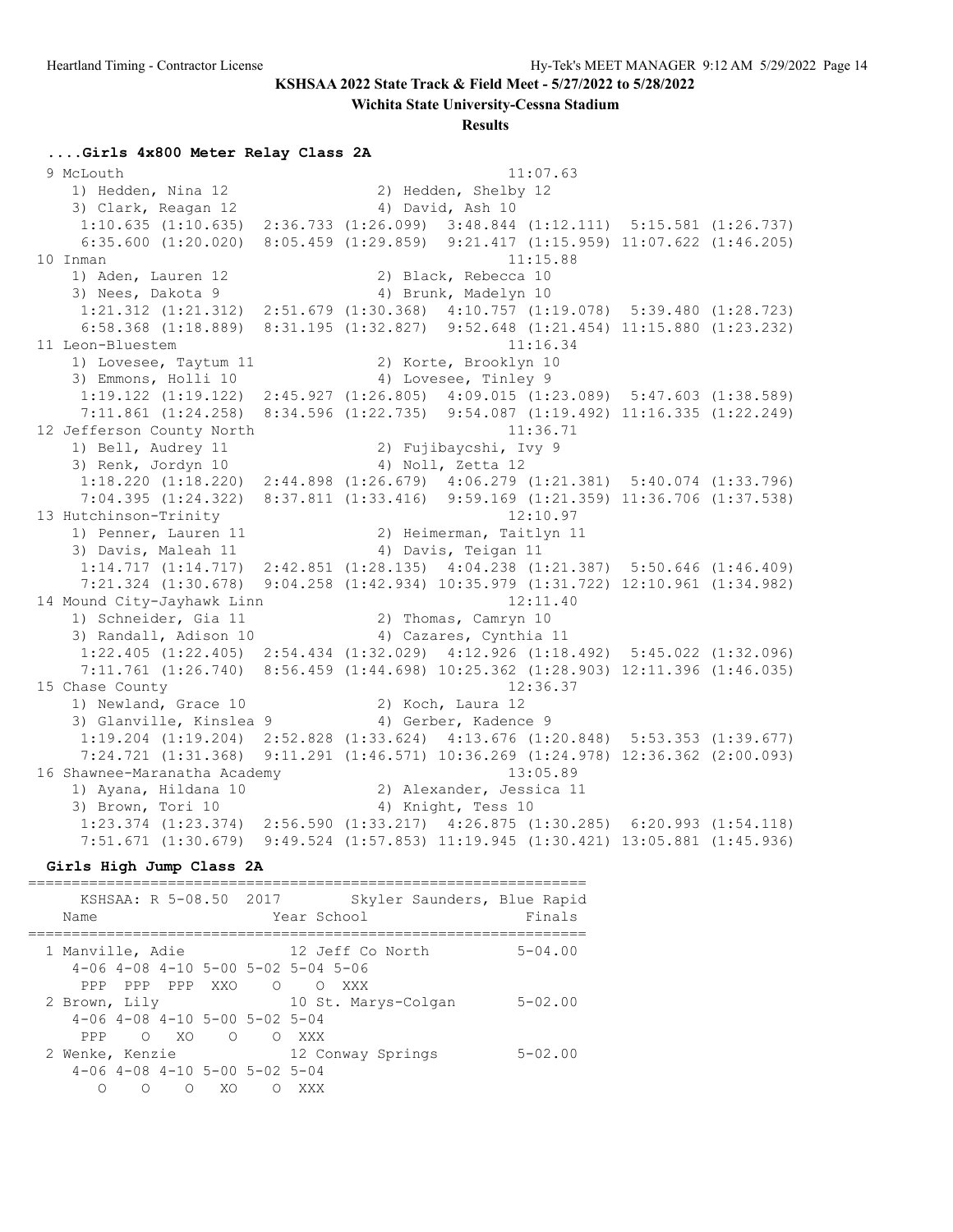# **Wichita State University-Cessna Stadium**

### **Results**

|  |  |  | Girls High Jump Class 2A |  |  |  |  |
|--|--|--|--------------------------|--|--|--|--|
|--|--|--|--------------------------|--|--|--|--|

|                                           |  | 4 Begley, Scarlett 11 Maur Hill Mt Acad 55-02.00 |              |
|-------------------------------------------|--|--------------------------------------------------|--------------|
| $4-06$ $4-08$ $4-10$ $5-00$ $5-02$ $5-04$ |  |                                                  |              |
| 0 0 0 XXO XXO XXX                         |  |                                                  |              |
|                                           |  | 5 Potter, Mallory 10 Leon-Bluestem 5-00.00       |              |
| $4-06$ $4-08$ $4-10$ $5-00$ $5-02$        |  |                                                  |              |
| 0 0 0 0 XXX                               |  |                                                  |              |
| 6 Eck, Isabella                           |  | 9 Ellis                                          | $J5 - 00.00$ |
| $4-06$ $4-08$ $4-10$ $5-00$ $5-02$        |  |                                                  |              |
| O O O XXO XXX                             |  |                                                  |              |
| 7 Wistuba, Tera                           |  | 12 Jeff Co North                                 | $J5 - 00.00$ |
| $4-06$ $4-08$ $4-10$ $5-00$ $5-02$        |  |                                                  |              |
| O O XXO XXO XXX                           |  |                                                  |              |
| 8 Hudson, Bella                           |  | 9 Oakley                                         | $4 - 10.00$  |
| $4-06$ $4-08$ $4-10$ $5-00$               |  |                                                  |              |
| 0 0 0 XXX                                 |  |                                                  |              |
| 8 Burnett, Ella                           |  | 10 Erie                                          | $4 - 10.00$  |
| $4-06$ $4-08$ $4-10$ $5-00$               |  |                                                  |              |
| PPP 0 0 XXX                               |  |                                                  |              |
| 10 Sears, Landrea                         |  | 12 Sedan                                         | $J4 - 10.00$ |
| $4-06$ $4-08$ $4-10$ $5-00$               |  |                                                  |              |
| O O XO XXX                                |  |                                                  |              |
| 11 Nichols, Katie                         |  | 9 Inman                                          | $4 - 08.00$  |
| $4 - 06$ $4 - 08$ $4 - 10$                |  |                                                  |              |
| O O XXX                                   |  |                                                  |              |
| 11 Hilgenfeld, Eva                        |  | 10 Remington                                     | $4 - 08.00$  |
| $4 - 06$ $4 - 08$ $4 - 10$                |  |                                                  |              |
| O O XXX                                   |  |                                                  |              |
| 13 Baker, Kerrigan                        |  | 10 Syracuse                                      | $J4 - 08.00$ |
| $4 - 06$ $4 - 08$ $4 - 10$                |  |                                                  |              |
| O XO XXX                                  |  |                                                  |              |
| 13 Bainter, Emily                         |  | 9 Hoxie                                          | $J4-08.00$   |
| $4 - 06$ $4 - 08$ $4 - 10$                |  |                                                  |              |
| O XO XXX                                  |  |                                                  |              |
| 15 Smith, Teagan                          |  | 12 Berean Academy                                | $J4 - 08.00$ |
| $4 - 06$ $4 - 08$ $4 - 10$                |  |                                                  |              |
| XO XO XXX                                 |  |                                                  |              |
| 16 Favero, Olivia                         |  | 12 Maranatha                                     | $J4 - 08.00$ |
| $4 - 06$ $4 - 08$ $4 - 10$                |  |                                                  |              |
| XO XXO XXX                                |  |                                                  |              |

### **Girls Pole Vault Class 2A**

| KSHSAA: R 11-05 2013<br>Name                                                                                                               |          | Bethany Bailey, Maranatha Aca<br>Year School                                                                   | Finals       |
|--------------------------------------------------------------------------------------------------------------------------------------------|----------|----------------------------------------------------------------------------------------------------------------|--------------|
| 1 O'Hair, Nakaela<br>PPP PPP PPP<br>PPP.                                                                                                   | $\Omega$ | 11 Elkhart<br>$7-00$ $7-06$ $8-00$ $8-06$ $9-00$ $9-06$ $10-00$ $10-06$ $10-09$<br>$\Omega$<br>XO.<br>XXX<br>∩ | $10 - 06.00$ |
| 2 Farnham, Suzanne<br>$7-00$ $7-06$ $8-00$ $8-06$ $9-00$ $9-06$ $10-00$ $10-06$<br>$\begin{matrix} 0 & 0 & X0 & 0 \end{matrix}$<br>PPP PPP |          | 11 Stanton County<br>XXX<br>∩                                                                                  | $10 - 00.00$ |
| 3 Dugger, Sophie<br>$7-00$ $7-06$ $8-00$ $8-06$ $9-00$ $9-06$ $10-00$<br>PPP PPP PPP<br>PPP.                                               | ∩        | 12 Berean Academy<br>XXX<br>∩                                                                                  | $9 - 06.00$  |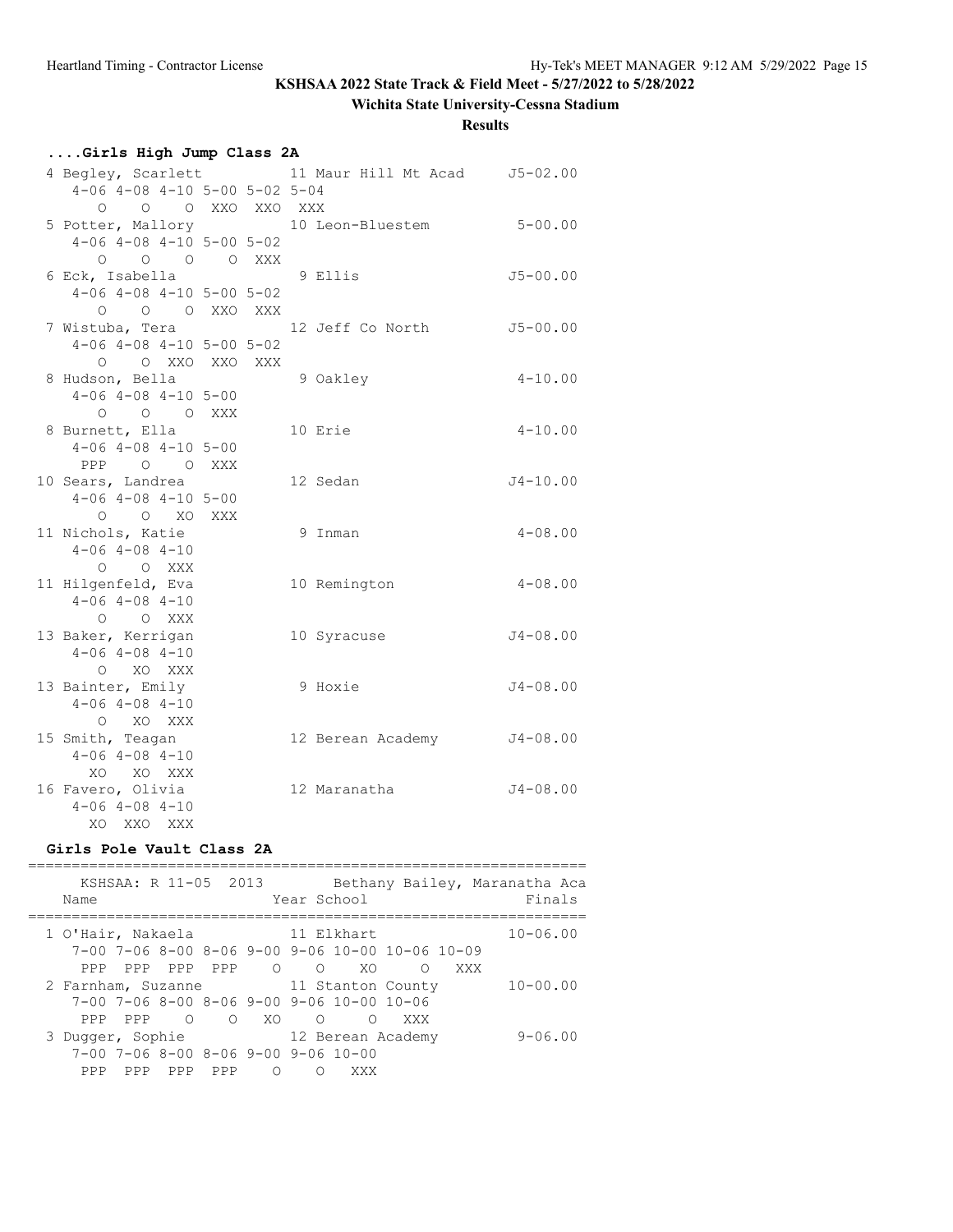### **Wichita State University-Cessna Stadium**

#### **Results**

# **....Girls Pole Vault Class 2A**

|                                           |  | 4 Nord, Tayana 11 Berean Academy 59-06.00 |              |
|-------------------------------------------|--|-------------------------------------------|--------------|
| 7-00 7-06 8-00 8-06 9-00 9-06 10-00       |  |                                           |              |
| PPP PPP PPP XO O O XXX                    |  |                                           |              |
| 5 Puetz, Sydney                           |  | 11 Garden Plain 59-06.00                  |              |
| 7-00 7-06 8-00 8-06 9-00 9-06 10-00       |  |                                           |              |
| PPP PPP PPP 0 XO XXO XXX                  |  |                                           |              |
| 6 Parker, Jacey 12 Elkhart                |  |                                           | $9 - 00.00$  |
| $7-00$ $7-06$ $8-00$ $8-06$ $9-00$ $9-06$ |  |                                           |              |
| PPP 0 0 0 0 XXX                           |  |                                           |              |
| 7 Smoots, Mikinzi 10 McLouth              |  |                                           | $J9 - 00.00$ |
| $7-00$ $7-06$ $8-00$ $8-06$ $9-00$ $9-06$ |  |                                           |              |
| 0 0 0 XO 0 XXX                            |  |                                           |              |
|                                           |  | 8 Harms, Katherine 12 Berean Academy      | $J9 - 00.00$ |
| $7-00$ $7-06$ $8-00$ $8-06$ $9-00$ $9-06$ |  |                                           |              |
| PPP PPP PPP 0 XXO XXX                     |  |                                           |              |
|                                           |  | 9 Long, Ashlyn 12 Smith Center            | $8 - 06.00$  |
| $7-00$ $7-06$ $8-00$ $8-06$ $9-00$        |  |                                           |              |
| PPP 0 0 0 XXX                             |  |                                           |              |
| 10 McGowen, Hailey                        |  | 12 Erie                                   | $8 - 00.00$  |
| $7 - 00$ $7 - 06$ $8 - 00$ $8 - 06$       |  |                                           |              |
| $O$ $O$ $O$ $XXX$                         |  |                                           |              |
| 11 Korte, Brooklyn                        |  | 10 Leon-Bluestem                          | $J8 - 00.00$ |
| $7 - 00$ $7 - 06$ $8 - 00$ $8 - 06$       |  |                                           |              |
| PPP O XO XXX                              |  |                                           |              |
| 12 Schmalz, Katelyn                       |  | 11 Jeff Co North                          | $J8 - 00.00$ |
| $7 - 00$ $7 - 06$ $8 - 00$ $8 - 06$       |  |                                           |              |
| O O XXO XXX                               |  |                                           |              |
| 13 Koch, Laura                            |  | 12 Chase County                           | $J8 - 00.00$ |
| $7 - 00$ $7 - 06$ $8 - 00$ $8 - 06$       |  |                                           |              |
| XO O XXO XXX                              |  |                                           |              |
| 14 Wyatt, Triston                         |  | 12 Jeff Co North                          | $7 - 06.00$  |
| $7 - 00$ $7 - 06$ $8 - 00$                |  |                                           |              |
| O XO XXX                                  |  |                                           |              |
| 14 Rogers, Kinzie                         |  | 10 Chase County 7-06.00                   |              |
| $7 - 00$ $7 - 06$ $8 - 00$                |  |                                           |              |
| O XO XXX                                  |  |                                           |              |
| 16 Stoudt, Haily                          |  | 9 Valley Heights 7-00.00                  |              |
| $7 - 00$ $7 - 06$                         |  |                                           |              |
| O XXX                                     |  |                                           |              |

#### **Girls Long Jump Class 2A**

| KSHSAA: R 18-07 1985<br>Name                                                                                                                                    | Gretchen Downey, Hutchinson-Trinity<br>Year School | Finals Wind H#                                                                    |  |
|-----------------------------------------------------------------------------------------------------------------------------------------------------------------|----------------------------------------------------|-----------------------------------------------------------------------------------|--|
| 1 Schutter, Lauren 12 Wabaunsee 17-06.50 -3.1 2<br>FOUL 17-06.50 (-3.1) $17-00.25$ (-8.6) $17-04.75$ (-8.0) $17-03.25$ (-3.1) $16-03.25$ (-2.6)                 |                                                    |                                                                                   |  |
| 2 Olberding, Kanyon 11 Jackson Heights 17-03.25 -6.5 2<br>$15-11.25(-2.9)$ $16-05.50(-3.3)$ $17-00.50(-4.6)$ $16-08.50(-7.4)$ $17-03.25(-6.5)$ $16-08.25(-4.6)$ |                                                    |                                                                                   |  |
| 3 Moreno, Yaya<br>$16-01.75(-3.1)$ FOUL $16-06.75(-5.7)$ $14-09.50(-6.6)$ $16-07(-5.0)$ $16-10.25(-5.7)$                                                        | 11 Syracuse                                        | $16 - 10.25 - 5.7$ 2                                                              |  |
| 4 Soto, Maliyah<br>FOUL 15-10.25(-3.1) $16-06.25(-1.9)$ $16-10(-2.9)$ FOUL $16-09.25(-0.0)$                                                                     | 12 Horton                                          | $16 - 10.00 - 2.9$ 1                                                              |  |
| 5 Kerns, Gracie<br>FOUL                                                                                                                                         | 11 Plainville 16-08.25 -6.4 2                      | $16-08.25(-6.4)$ $15-11.25(-5.5)$ $15-11.25(-4.4)$ $15-05.50(-5.4)$ $15-10(-5.5)$ |  |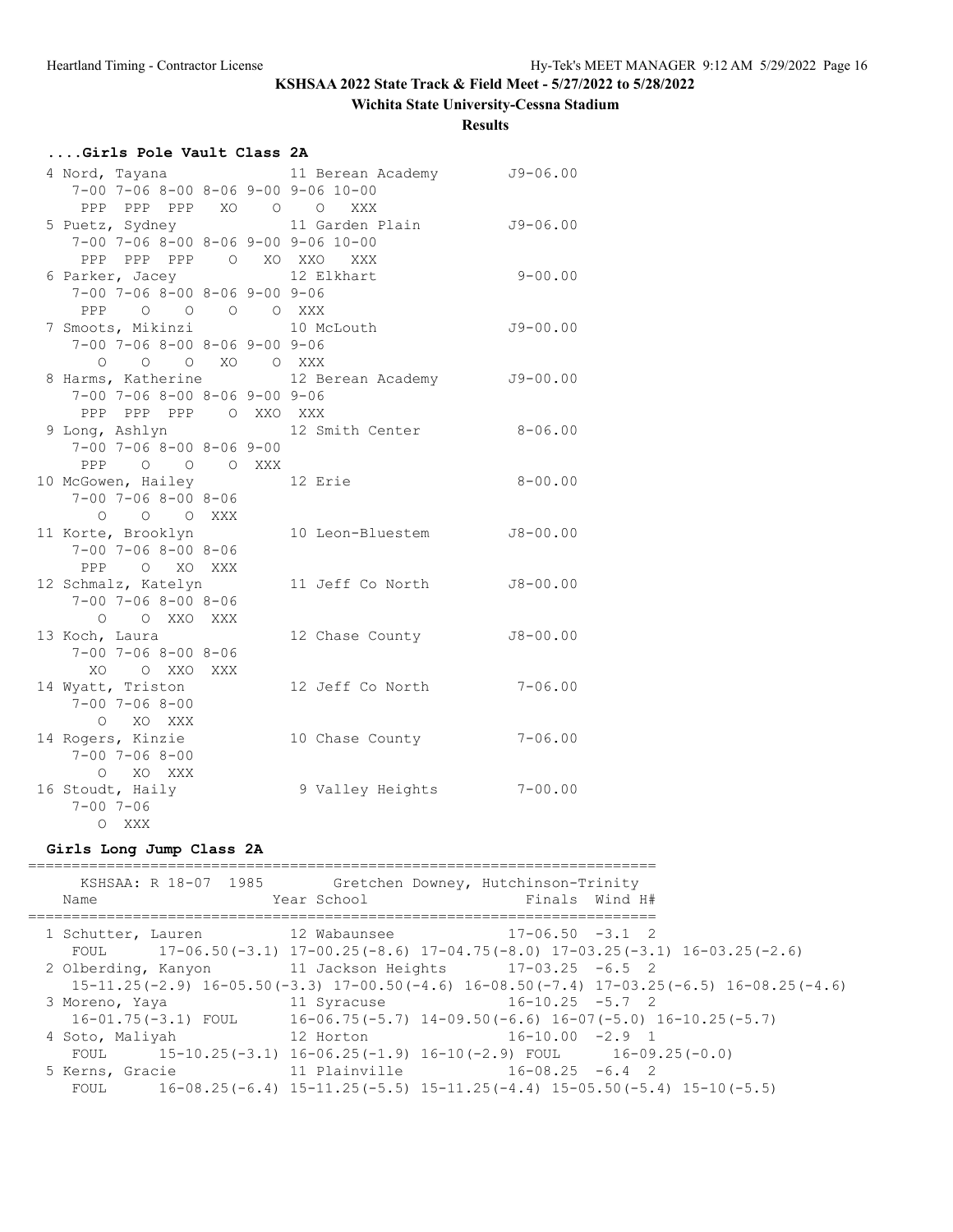**Wichita State University-Cessna Stadium**

#### **Results**

# **....Girls Long Jump Class 2A**

|                | 6 Kilgo, Olivia                       12 Oskaloosa                       16-07.00  -2.5    1    |   |
|----------------|-------------------------------------------------------------------------------------------------|---|
|                | $14-07.50(-6.2)$ $16-07(-2.5)$ $15-10(-5.9)$ $15-10.25(-3.9)$ $16-01.50(-7.5)$ $16-01.25(-2.2)$ |   |
|                | 7 Scarlett, Alexa 12 Sedgwick 16-04.50 -2.8 2                                                   |   |
|                | FOUL 16-04.50 (-2.8) $14-08.50$ (-3.8) $13-09.75$ (-4.0) $15-05.25$ (-2.4) $15-06.75$ (-6.7)    |   |
|                | 8 Richards, Ally 10 Ell-Saline 16-03.00 -4.2 1                                                  |   |
|                | $15-01.75(-4.5)$ $15-06.25(-5.5)$ $16-02(-6.5)$ $16-00(-5.8)$ $16-03(-4.2)$ $15-09.25(-4.5)$    |   |
|                | 9 Scripsick, Ali 		 11 St. Marys-Colgan 		 16-01.75 -7.8 1                                      |   |
|                | $15-10.25(-3.2)$ $16-00(-2.2)$ $16-00.50(-3.8)$ $16-01.75(-7.8)$ $14-09.75(-4.5)$ FOUL          |   |
|                | 10 Smith, Sophie 12 Garden Plain 15-08.75 -4.5 2                                                |   |
|                | $15-04.75(-3.8)$ $14-08.50(-2.2)$ $15-08.75(-4.5)$                                              |   |
|                | 11 Ebenkamp, Melissa 10 Conway Springs 15-04.25 -2.6 2                                          |   |
|                | $15-02.50(-2.9)$ $15-04.25(-2.6)$ $15-01.50(-5.4)$                                              |   |
|                | 12 Simpson, Brittany 11 Ellinwood 15-03.50 -4.6 1                                               |   |
|                | $15-03.50(-4.6)$ FOUL $15-01.75(-4.3)$                                                          |   |
|                | 12 Brownlee, Bella 11 Sterling 15-03.50 -5.7 2                                                  |   |
|                | $14-11(-4.0)$ $15-03.50(-5.7)$ $15-01(-5.5)$                                                    |   |
|                | 14 Spradling, Anna 12 Sedan 15-01.00 -3.4 1                                                     |   |
|                | $15-01(-3.4)$ $14-10.75(-5.6)$ FOUL                                                             |   |
|                | 15 Lovesee, Tinley 9 Leon-Bluestem 14-10.00 -5.5 1                                              |   |
|                | $14-09.50(-4.0)$ $14-09.50(-5.7)$ $14-10(-5.5)$                                                 |   |
|                | -- Knipp, Brodey 5 9 Leon-Bluestem 5 FOUL                                                       | 1 |
| FOUL FOUL FOUL |                                                                                                 |   |

# **Girls Triple Jump Class 2A**

========================================================================

|                                                                     | KSHSAA: R 39-01.75 1990 Rene' Zimmerman, Sterling                                         |                                                                                              |
|---------------------------------------------------------------------|-------------------------------------------------------------------------------------------|----------------------------------------------------------------------------------------------|
|                                                                     |                                                                                           |                                                                                              |
|                                                                     |                                                                                           |                                                                                              |
| 1 Brown, Lily 10 St. Marys-Colgan 37-06.75 2.9 2                    |                                                                                           |                                                                                              |
|                                                                     | 35-10(2.9) 37-01.25(2.5) 37-06.75(2.9) 35-10.50(1.6) 36-02(1.3) FOUL                      |                                                                                              |
| 2 Olberding, Kanyon 11 Jackson Heights 37-00.75 3.5 2               |                                                                                           |                                                                                              |
|                                                                     | 36-03(1.3) FOUL 36-02(1.1) 37-00.75(3.5) 36-03.25(2.3) 37-00.25(3.1)                      |                                                                                              |
| 3 Schutter, Lauren 12 Wabaunsee 36-04.25 2.7 2                      |                                                                                           |                                                                                              |
|                                                                     |                                                                                           | $36-04.25(2.7)$ $34-10.50(3.7)$ $35-07.25(3.0)$ $34-03.50(2.1)$ $34-11.50(2.0)$ $35-07(1.6)$ |
| 4 Smith, Sophie 12 Garden Plain 36-01.25 1.9 2                      |                                                                                           |                                                                                              |
|                                                                     |                                                                                           | $36-01.25(1.9)$ $36-01(1.0)$ $34-07.50(2.9)$ $34-02.25(0.9)$ $34-09(1.2)$ $35-11(3.5)$       |
| 5 Lovesee, Tinley 9 Leon-Bluestem 35-04.50 3.2 1                    |                                                                                           |                                                                                              |
|                                                                     | $34-11$ (2.9) $34-07$ (3.2) $35-04.50$ (3.2) $34-05.75$ (2.6) $34-05$ (0.7) $34-02$ (2.6) |                                                                                              |
| 6 Richards, Ally 10 Ell-Saline 35-04.25 1.7 2                       |                                                                                           |                                                                                              |
|                                                                     |                                                                                           | $33-04(1.9)$ $34-03.50(2.6)$ $34-09.50(2.8)$ $33-09.75(1.5)$ $35-04.25(1.7)$ $34-04.75(1.5)$ |
| 7 Kerns, Gracie 11 Plainville 34-10.25 2.4 2                        |                                                                                           |                                                                                              |
|                                                                     |                                                                                           | FOUL $34-05.50(2.6)$ $34-10.25(2.4)$ $34-03.50(2.8)$ $34-03.50(2.7)$ $34-03.25(1.5)$         |
| 8 Jones, Sienna 10 Wabaunsee 34-08.00 3.5 2                         |                                                                                           |                                                                                              |
|                                                                     |                                                                                           | 34-05.25(2.4) 34-04(1.7) 34-08(3.5) 32-10.75(2.7) 34-00.25(2.8) 32-11(1.5)                   |
| 9 Moreno, Yaya           11 Syracuse             34-06.00   3.0   1 |                                                                                           |                                                                                              |
|                                                                     | FOUL $34-06(3.0)$ $32-04(3.1)$ $33-00(2.3)$ $33-11(2.2)$ $33-06.50(0.7)$                  |                                                                                              |
| 10 Brownlee, Bella 11 Sterling 34-01.50 0.8 2                       |                                                                                           |                                                                                              |
| $34-01.50(0.8)$ $34-00(3.4)$ $33-02(1.2)$                           |                                                                                           |                                                                                              |
| 11 Cox, D'Myia (11 Hillsboro (33-10.00 2.2 1)                       |                                                                                           |                                                                                              |
| FOUL $33-10(2.2)$ FOUL                                              |                                                                                           |                                                                                              |
| 12 Puetz, Sydney 11 Garden Plain 33-07.50 2.5 1                     |                                                                                           |                                                                                              |
| $32-09.25(2.9)$ $31-09(2.2)$ $33-07.50(2.5)$                        |                                                                                           |                                                                                              |
| 13 Scripsick, Ali 11 St. Marys-Colgan 33-05.75 4.2 1                |                                                                                           |                                                                                              |
| $33-00.25(1.6)$ $33-05(3.1)$ $33-05.75(4.2)$                        |                                                                                           |                                                                                              |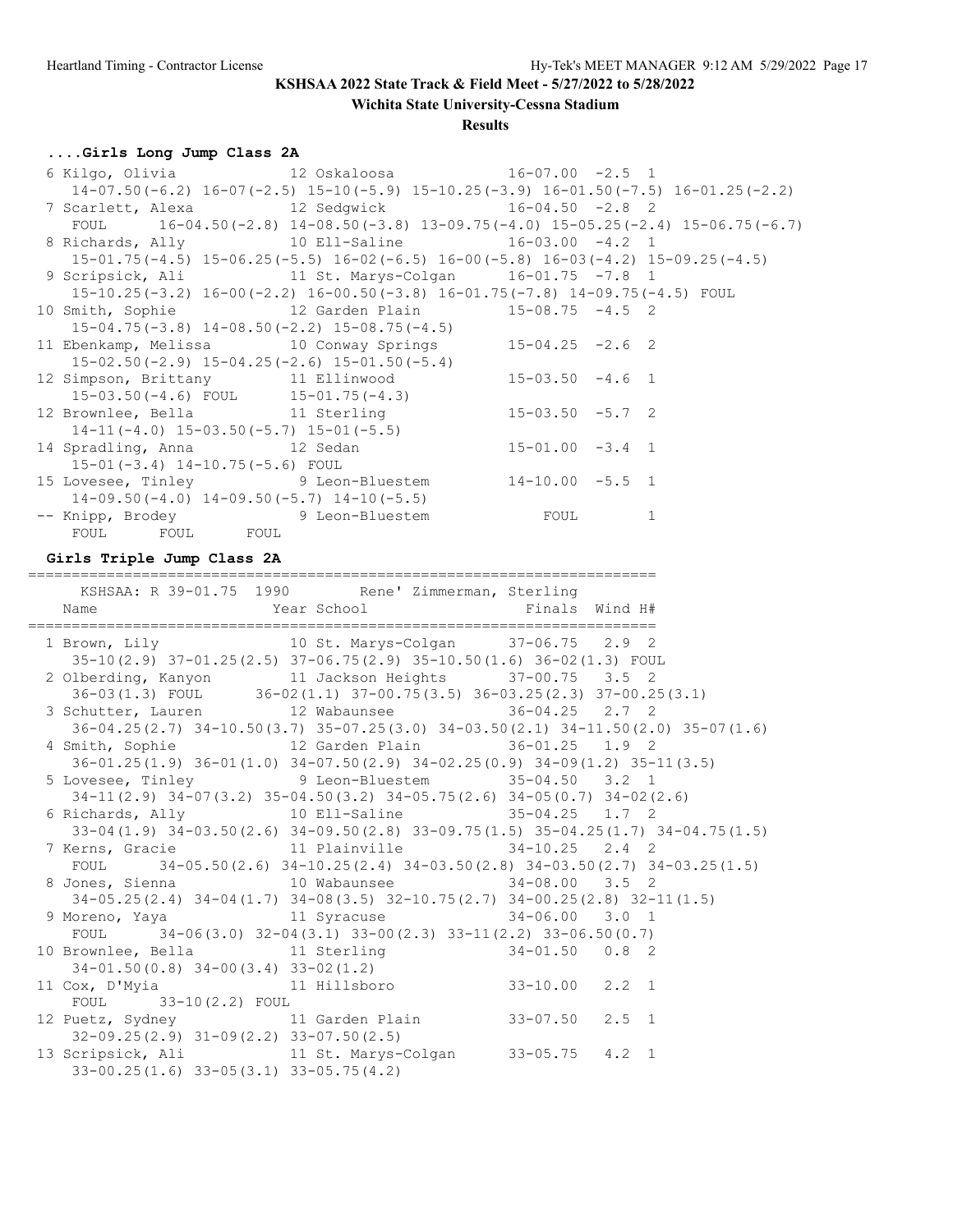**Wichita State University-Cessna Stadium**

#### **Results**

# **....Girls Triple Jump Class 2A**

|  |                                    | 14 Kilgo, Olivia                         12 Oskaloosa | $32 - 08.00$ 1.8 1   |  |
|--|------------------------------------|-------------------------------------------------------|----------------------|--|
|  |                                    | $31-11.75(2.6)$ $32-01.75(2.6)$ $32-08(1.8)$          |                      |  |
|  |                                    | 15 Emmons, Holli 10 Leon-Bluestem                     | 32-07.50 3.6 1       |  |
|  | FOUL $32-07.50(3.6) 32-06.75(1.4)$ |                                                       |                      |  |
|  |                                    | 16 Mattheyer, Myah 10 Trego Community                 | $31 - 07.00$ $3.3$ 1 |  |
|  | FOUL $30-03.75(1.4) 31-07(3.3)$    |                                                       |                      |  |

#### **Girls Shot Put Class 2A**

| KSHSAA: R 43-06 1988 Angela Edwards, Howard-West Elk                                                                            |              |                                |              |                |
|---------------------------------------------------------------------------------------------------------------------------------|--------------|--------------------------------|--------------|----------------|
| Name                                                                                                                            |              | Year School Finals             |              | H#             |
| 1 Yungeberg, Emma<br>39-09.50 41-05 43-07.50 40-09.50 42-11.25 40-09.25                                                         |              |                                |              |                |
| 2 Booker, Liberty 12 Oakley 39-04.50 2                                                                                          |              |                                |              |                |
| 39-04.50 38-04 FOUL 39-02.75 FOUL FOUL<br>3 Reif, Abby 12 Plainville 37-02.00 2<br>34-10.75 36-08.25 35-01 36-10.25 37-02 36-06 |              |                                |              |                |
| 4 Beagley, Sadie 12 Sterling 36-07.00<br>33-01.50 36-07 FOUL 35-01.25 FOUL 35-09.50                                             |              |                                |              | 2              |
| 5 Jackson, Kenzie 11 Arma-Northeast 35-08.75<br>24-01.25 33-06 34-08 35-08.75 35-07 35-02.50                                    |              |                                |              | 2              |
| 6 Koester, Katelyn 11 Conway Springs 35-06.50<br>35-06.50 33-10.25 33-05.25 34-01.50 FOUL 34-03.75                              |              |                                |              | $\mathbf{1}$   |
| 7 Wine, Sally 12 Berean Academy 34-11.25<br>33-09.25 30-08 34-04.50 FOUL FOUL 34-11.25                                          |              |                                |              | $\mathbf{1}$   |
| 8 Williams, Katie $12$ McLouth $34-09.75$                                                                                       |              |                                |              | 2              |
| 32-07 33-00.25 33-05.75 34-07.75 33-03.50 34-09.75<br>9 Smith, Tayton 11 Berean Academy 34-06.00                                |              |                                |              | $\mathbf{1}$   |
| 32-07.50 34-03.75 33-02.50 34-01.75 FOUL 34-06<br>10 Slade, Emma 10 Mission Valley 33-02.75                                     |              |                                |              | $\overline{2}$ |
| $30 - 07$ $31 - 03.75$<br>11 French, Makenna                                                                                    | $33 - 02.75$ | 12 Allen-Northern Hts 32-11.00 |              | $\mathbf{1}$   |
| $31 - 11.75$ $32 - 11$                                                                                                          | $30 - 04.50$ |                                |              |                |
| 12 Rudman, Emma<br>$31-04$ $32-00.50$ $32-10.50$                                                                                |              | 12 Plainville 32-10.50         |              | 2              |
| 13 Cochren, Dawson 10 Jackson Heights 32-10.00<br>$31 - 08.50$ $32 - 10$ $31 - 03.50$                                           |              |                                |              | $\mathbf{1}$   |
| 14 Stottman, Callie 10 Erie                                                                                                     |              |                                | $30 - 01.25$ | $\mathbf{1}$   |
| 30-01.25 27-10.25 28-05<br>15 Stewart, Lynsey 12 Smith Center 29-11.00<br>28-09.50 29-10 29-11                                  |              |                                |              | $\mathbf{1}$   |
| 16 Burns, Taylor 11 Jayhawk Linn<br>28-05.25 FOUL 28-09.75                                                                      |              |                                | $28 - 09.75$ | $\mathbf{1}$   |

#### **Girls Discus Throw Class 2A**

| Name              | KSHSAA: R 146-03 2016 | Year School                             | Allyssa Miller, Hill City | Finals H#    |  |
|-------------------|-----------------------|-----------------------------------------|---------------------------|--------------|--|
| 1 Yungeberg, Emma |                       | 12 Valley Heights                       |                           | $136 - 01$ 2 |  |
|                   |                       | 124-10 FOUL 136-01 123-03 134-09 132-07 |                           |              |  |
| 2 Rudman, Emma    |                       | 12 Plainville                           |                           | $130 - 02$ 2 |  |
|                   |                       | 130-02 119-04 123-01 FOUL 121-09 114-04 |                           |              |  |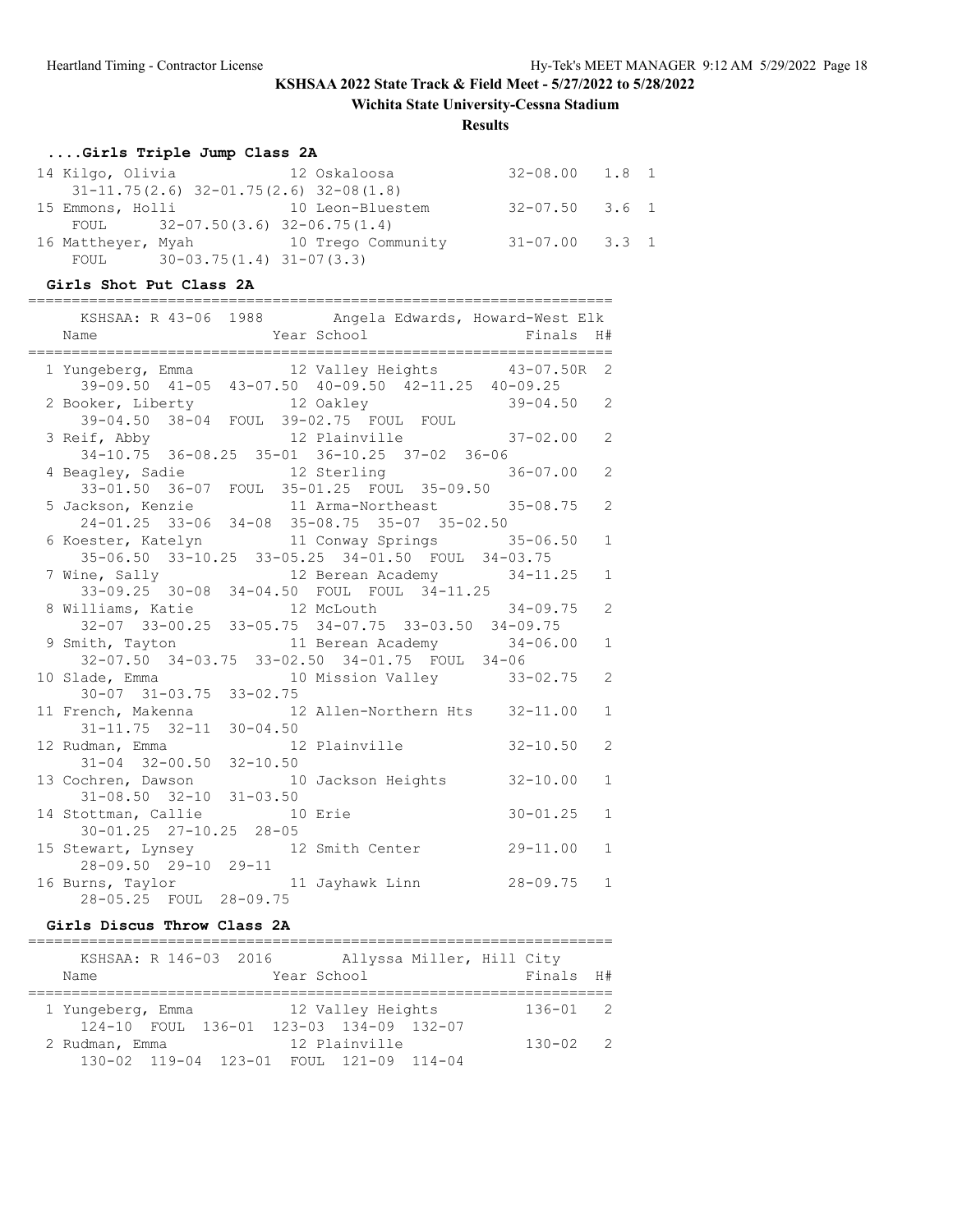### **Wichita State University-Cessna Stadium**

**Results**

# **....Girls Discus Throw Class 2A**

| 3 Vermetten, Maddy 12 Valley Heights                                           |                   | $128 - 08$ | 2              |
|--------------------------------------------------------------------------------|-------------------|------------|----------------|
| 128-08 111-11 FOUL FOUL FOUL FOUL                                              |                   |            |                |
| 4 Reif, Abby 12 Plainville                                                     |                   | $125 - 07$ | $\overline{2}$ |
| FOUL 125-07 121-00 114-08 118-02 111-01                                        |                   |            |                |
| 5 Dooley, Naomi 12 Garden Plain                                                |                   | $121 - 03$ | $\overline{2}$ |
| 117-10 FOUL 115-09 FOUL 114-05 121-03                                          |                   |            |                |
| 6 Slade, Emma<br>10 Mission Valley<br>115-06 88-10 108-11 120-10 114-10 114-06 |                   | $120 - 10$ | $\mathbf{1}$   |
|                                                                                |                   |            |                |
| 7 Wine, Sally 12 Berean Academy                                                |                   | $119 - 09$ | $\overline{2}$ |
| 114-08 119-08 100-01 117-01 FOUL 119-09                                        |                   |            |                |
| 8 Cochren, Dawson 10 Jackson Heights                                           |                   | $119 - 03$ | 2              |
| 110-07 FOUL 119-03 FOUL FOUL FOUL                                              |                   |            |                |
| 9 Zoglman, Molly 11 Garden Plain                                               |                   | $116 - 03$ | $\mathbf{1}$   |
| FOUL 116-03 114-01 FOUL FOUL FOUL                                              |                   |            |                |
| 10 Jackson, Kenzie 11 Arma-Northeast                                           |                   | $114 - 07$ | $\mathbf{1}$   |
| FOUL 104-02 114-07                                                             |                   |            |                |
| 11 Booker, Liberty 12 Oakley                                                   |                   | $106 - 04$ | $\mathbf{1}$   |
| 104-03 97-01 106-04                                                            |                   |            |                |
| 12 Lovesee, Taytum 11 Leon-Bluestem                                            |                   | $102 - 04$ | $\mathbf{1}$   |
| 89-10 FOUL 102-04                                                              |                   |            |                |
| 13 North, Natalee                                                              | 9 Ellis           | $100 - 08$ | $\mathbf{1}$   |
| FOUL 100-08 FOUL                                                               |                   |            |                |
| 14 Smith, Tayton                                                               | 11 Berean Academy | 99-11      | 2              |
| 92-00 99-11 FOUL                                                               |                   |            |                |
| 15 Stottman, Callie                                                            | 10 Erie           | 88-00      | $\mathbf{1}$   |
| 78-04 83-08 88-00                                                              |                   |            |                |
| 16 Burns, Taylor                                                               | 11 Jayhawk Linn   | $72 - 09$  | $\mathbf{1}$   |
| 72-09 FOUL FOUL                                                                |                   |            |                |

#### **Girls Javelin Throw Class 2A**

| KSHSAA: R 151-01 2014 Allison Zerbe, Mission Valley                                   |            |                |
|---------------------------------------------------------------------------------------|------------|----------------|
| Year School لا Year School<br>Name                                                    | Finals H#  |                |
| 1 Yungeberg, Emma 12 Valley Heights<br>130-07 132-09 135-08 130-11 122-08 126-02      | $135 - 08$ | $\mathcal{L}$  |
| 2 Hutchinson, Camryn 10 Smith Center<br>134-02 119-09 115-11 117-05 129-00 122-06     | $134 - 02$ | $\mathcal{L}$  |
| 3 Veer, Lillie<br>11 Berean Academy<br>112-01 127-02 117-00 122-06 104-09 111-00      | $127 - 02$ | $\overline{2}$ |
| 12 Garden Plain<br>4 Dooley, Naomi<br>122-10 116-01 112-00 98-02 108-06 110-00        | $122 - 10$ | $\mathbf{1}$   |
| 5 Zoglman, Molly<br>11 Garden Plain<br>110-07 111-01 92-03 118-10 107-04 FOUL         | $118 - 10$ | $\mathcal{L}$  |
| 12 Allen-Northern Hts<br>6 French, Makenna<br>86-01 112-03 97-06 104-08 117-10 118-01 | $118 - 01$ | $\mathcal{L}$  |
| 7 Torrance, Lauren<br>11 St. Marys-Colgan<br>108-07 115-05 116-08 FOUL FOUL 113-05    | $116 - 08$ | $\mathcal{L}$  |
| 8 Hielscher, Jolie 11 Lyndon<br>109-00 98-01 112-07 100-11 100-07 108-07              | $112 - 07$ | $\mathbf{1}$   |
| 9 Jackson, Kenzie 11 Arma-Northeast<br>111-03 87-11 111-06 105-11 106-11 104-09       | $111 - 06$ | $\overline{2}$ |
| 10 Bainter, Emily 9 Hoxie<br>$107 - 03$<br>110-11 FOUL                                | $110 - 11$ | $\mathcal{L}$  |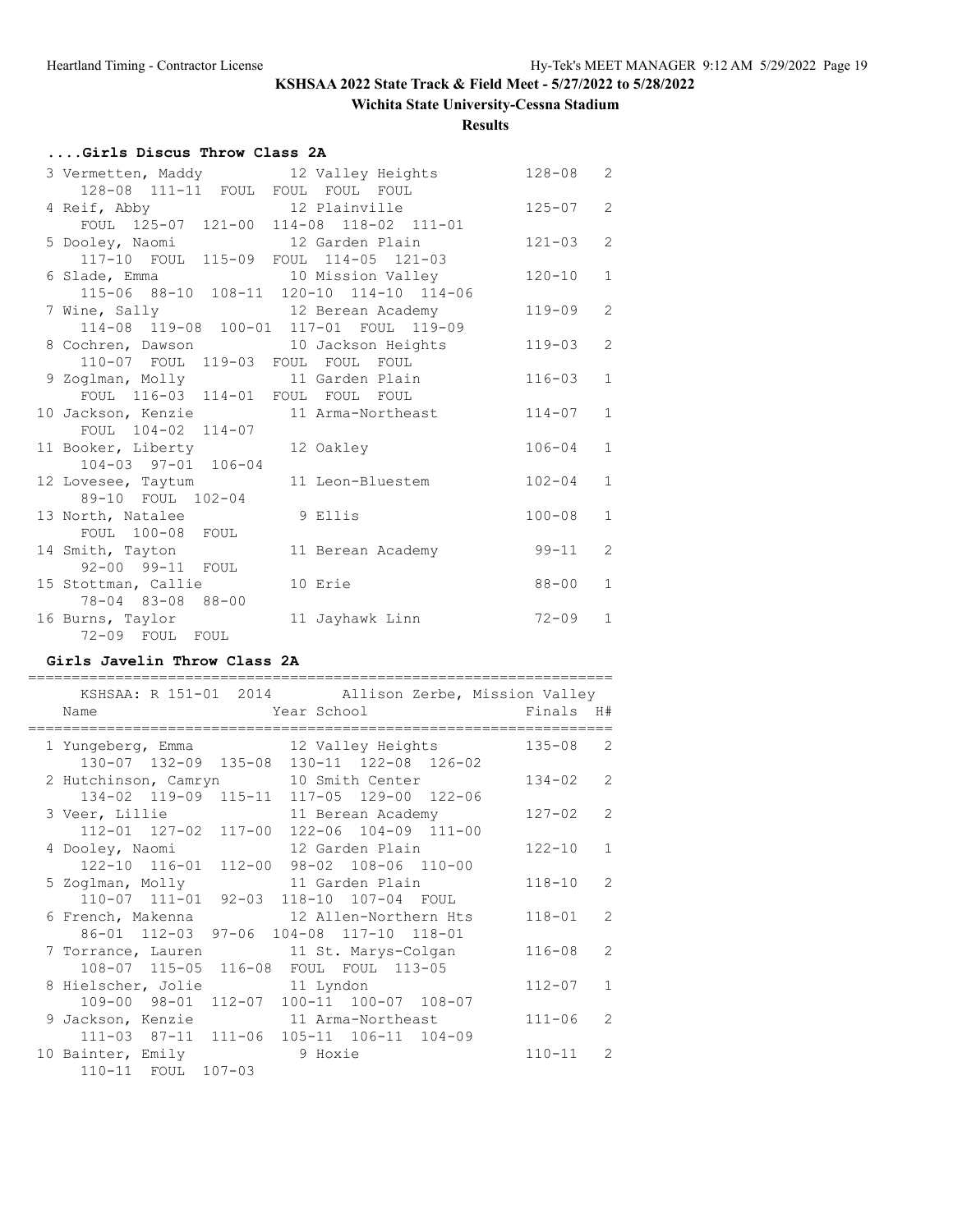**Wichita State University-Cessna Stadium**

**Results**

# **....Girls Javelin Throw Class 2A**

| 11 Malsam, Annabelle             | 10 Trego Community | $110 - 05$<br>1              |  |
|----------------------------------|--------------------|------------------------------|--|
| $110 - 05$ 96-09 109-00          |                    |                              |  |
| 12 Dieckmann, Kylee              | 12 Jackson Heights | $\overline{1}$<br>$109 - 03$ |  |
| FOUL 97-01 109-03                |                    |                              |  |
| 13 Wistuba, Tera                 | 12 Jeff Co North   | 2<br>$106 - 10$              |  |
| $101 - 03$ $106 - 10$ $101 - 11$ |                    |                              |  |
| 14 Rogers, Kinley                | 10 Hoxie           | $105 - 01$<br>$\mathbf{1}$   |  |
| 89-01 105-01 91-08               |                    |                              |  |
| 15 Lawless, Ella                 | 9 Belle Plaine     | $93 - 04$<br>1               |  |
| $54-11$ 93-04 89-00              |                    |                              |  |
| 16 Bertels, Kaydee               | 11 Jeff Co North   | $90 - 00$<br>1               |  |
| $48 - 11$<br>$90 - 00$<br>FOUL   |                    |                              |  |

### **Boys 100 Meter Dash Class 2A**

| ===============<br>KSHSAA: R 10.80 1991 Levi Gillen, Leoti-Wichita County<br>Name | Year School           | Prelims Wind H# |               |                |
|-----------------------------------------------------------------------------------|-----------------------|-----------------|---------------|----------------|
| Preliminaries                                                                     |                       |                 |               |                |
| 1 Bates, Isaiah<br>10.783 (10.783)                                                | 11 Pleasanton         | R 10.790 1.4 2  |               |                |
| 2 Ricalde-Phillips, Joseph 11 Wichita-Independent<br>11.199 (11.199)              |                       | 11.200 2.5 1    |               |                |
| 3 Brunk, Harrison<br>11.147 (11.147)                                              | 11 Inman              | 11.150 1.4 2    |               |                |
| 4 Elmore, Kaden<br>11.203 (11.203)                                                | 9 Moundridge          | 11.21Q 2.5 1    |               |                |
| 5 Unruh, MacKaleb<br>11.217 (11.217)                                              | 11 Moundridge         | 11.22q 1.4 2    |               |                |
| 6 Martinie, Matthew<br>11.301(11.301)                                             | 12 Cherokee-Southeast | 11.31q 2.5      |               | $\overline{1}$ |
| 7 Jukes, Levi<br>11.334 (11.334)                                                  | 12 St. Marys          | $11.34q$ 2.5 1  |               |                |
| 8 L'Ecuyer, Trenton<br>11.511(11.511)                                             | 12 Valley Heights     | 11.52q 2.5 1    |               |                |
| 9 Dowell, Levi<br>11.549 (11.549)                                                 | 11 Sedan              | 11.55           | $1.4 \quad 2$ |                |
| 10 Griffin, Brock<br>11.573 (11.573)                                              | 10 Chase County       | 11.58           | $2.5 \quad 1$ |                |
| 11 Higginbotham, Blake<br>11.773 (11.773)                                         | 10 Maranatha          | 11.78           | $1.4 \quad 2$ |                |
| 12 Hernandez, Miguel<br>11.818 (11.818)                                           | 11 Sublette           | 11.82           | $2.5 \quad 1$ |                |
| 13 Dedonder, Cody<br>11.863 (11.863)                                              | 12 St. Marys          | 11.87           | 1.4           | 2              |
| 14 Davidson, Gabe<br>11.932 (11.932)                                              | 10 Bennington         | 11.94           | 2.5           | $\overline{1}$ |
| 15 Amrein, Aiden<br>12.012 (12.012)                                               | 10 Hill City          | 12.02           | $1.4 \quad 2$ |                |
| 16 Gould, Jay<br>12.060 (12.060)                                                  | 10 Syracuse           | 12.06           | 1.4           | -2             |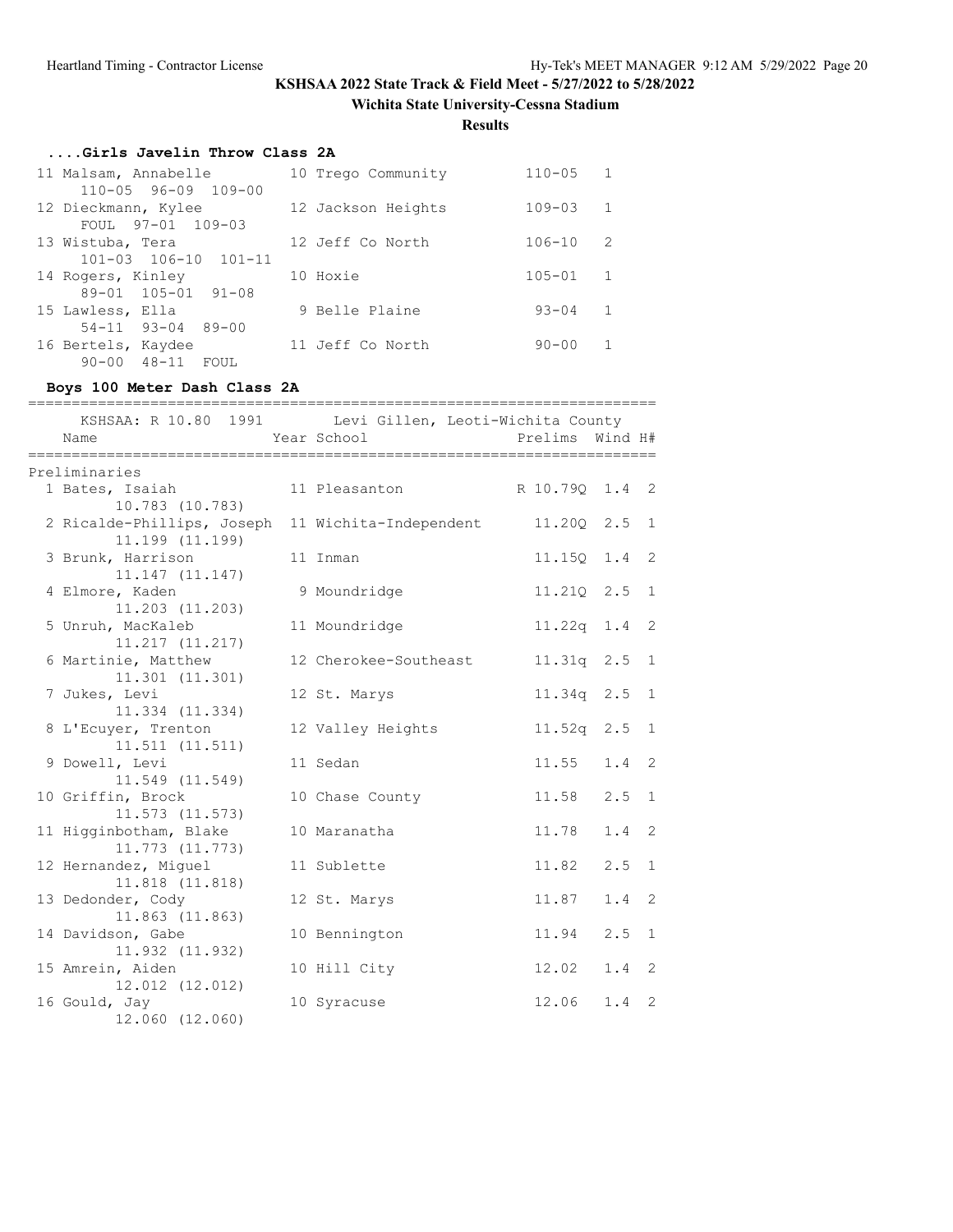### **Wichita State University-Cessna Stadium**

**Results**

**Boys 100 Meter Dash Class 2A**

|        | KSHSAA: R 10.80 1991 Levi Gillen, Leoti-Wichita County<br>Name       | Year School           | Finals Wind |                      |
|--------|----------------------------------------------------------------------|-----------------------|-------------|----------------------|
| Finals |                                                                      |                       |             |                      |
|        | 1 Bates, Isaiah<br>10.493 (10.493)                                   | 11 Pleasanton         | 10.50R 5.2  |                      |
|        | 2 Elmore, Kaden<br>10.752 (10.752)                                   | 9 Moundridge          | 10.76R 5.2  |                      |
|        | 3 Brunk, Harrison<br>10.805 (10.805)                                 | 11 Inman              | $10.81$ 5.2 |                      |
|        | 4 Ricalde-Phillips, Joseph 11 Wichita-Independent<br>10.930 (10.930) |                       | 10.93       | 5.2                  |
|        | 5 Unruh, MacKaleb<br>11,007 (11,007)                                 | 11 Moundridge         | 11.01       | 5.2                  |
|        | 6 Martinie, Matthew<br>11.012 (11.012)                               | 12 Cherokee-Southeast | 11.02       | 5.2                  |
|        | 7 L'Ecuyer, Trenton<br>11.202 (11.202)                               | 12 Valley Heights     |             | 11.21   5.2   11.202 |
|        | 8 Jukes, Levi<br>11.209 (11.209)                                     | 12 St. Marys          |             | 11.21   5.2   11.209 |

### **Boys 200 Meter Dash Class 2A**

| -----------------<br>==============               | _____________________________<br>=========     |                  |              |
|---------------------------------------------------|------------------------------------------------|------------------|--------------|
|                                                   | KSHSAA: R 21.46 1999 Mike Applehans, Hill City |                  |              |
| Name                                              | Year School                                    | Prelims Wind H#  |              |
| Preliminaries                                     |                                                |                  |              |
| 1 Bates, Isaiah                                   | 11 Pleasanton                                  | $22.640 - 3.9$ 1 |              |
| 22.634 (22.634)                                   |                                                |                  |              |
| 2 Martinie, Matthew                               | 12 Cherokee-Southeast                          | $22.95Q - 3.7$ 2 |              |
| 22.945 (22.945)                                   |                                                |                  |              |
| 3 Elmore, Kaden                                   | 9 Moundridge                                   | $22.960 - 3.7$ 2 |              |
| 22.951 (22.951)                                   |                                                |                  |              |
| 4 Ricalde-Phillips, Joseph 11 Wichita-Independent |                                                | $23.130 - 3.9$ 1 |              |
| 23.127 (23.127)                                   |                                                |                  |              |
| 5 Brunk, Harrison                                 | 11 Inman                                       | $22.96q -3.7$ 2  |              |
| 22.957 (22.957)                                   |                                                |                  |              |
| 6 L'Ecuyer, Trenton                               | 12 Valley Heights                              | $23.39q -3.9$ 1  |              |
| 23.390 (23.390)                                   |                                                |                  |              |
| 7 Jukes, Levi                                     | 12 St. Marys                                   | $23.54q -3.9$ 1  |              |
| 23.532 (23.532)<br>8 Dowell, Levi                 | 11 Sedan                                       | $23.63q -3.7$ 2  |              |
| 23.622 (23.622)                                   |                                                |                  |              |
| 9 Lotridge, Tamaureon                             | 10 St. Marys                                   | $23.97 - 3.7$ 2  |              |
| 23.962 (23.962)                                   |                                                |                  |              |
| 10 Doherty, Garrett                               | 12 Moundridge                                  | $24.10 -3.9$ 1   |              |
| 24.091 (24.091)                                   |                                                |                  |              |
| 11 Gomez, Kason                                   | 11 St. Marys                                   | $24.23 -3.7$ 2   |              |
| 24.224 (24.224)                                   |                                                |                  |              |
| 12 Allen, Brandon                                 | 11 Republic County                             | $24.86 - 3.9$    | $\mathbf{1}$ |
| 24.859 (24.859)                                   |                                                |                  |              |
| 13 Dahl, Collin                                   | 11 Republic County                             | $24.89 - 3.9$ 1  |              |
| 24.887 (24.887)                                   |                                                |                  |              |
| 14 Gould, Jay                                     | 10 Syracuse                                    | $25.12 -3.9$ 1   |              |
| 25.116 (25.116)                                   |                                                |                  |              |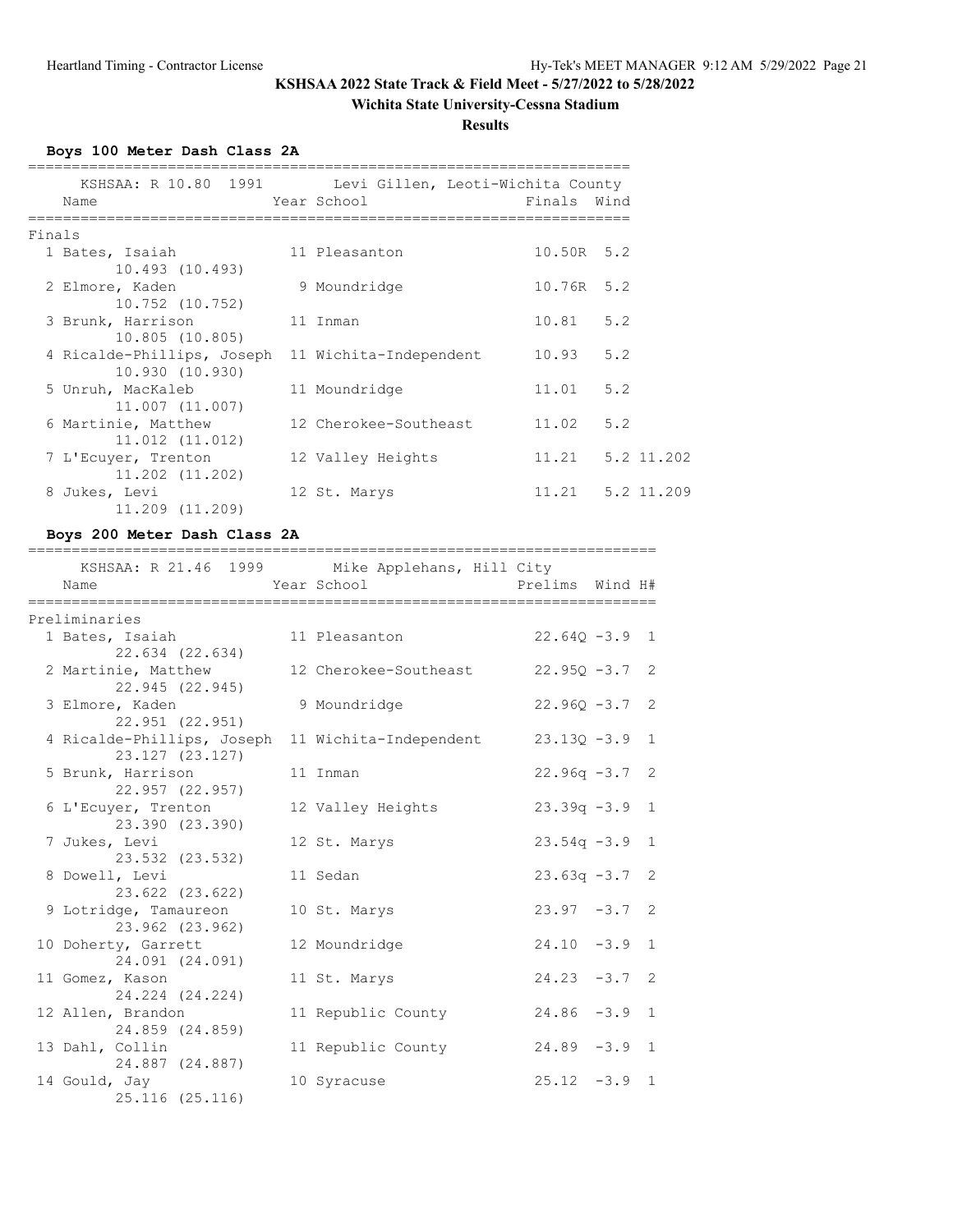### **Wichita State University-Cessna Stadium**

**Results**

 $25.43 -3.7$  2

# **....Boys 200 Meter Dash Class 2A**

| 15 Garrett, Sean |                 | 11 Bennington |
|------------------|-----------------|---------------|
|                  | 25.424 (25.424) |               |

#### **Boys 200 Meter Dash Class 2A**

|        | KSHSAA: R 21.46 1999                          | Mike Applehans, Hill City |               |      |
|--------|-----------------------------------------------|---------------------------|---------------|------|
|        | Name                                          | Year School               | Finals        | Wind |
| Finals |                                               |                           |               |      |
|        | 1 Brunk, Harrison<br>22.734 (22.734)          | 11 Inman                  | $22.74 - 3.7$ |      |
|        | 2 Elmore, Kaden<br>22.825 (22.825)            | 9 Moundridge              | $22.83 - 3.7$ |      |
|        | 3 Martinie, Matthew<br>22.912 (22.912)        | 12 Cherokee-Southeast     | $22.92 - 3.7$ |      |
|        | 4 Ricalde-Phillips, Joseph<br>23.375 (23.375) | 11 Wichita-Independent    | $23.38 - 3.7$ |      |
|        | 5 Jukes, Levi<br>23.689 (23.689)              | 12 St. Marys              | $23.69 - 3.7$ |      |
|        | 6 Dowell, Levi<br>23.740 (23.740)             | 11 Sedan                  | $23.74 - 3.7$ |      |
|        | 7 L'Ecuyer, Trenton<br>24.002 (24.002)        | 12 Valley Heights         | $24.01 - 3.7$ |      |

### **Boys 400 Meter Dash Class 2A**

| Name                                    | KSHSAA: R 47.94 2009 Sonny Lee, West Elk<br>Year School | Prelims    | H#             |
|-----------------------------------------|---------------------------------------------------------|------------|----------------|
| Preliminaries                           |                                                         |            |                |
| 1 Shaw, Ryan<br>50.927 (50.927)         | 11 Hoxie                                                | 50.930 1   |                |
| 2 Elmore, Kaden<br>50.971 (50.971)      | 9 Moundridge                                            | 50.980 2   |                |
| 3 Kane, Isaac<br>50.987 (50.987)        | 10 Jeff Co North                                        | 50.990     | 1              |
| 4 Browning, Luke<br>51.297 (51.297)     | 12 KC Christian                                         | 51.300 2   |                |
| 5 Mannebach, Dawson<br>51.019 (51.019)  | 12 Inman                                                | $51.02q$ 1 |                |
| 6 Sanford, Zach<br>$52,269$ $(52,269)$  | 10 Maur Hill Mt Acad                                    | $52.27q$ 1 |                |
| 7 Wilson, Gunner<br>52.289 (52.289)     | 11 Trego Community                                      | $52.29q$ 1 |                |
| 8 Johnston, Cooper<br>52.332 (52.332)   | 10 Maranatha                                            | 52.34q     | 2              |
| 9 Griffin, Brock<br>52.495 (52.495)     | 10 Chase County                                         | 52.50      | $\overline{2}$ |
| 10 Martinie, Matthew<br>52.641 (52.641) | 12 Cherokee-Southeast                                   | 52.65      | $\mathcal{L}$  |
| 11 Phelps, Garrett<br>52.751 (52.751)   | 12 Ell-Saline                                           | 52.76      | $\overline{2}$ |
| 12 Carrasco, Uziel<br>53.950 (53.950)   | 12 Stanton County                                       | 53.95      | $\mathbf{1}$   |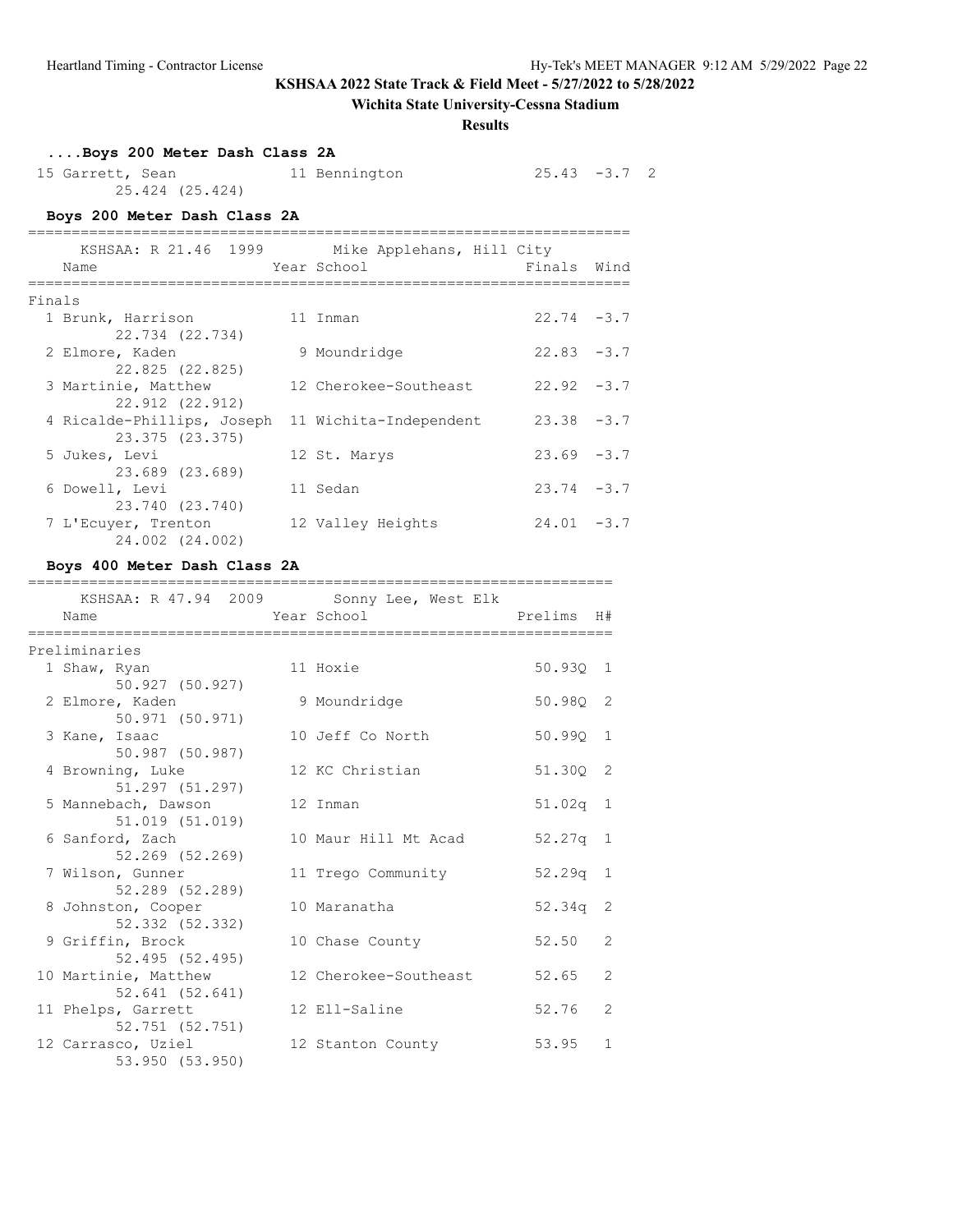### **Wichita State University-Cessna Stadium**

#### **Results**

| Boys 400 Meter Dash Class 2A |                   |         |  |
|------------------------------|-------------------|---------|--|
| 13 Trammell, Nathon          | 10 Arma-Northeast | 55.09 1 |  |
| 55.081 (55.081)              |                   |         |  |
| 14 Seely, Garrett            | 11 Jayhawk Linn   | 55.20 2 |  |
| 55.195(55.195)               |                   |         |  |

#### **Boys 400 Meter Dash Class 2A**

|        | KSHSAA: R 47.94 2009<br>Name        | Sonny Lee, West Elk<br>Year School | Finals |
|--------|-------------------------------------|------------------------------------|--------|
| Finals |                                     |                                    |        |
|        | 1 Elmore, Kaden                     | 9 Moundridge                       | 50.82  |
|        | 50.811 (50.811)                     |                                    |        |
|        | 2 Shaw, Ryan                        | 11 Hoxie                           | 51.83  |
|        | 51.827 (51.827)                     |                                    |        |
|        | 3 Kane, Isaac                       | 10 Jeff Co North                   | 52.30  |
|        | 52.295(52.295)                      |                                    |        |
|        | 4 Johnston, Cooper                  | 10 Maranatha                       | 52.96  |
|        | 52.956 (52.956)                     |                                    |        |
|        | 5 Mannebach, Dawson                 | 12 Inman                           | 52.97  |
|        | 52.963 (52.963)                     |                                    |        |
|        | 6 Wilson, Gunner                    | 11 Trego Community                 | 53.04  |
|        | 53.038 (53.038)                     |                                    |        |
|        | 7 Sanford, Zach                     | 10 Maur Hill Mt Acad               | 53.42  |
|        | 53.414 (53.414)                     | 12 KC Christian                    | 55.09  |
|        | 8 Browning, Luke<br>55.089 (55.089) |                                    |        |

### **Boys 800 Meter Run Class 2A**

| KSHSAA: R 1:55.07 1989  | Jon Handy, Southwestern Hei                     |         |
|-------------------------|-------------------------------------------------|---------|
| Name                    | Year School                                     | Finals  |
|                         |                                                 |         |
| 1 Stucky, Ryan          | 12 Sedgwick                                     | 2:01.21 |
|                         | 59.123 (59.123) 2:01.210 (1:02.088)             |         |
| 2 Schroer, Cooper       | 11 Chase County                                 | 2:01.50 |
|                         | 57.898 (57.898) 2:01.496 (1:03.598)             |         |
| 3 Browning, Luke        | 12 KC Christian                                 | 2:03.52 |
| $1:00.91$ $(1:00.91)$   | 2:03.515(1:02.61)                               |         |
| 4 Godina, Jonah         | 11 Hutchinson-Trinity                           | 2:03.97 |
| 59.12 (59.12)           | $2:03.962$ $(1:04.85)$                          |         |
| 5 Bretz, Drew           | 11 Hoxie                                        | 2:03.99 |
| 59.32 (59.32)           | $2:03.981$ $(1:04.67)$                          |         |
| 6 Schmidt, Spencer      | 12 Stanton County                               | 2:04.89 |
| 59.342 (59.342)         | $2:04.889$ $(1:05.547)$                         |         |
| 7 Hammond, Cody         | 9 Central Heights                               | 2:05.25 |
| $1:01.032$ $(1:01.032)$ | $2:05.248$ $(1:04.216)$                         |         |
| 8 Forbes, Haeden        | 11 Atchison Co                                  | 2:05.80 |
| 59.680 (59.680)         | $2:05.800$ $(1:06.120)$                         |         |
| 9 Tice, Will            | 12 Garden Plain                                 | 2:05.85 |
| $1:03.149$ $(1:03.149)$ | $2:05.849$ $(1:02.701)$                         |         |
| 10 Coneally, Nathan     | 10 KC Christian                                 | 2:08.85 |
|                         | $1:01.240$ $(1:01.240)$ $2:08.846$ $(1:07.606)$ |         |
| 11 Richards, Zak        | 12 Berean Academy                               | 2:09.30 |
|                         | $1:01.885$ $(1:01.885)$ $2:09.295$ $(1:07.411)$ |         |
|                         |                                                 |         |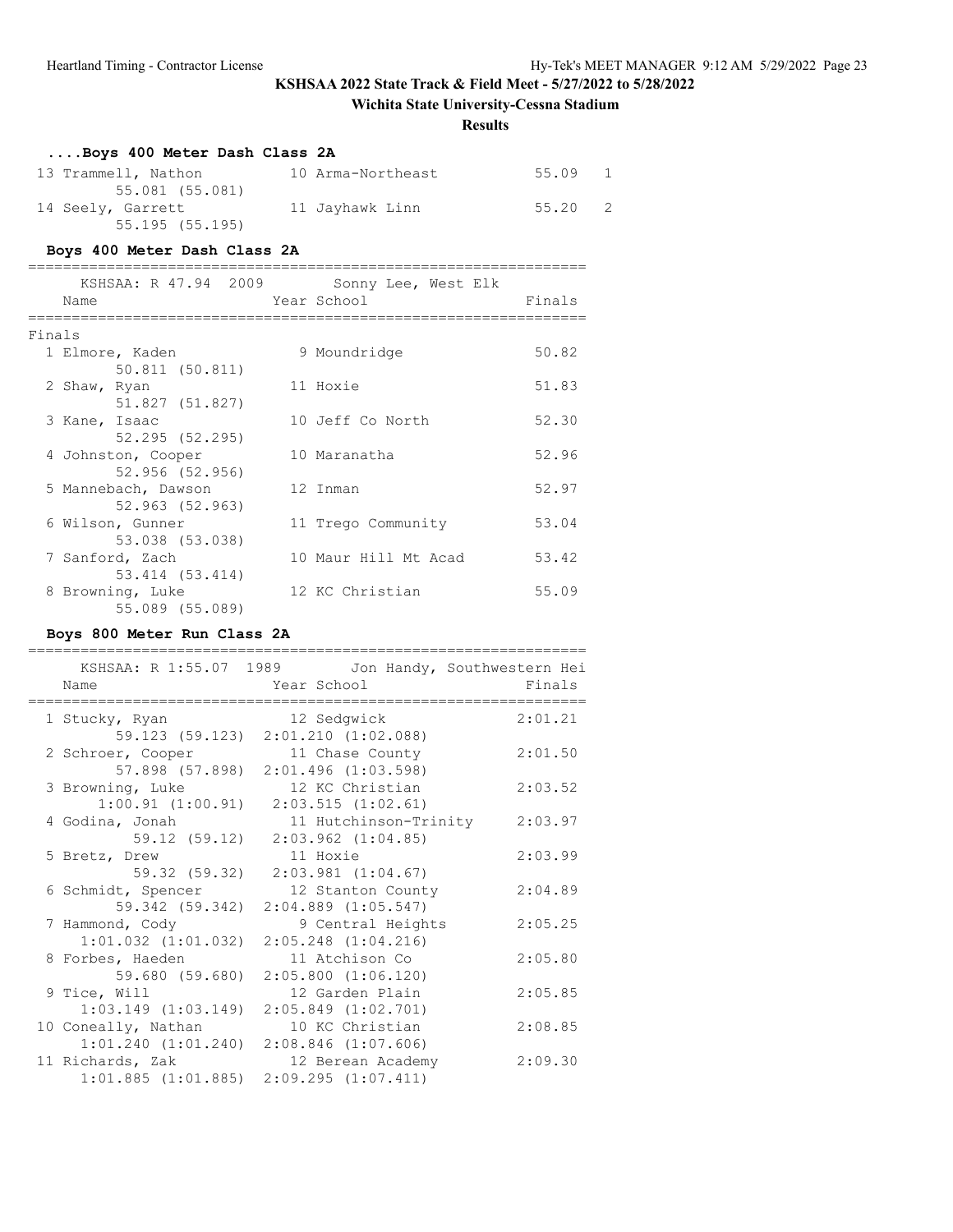**Wichita State University-Cessna Stadium**

**Results**

# **....Boys 800 Meter Run Class 2A**

| 12 Behnke, Koy        | 11 Ellinwood                                    | 2:09.32 |
|-----------------------|-------------------------------------------------|---------|
|                       | $1:00.177$ $(1:00.177)$ $2:09.314$ $(1:09.137)$ |         |
| 13 Rebarchek, Isiaha  | 10 Oakley                                       | 2:12.34 |
|                       | $1:01.169$ $(1:01.169)$ $2:12.335$ $(1:11.167)$ |         |
| 14 Lucas, Jett        | 12 Leon-Bluestem                                | 2:18.79 |
| $1:06.23$ $(1:06.23)$ | $2:18.783$ $(1:12.56)$                          |         |
| 15 Wiles, Tanner      | 10 Cherokee-Southeast                           | 2:24.01 |
|                       | $1:06.255$ $(1:06.255)$ $2:24.005$ $(1:17.750)$ |         |
| 16 Cloyd, Henry       | 11 McLouth                                      | 2:27.49 |
| 58.93 (58.93)         | $2:27.483$ $(1:28.56)$                          |         |

### **Boys 1600 Meter Run Class 2A**

|                         | KSHSAA: R 4:21.70 2017 Hadley Splechter, Yates Cen                |                       |                        |  |
|-------------------------|-------------------------------------------------------------------|-----------------------|------------------------|--|
| Name                    | Year School and the School                                        | Finals                |                        |  |
|                         | 1 Harder, Andrew 11 Berean Academy 4:39.49                        |                       |                        |  |
|                         | $1:08.91$ $(1:08.91)$ $2:21.18$ $(1:12.27)$ $3:33.42$ $(1:12.24)$ |                       | $4:39.487$ $(1:06.07)$ |  |
| 2 Godina, Jonah         | 11 Hutchinson-Trinity 4:41.37                                     |                       |                        |  |
|                         | $1:08.14$ (1:08.14) $2:21.59$ (1:13.45) $3:34.37$ (1:12.78)       |                       | $4:41.365$ $(1:07.00)$ |  |
| 3 Bretz, Drew           | 11 Hoxie                                                          |                       |                        |  |
| $1:08.564$ $(1:08.564)$ | 11 Hoxie 4:42.53<br>2:21.94 (1:13.38) 3:34.63 (1:12.69)           |                       | $4:42.524$ $(1:07.90)$ |  |
| 4 Trout, Thayne         | 9 Bennington                                                      | 4:42.95               |                        |  |
| $1:06.85$ $(1:06.85)$   | 2:20.70(1:13.85)                                                  | $3:33.50$ $(1:12.80)$ | 4:42.945(1:09.45)      |  |
| 5 Browning, Luke        | 12 KC Christian                                                   | 4:44.86               |                        |  |
| $1:08.65$ $(1:08.65)$   | $2:21.82$ $(1:13.17)$                                             | 3:34.30(1:12.48)      | $4:44.852$ $(1:10.56)$ |  |
| 6 Fischer, Branden      | 10 Medicine Lodge                                                 | 4:46.81               |                        |  |
| $1:07.78$ $(1:07.78)$   | $2:20.86$ $(1:13.08)$                                             | 3:35.27(1:14.41)      | $4:46.801$ $(1:11.54)$ |  |
| 7 Little, Daniel        | 12 Jackson Heights 4:47.15                                        |                       |                        |  |
| $1:08.04$ $(1:08.04)$   | $2:22.00$ $(1:13.96)$                                             | $3:36.62$ $(1:14.62)$ | 4:47.141(1:10.53)      |  |
| 8 Nord, Eli             | 12 Berean Academy                                                 | 4:47.38               |                        |  |
| $1:09.24$ $(1:09.24)$   | $2:22.24$ $(1:13.00)$ $3:36.79$ $(1:14.55)$                       |                       | $4:47.371$ $(1:10.59)$ |  |
| 9 Mumford, Spencer      | 10 KC Christian 4:47.49                                           |                       |                        |  |
| $1:08.84$ $(1:08.84)$   | $3:34.04$ $(2:25.20)$ $3:34.173$ $(0.14)$ $4:47.486$ $(1:13.314)$ |                       |                        |  |
| 10 Miller, Asher        | 11 Ellinwood                                                      | 4:56.82               |                        |  |
| $1:08.19$ $(1:08.19)$   | $2:21.31$ $(1:13.12)$ $3:37.37$ $(1:16.06)$                       |                       | 4:56.819(1:19.45)      |  |
| 11 Hamlin, Cooper       | 10 Allen-Northern Hts                                             | 4:58.86               |                        |  |
| $1:08.88$ $(1:08.88)$   | $2:22.16$ $(1:13.28)$                                             | $3:40.18$ $(1:18.02)$ | $4:58.858$ $(1:18.68)$ |  |
| 12 Zerger, Garrison     | 9 Ell-Saline                                                      | 4:59.55               |                        |  |
| 1:09.74(1:09.74)        | $2:22.43$ $(1:12.69)$ $3:41.93$ $(1:19.50)$                       |                       | $4:59.549$ $(1:17.62)$ |  |
| 13 Marcotte, Brayden    | 11 Lyndon                                                         | 4:59.80               |                        |  |
| $1:08.89$ $(1:08.89)$   | $2:24.06$ $(1:15.17)$                                             | $3:41.49$ $(1:17.43)$ | $4:59.798$ $(1:18.31)$ |  |
| 14 Rubio, Alfonso       | 11 Mission Valley                                                 | 5:07.07               |                        |  |
| $1:08.39$ $(1:08.39)$   | $2:23.33$ $(1:14.94)$ $3:44.21$ $(1:20.88)$                       |                       | $5:07.069$ $(1:22.86)$ |  |
| 15 Lucas, Jett          | 12 Leon-Bluestem                                                  | 5:07.17               |                        |  |
| $1:09.623$ $(1:09.623)$ | $2:25.49$ $(1:15.87)$ $3:48.31$ $(1:22.82)$                       |                       | $5:07.162$ $(1:18.86)$ |  |
| -- O'Brien, Stuart      | 12 St. Marys-Colgan DNF                                           |                       |                        |  |

#### **Boys 3200 Meter Run Class 2A**

|      | KSHSAA: R 9:20.76 2014 |             | Dylan Hodgson, Washington C |  |
|------|------------------------|-------------|-----------------------------|--|
| Name |                        | Year School | Finals                      |  |
|      |                        |             |                             |  |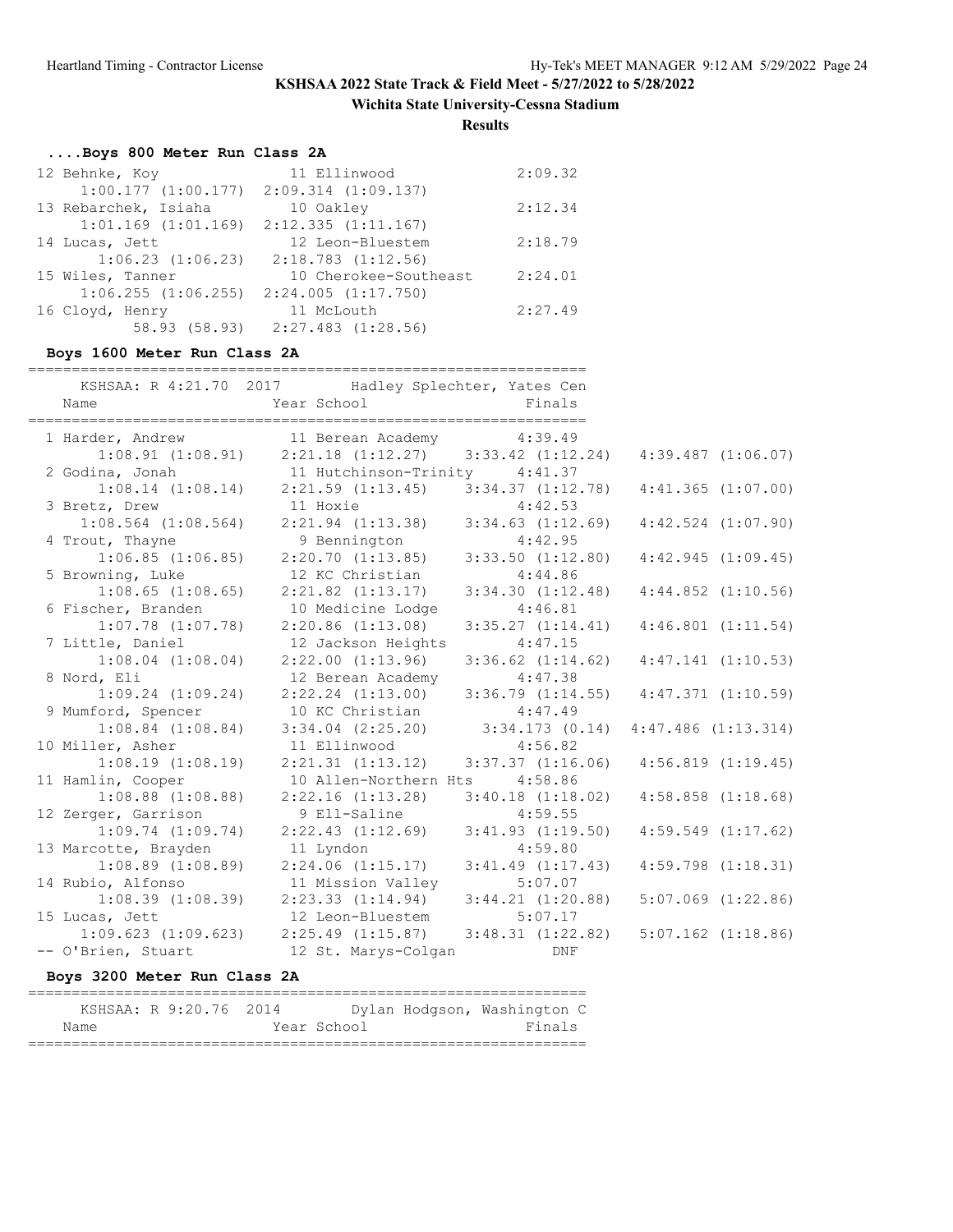**Wichita State University-Cessna Stadium**

**Results**

# **....Boys 3200 Meter Run Class 2A**

| 1 Harder, Andrew      | 11 Berean Academy     | 9:59.04               |                         |                        |
|-----------------------|-----------------------|-----------------------|-------------------------|------------------------|
| $1:10.61$ $(1:10.61)$ | $2:27.00$ $(1:16.39)$ | $3:45.05$ $(1:18.05)$ | $5:02.98$ $(1:17.93)$   |                        |
| $6:21.47$ $(1:18.49)$ | $7:39.82$ $(1:18.35)$ | $8:52.62$ $(1:12.80)$ |                         | $9:59.040$ $(1:06.43)$ |
| 2 Golub, Kamryn       | 11 Stanton County     | 10:08.19              |                         |                        |
| 1:10.11(1:10.11)      | $2:26.29$ $(1:16.18)$ | $3:44.42$ $(1:18.13)$ | $5:02.81$ $(1:18.39)$   |                        |
| $6:21.32$ $(1:18.51)$ | $7:39.89$ $(1:18.57)$ | $8:55.57$ $(1:15.68)$ | $10:08.181$ $(1:12.62)$ |                        |
| 3 Mumford, Spencer    | 10 KC Christian       | 10:10.19              |                         |                        |
| $1:10.97$ $(1:10.97)$ | $2:26.96$ $(1:15.99)$ | $3:45.05$ $(1:18.09)$ |                         | 5:03.45(1:18.40)       |
| $6:21.73$ $(1:18.28)$ | $7:39.60$ $(1:17.87)$ | $8:54.77$ $(1:15.17)$ | $10:10.188$ $(1:15.43)$ |                        |
| 4 Fischer, Branden    | 10 Medicine Lodge     | 10:11.84              |                         |                        |
| $1:10.67$ $(1:10.67)$ | $2:26.98$ $(1:16.31)$ | 3:44.77(1:17.79)      |                         | $5:03.24$ $(1:18.47)$  |
| $6:21.40$ $(1:18.16)$ | $7:39.24$ $(1:17.84)$ | 8:56.30(1:17.06)      | $10:11.832$ $(1:15.54)$ |                        |
|                       |                       | 10:16.24              |                         |                        |
| 5 Nord, Eli           | 12 Berean Academy     |                       |                         |                        |
| $1:11.29$ $(1:11.29)$ | $2:27.66$ $(1:16.37)$ | $3:45.28$ $(1:17.62)$ |                         | $5:03.99$ $(1:18.71)$  |
| $6:22.68$ $(1:18.69)$ | $7:41.83$ $(1:19.15)$ | $9:01.12$ $(1:19.29)$ | $10:16.231$ $(1:15.12)$ |                        |
| 6 Cloyd, Henry        | 11 McLouth            | 10:19.70              |                         |                        |
| $1:10.43$ $(1:10.43)$ | $2:26.67$ $(1:16.24)$ | $3:44.54$ $(1:17.87)$ |                         | $5:03.24$ $(1:18.70)$  |
| $6:21.02$ $(1:17.78)$ | $7:41.02$ $(1:20.00)$ | 9:04.31(1:23.29)      | $10:19.700$ $(1:15.40)$ |                        |
| 7 Burkdoll, Connor    | 9 Central Heights     | 10:24.29              |                         |                        |
| $1:10.86$ $(1:10.86)$ | $2:27.01$ $(1:16.15)$ | $3:45.28$ $(1:18.27)$ |                         | 5:02.97(1:17.69)       |
| $6:22.17$ $(1:19.20)$ | $7:42.87$ $(1:20.70)$ | $9:07.14$ $(1:24.27)$ | $10:24.282$ $(1:17.15)$ |                        |
| 8 Miller, Asher       | 11 Ellinwood          | 10:26.50              |                         |                        |
| $1:10.36$ $(1:10.36)$ | $2:26.69$ $(1:16.33)$ | $3:44.85$ $(1:18.16)$ |                         | $5:03.33$ $(1:18.48)$  |
| $6:21.98$ $(1:18.65)$ | 7:41.30(1:19.32)      | $9:04.60$ $(1:23.30)$ | $10:26.498$ $(1:21.91)$ |                        |
| 9 Marcotte, Brayden   | 11 Lyndon             | 10:36.77              |                         |                        |
| $1:10.87$ $(1:10.87)$ | $2:27.11$ $(1:16.24)$ | $3:45.29$ $(1:18.18)$ |                         | $5:04.05$ $(1:18.76)$  |
| $6:27.82$ $(1:23.77)$ | $7:51.66$ $(1:23.84)$ | 9:16.45(1:24.79)      | $10:36.762$ $(1:20.32)$ |                        |
| 10 Schumacher, Andrew | 10 KC Christian       | 10:40.21              |                         |                        |
| $1:13.08$ $(1:13.08)$ | $2:30.07$ $(1:16.99)$ | 3:48.21(1:18.14)      |                         | $5:07.77$ $(1:19.56)$  |
| $6:27.58$ $(1:19.81)$ | $7:54.36$ $(1:26.78)$ | $9:20.59$ $(1:26.23)$ | $10:40.209$ $(1:19.63)$ |                        |
| 11 Lucas, Jett        | 12 Leon-Bluestem      | 10:42.28              |                         |                        |
| $1:11.59$ $(1:11.59)$ | $2:27.46$ $(1:15.87)$ | $3:46.01$ $(1:18.55)$ |                         | $5:06.63$ $(1:20.62)$  |
| $6:29.78$ $(1:23.15)$ | $7:58.20$ $(1:28.42)$ | $9:26.04$ $(1:27.84)$ | $10:42.280$ $(1:16.25)$ |                        |
| 12 Trout, Thayne      | 9 Bennington          | 10:43.13              |                         |                        |
| $1:10.61$ $(1:10.61)$ | $2:26.59$ $(1:15.98)$ | 3:44.75(1:18.16)      |                         | $5:03.49$ $(1:18.74)$  |
| $6:21.89$ $(1:18.40)$ | 7:41.91(1:20.02)      | $9:08.38$ $(1:26.47)$ | 10:43.127(1:34.76)      |                        |
| 13 Fouard, Carson     | 10 Ell-Saline         | 10:49.11              |                         |                        |
| $1:10.97$ $(1:10.97)$ | $2:27.12$ $(1:16.15)$ | 3:45.71(1:18.59)      |                         | $5:05.47$ $(1:19.76)$  |
| $6:29.46$ $(1:23.99)$ | 7:56.95(1:27.49)      | 9:24.96(1:28.01)      | $10:49.101$ $(1:24.15)$ |                        |
| 14 Hamlin, Cooper     | 10 Allen-Northern Hts | 10:50.16              |                         |                        |
| $1:11.92$ $(1:11.92)$ | $2:27.76$ $(1:15.84)$ | 3:46.37(1:18.61)      |                         | $5:07.87$ $(1:21.50)$  |
|                       |                       |                       |                         |                        |
| $6:35.59$ $(1:27.72)$ | 8:05.37(1:29.78)      | 9:31.01 (1:25.64)     | $10:50.156$ $(1:19.16)$ |                        |
| 15 Simkins, Elias     | 9 Berean Academy      | 10:54.61              |                         |                        |
| $1:11.39$ $(1:11.39)$ | 2:29.25(1:17.86)      | $3:49.69$ $(1:20.44)$ |                         | 5:14.19(1:24.50)       |
| $6:40.66$ $(1:26.47)$ | 8:11.19(1:30.53)      | 9:40.71(1:29.52)      | 10:54.610(1:13.91)      |                        |
| 16 Rubio, Alfonso     | 11 Mission Valley     | 11:06.67              |                         |                        |
| 1:10.74(1:10.74)      | 2:26.77(1:16.03)      | 3:45.17(1:18.40)      |                         | $5:07.50$ $(1:22.33)$  |
| $6:35.04$ $(1:27.54)$ | 8:06.16(1:31.12)      | $9:40.62$ $(1:34.46)$ | $11:06.662$ $(1:26.05)$ |                        |

### **Boys 110 Meter Hurdles Class 2A**

| KSHSAA: R 14.23 2008 |  |  |  |  |             | Lawson Montgomery, Bennington |                 |  |  |
|----------------------|--|--|--|--|-------------|-------------------------------|-----------------|--|--|
| Name                 |  |  |  |  | Year School |                               | Prelims Wind H# |  |  |
|                      |  |  |  |  |             |                               |                 |  |  |

Preliminaries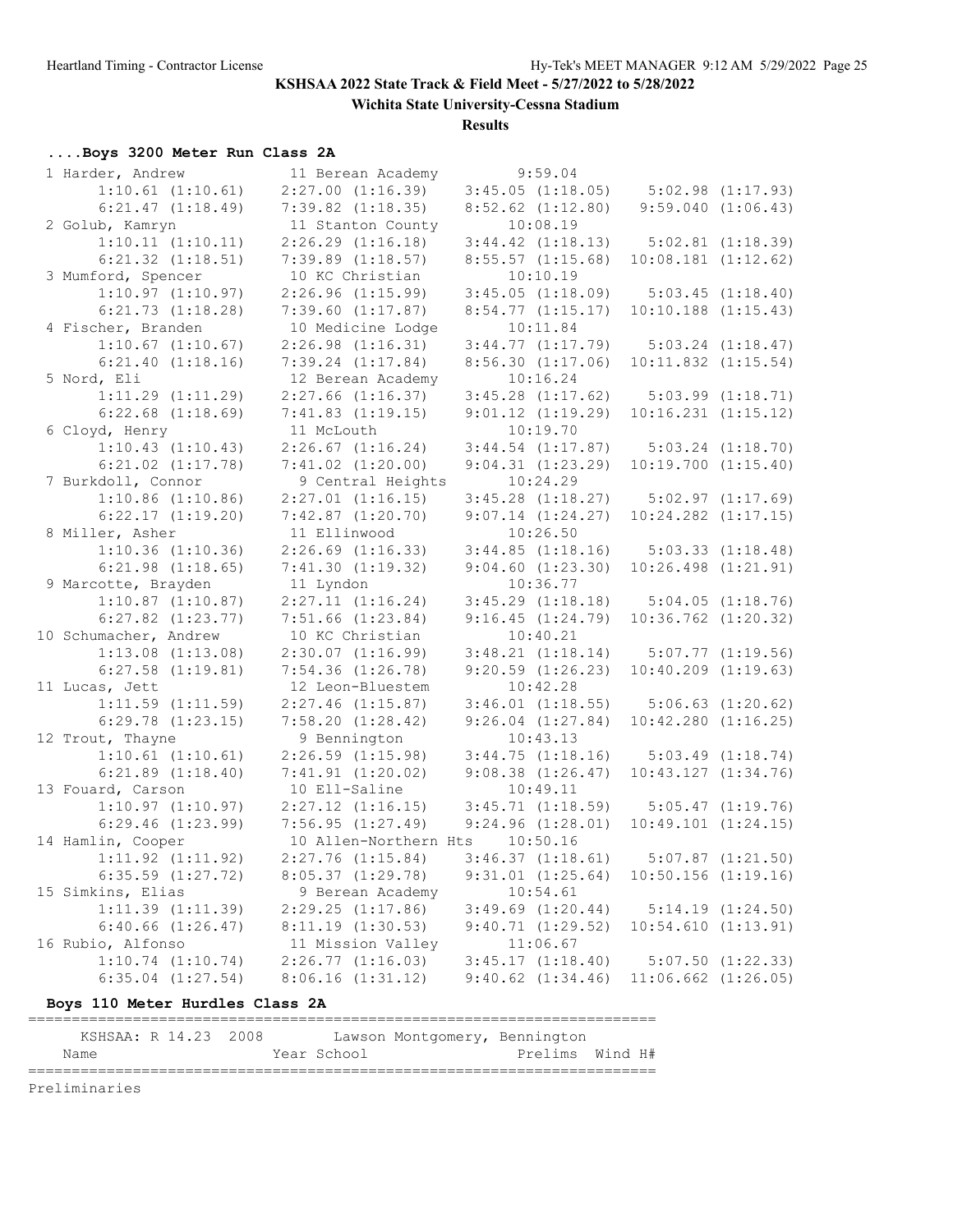**Wichita State University-Cessna Stadium**

**Results**

| Boys 110 Meter Hurdles Class 2A      |                       |                  |               |  |
|--------------------------------------|-----------------------|------------------|---------------|--|
| 1 Neal, Ben                          | 12 Hutchinson-Trinity | 15.560 2.0 2     |               |  |
| $15.557$ $(15.557)$                  | 12 Garden Plain       | 15.680 2.3 1     |               |  |
| 2 Albers, Logan<br>15.677 (15.677)   |                       |                  |               |  |
| 3 Brunk, Eli                         | 11 Inman              | $15.63Q$ $2.0$ 2 |               |  |
| 15.628 (15.628)                      | 12 Sedan              | 15.720 2.3 1     |               |  |
| 4 Goode, Wyatt<br>15.718 (15.718)    |                       |                  |               |  |
| 5 Ramirez, Julian                    | 11 Belle Plaine       | $15.64q$ 2.0 2   |               |  |
| 15.638 (15.638)                      |                       |                  |               |  |
| 6 Dewey, Anders                      | 12 Plainville         | 15.95q 2.3 1     |               |  |
| 15.944 (15.944)                      |                       |                  |               |  |
| 7 Wanner, Garrett                    | 11 Smith Center       | 16.11q 2.3 1     |               |  |
| 16.101 (16.101)                      |                       |                  |               |  |
| 8 Toenjes, Alex<br>16.187 (16.187)   | 11 St. Marys          | 16.19q 2.0 2     |               |  |
| 9 Harvey, Jett                       | 11 Uniontown          | $16.61$ $2.3$ 1  |               |  |
| 16.607 (16.607)                      |                       |                  |               |  |
| 10 Lee, Bricen                       | 11 Atchison Co        | 16.71            | $2.3 \quad 1$ |  |
| 16.708 (16.708)                      |                       |                  |               |  |
| 11 Jaeger, Nathan                    | 12 Smith Center       | 17.37            | $2.0 \quad 2$ |  |
| 17.370 (17.370)                      |                       |                  |               |  |
| 12 Moreno, Maddex<br>17.636 (17.636) | 9 West Elk            | 17.64            | $2.3 \quad 1$ |  |
| 13 Burk, Cole                        | 12 Jeff Co North      | 17.72            | $2.0 \t2$     |  |
| 17.715 (17.715)                      |                       |                  |               |  |
| 14 Chen, Jeffery                     | 12 Maranatha          | 17.77            | $2.0 \quad 2$ |  |
| 17.762 (17.762)                      |                       |                  |               |  |
| 15 Wirth, Caston                     | 10 Lyndon             | $18.11$ $2.3$ 1  |               |  |
| 18.110 (18.110)                      |                       |                  |               |  |
| 16 Schmidt, Will                     | 11 Oakley             | $20.93$ $2.0$ 2  |               |  |
| 20.928 (20.928)                      |                       |                  |               |  |

### **Boys 110 Meter Hurdles Class 2A**

| KSHSAA: R 14.23 2008                 | Lawson Montgomery, Bennington |        |      |
|--------------------------------------|-------------------------------|--------|------|
| Name                                 | Year School                   | Finals | Wind |
| Finals                               |                               |        |      |
| 1 Neal, Ben<br>15.475 (15.475)       | 12 Hutchinson-Trinity         | 15.48  | 3.0  |
| 2 Ramirez, Julian<br>15.540 (15.540) | 11 Belle Plaine               | 15.54  | 3.0  |
| 3 Goode, Wyatt<br>15.809 (15.809)    | 12 Sedan                      | 15.81  | 3.0  |
| 4 Dewey, Anders<br>15.955(15.955)    | 12 Plainville                 | 15.96  | 3.0  |
| 5 Wanner, Garrett<br>16.013 (16.013) | 11 Smith Center               | 16.02  | 3.0  |
| 6 Brunk, Eli<br>16.029 (16.029)      | 11 Inman                      | 16.03  | 3.0  |
| 7 Albers, Logan<br>16.048 (16.048)   | 12 Garden Plain               | 16.05  | 3.0  |
| 8 Toenjes, Alex<br>16.343 (16.343)   | 11 St. Marys                  | 16.35  | 3.0  |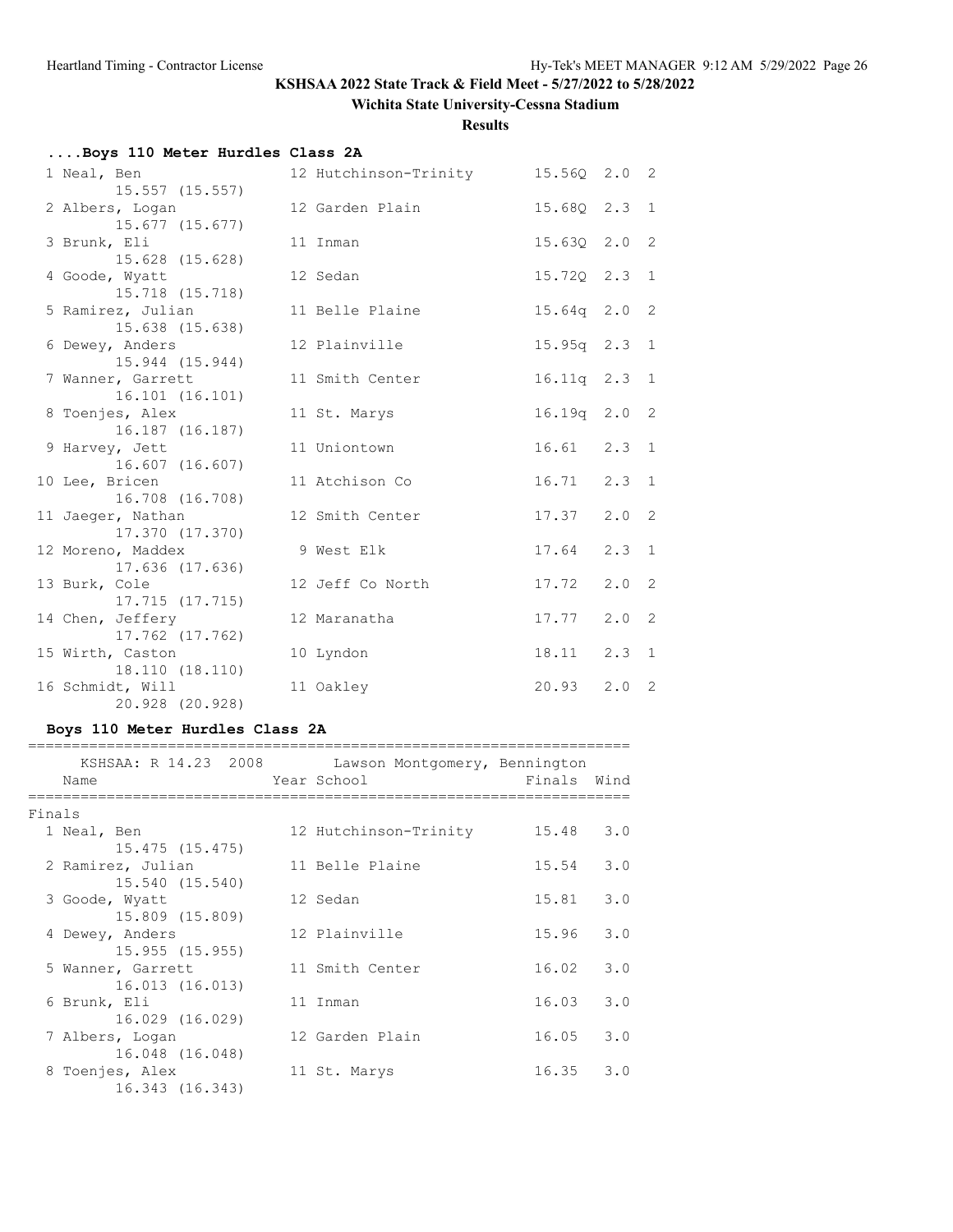### **Wichita State University-Cessna Stadium**

**Results**

**Boys 300 Meter Hurdles Class 2A**

| ================<br>=============              | ==================================== |         |                |
|------------------------------------------------|--------------------------------------|---------|----------------|
| KSHSAA: R 38.59 1994 Joel McReynolds, Stockton |                                      |         |                |
| Name                                           | Year School                          | Prelims | H#             |
|                                                |                                      |         |                |
| Preliminaries                                  |                                      |         |                |
| 1 Albers, Logan                                | 12 Garden Plain                      | 40.55Q  | $\overline{2}$ |
| 40.550 (40.550)                                |                                      |         |                |
| 2 Toenjes, Alex                                | 11 St. Marys                         | 41.79Q  | $\overline{1}$ |
| 41.782 (41.782)                                |                                      |         |                |
| 3 Dewey, Anders                                | 12 Plainville                        | 41.470  | -2             |
| 41.462 (41.462)                                |                                      |         |                |
| 4 Goode, Wyatt                                 | 12 Sedan                             | 42.240  | 1              |
| 42.237 (42.237)                                |                                      |         |                |
| 5 Brunk, Eli                                   | 11 Inman                             | 41.76q  | -2             |
| 41.755 (41.755)                                |                                      |         |                |
| 6 Wanner, Garrett                              | 11 Smith Center                      | 42.30q  | 1              |
| 42.296 (42.296)                                |                                      |         |                |
| 7 Raccagno, Jaden                              | 11 Bennington                        | 42.48q  | 2              |
| 42.474 (42.474)                                |                                      |         |                |
| 8 Westhoff, Truman                             | 12 Hutchinson-Trinity                | 42.80q  | $\mathbf{1}$   |
| 42.797 (42.797)                                |                                      |         |                |
| 9 Detwiler, Anthony                            | 12 Central Heights                   | 42.90   | $\overline{2}$ |
| 42.896 (42.896)                                |                                      |         |                |
| 10 Worthington, Karson                         | 12 Jeff Co North                     | 43.55   | $\mathbf{1}$   |
| 43.550 (43.550)                                |                                      |         |                |
| 11 Wilson, Landen                              | 12 Leon-Bluestem                     | 43.85   | $\mathbf{1}$   |
| 43.845 (43.845)                                |                                      |         |                |
| 12 Harvey, Jett                                | 11 Uniontown                         | 44.24   | 2              |
| 44.234 (44.234)                                |                                      |         |                |
| 13 Jaeger, Nathan                              | 12 Smith Center                      | 44.63   | $\mathbf{1}$   |
| 44.630 (44.630)                                |                                      |         |                |
| 14 Chen, Jeffery                               | 12 Maranatha                         | 44.79   | $\overline{2}$ |
| 44.785 (44.785)                                |                                      |         |                |
| 15 Lockwood, Trent                             | 9 Horton                             | 44.81   | $\mathbf 1$    |
| 44.804 (44.804)                                |                                      |         |                |
| 16 Winter, Campbell                            | 12 Marion                            | 48.58   | 2              |
| 48.571 (48.571)                                |                                      |         |                |

### **Boys 300 Meter Hurdles Class 2A**

| KSHSAA: R 38.59 1994<br>Name |                 |  | Year School     | Joel McReynolds, Stockton | Finals |
|------------------------------|-----------------|--|-----------------|---------------------------|--------|
| Finals                       |                 |  |                 |                           |        |
| 1 Albers, Logan              |                 |  | 12 Garden Plain |                           | 41.77  |
|                              | 41.763 (41.763) |  |                 |                           |        |
| 2 Dewey, Anders              | 41.790 (41.790) |  | 12 Plainville   |                           | 41.79  |
| 3 Toenjes, Alex              |                 |  | 11 St. Marys    |                           | 42.60  |
|                              | 42,600 (42,600) |  |                 |                           |        |
| 4 Goode, Wyatt               |                 |  | 12 Sedan        |                           | 42.70  |
|                              | 42.699 (42.699) |  |                 |                           |        |
| 5 Brunk, Eli                 |                 |  | 11 Inman        |                           | 43.17  |
|                              | 43.161 (43.161) |  |                 |                           |        |
| 6 Wanner, Garrett            |                 |  | 11 Smith Center |                           | 43.43  |
|                              | 43.430 (43.430) |  |                 |                           |        |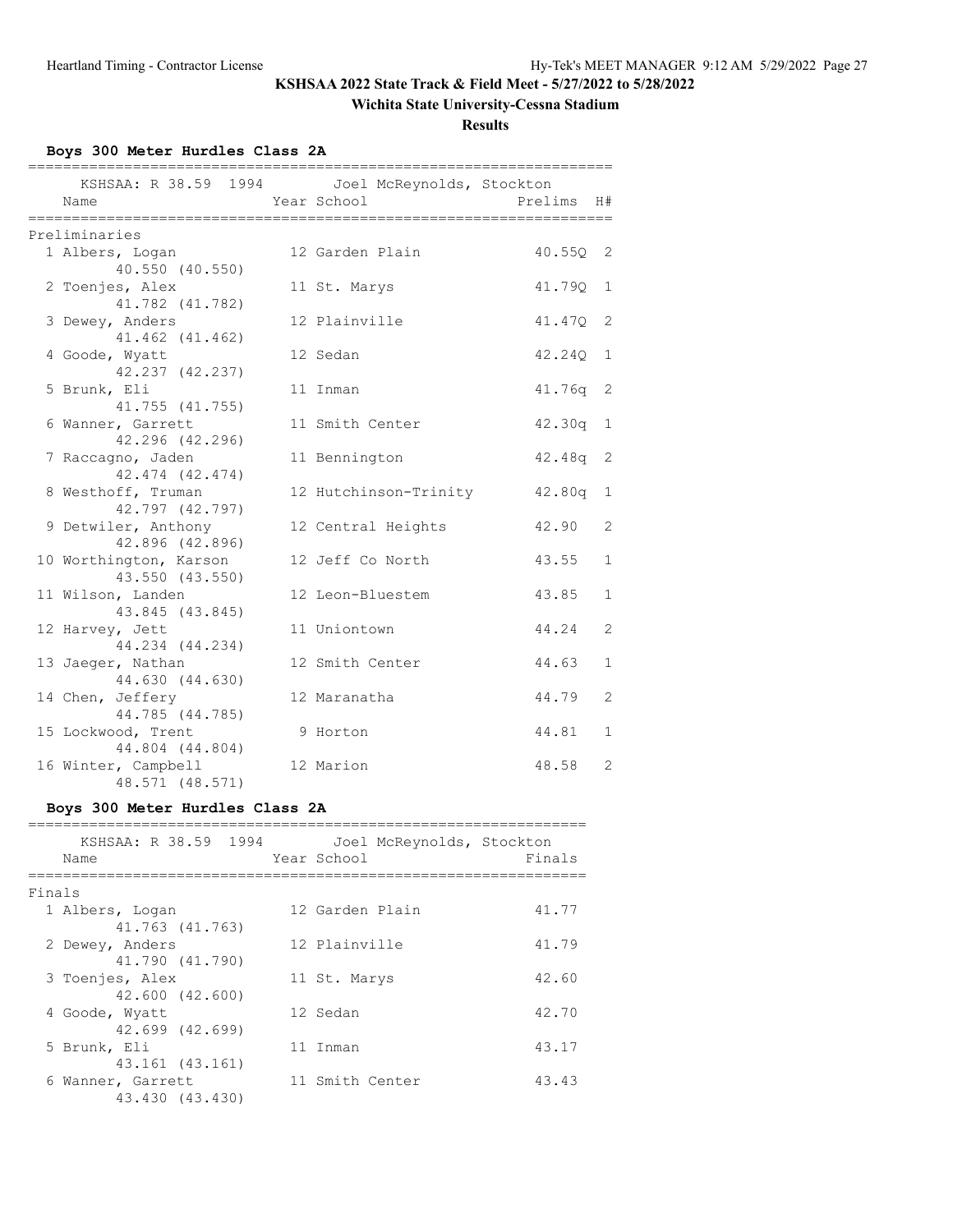# **Wichita State University-Cessna Stadium**

### **Results**

| Boys 300 Meter Hurdles Class 2A              |                                   |                |
|----------------------------------------------|-----------------------------------|----------------|
| 7 Westhoff, Truman                           | 43.85<br>12 Hutchinson-Trinity    |                |
| 43.841 (43.841)<br>8 Raccagno, Jaden         | 11 Bennington<br>43.86            |                |
| 43.856 (43.856)                              |                                   |                |
| Boys 4x100 Meter Relay Class 2A              |                                   |                |
| KSHSAA: R 43.10 1998                         | , St. John-Hudson                 |                |
|                                              | Bowden, Jensen, Wieszbrod, Gunter |                |
| School                                       | Prelims                           | H#             |
| Preliminaries                                | ============                      |                |
| 1 Moundridge                                 | R 42.61Q                          | $\overline{1}$ |
| 1) Doherty, Garrett 12                       | 2) Elmore, Kaden 9                |                |
| 3) Kaufman, Landon 11<br>42.605 (42.605)     | 4) Unruh, MacKaleb 11             |                |
| 2 Inman                                      | 44.11Q                            | $\overline{2}$ |
| 1) Heckel, Tanner 10                         | 2) Blank, Kendyn 12               |                |
| 3) Mannebach, Dawson 12<br>44.104 (44.104)   | 4) Brunk, Harrison 11             |                |
| 3 Pleasanton                                 | 44.340                            | -2             |
| 1) Skipper, Judah 12                         | 2) Gillespie, Dale 11             |                |
| 3) Gillespie, Tony 10<br>44.340 (44.340)     | 4) Bates, Isaiah 11               |                |
| 4 Plainville                                 | 44.980 1                          |                |
| 1) Hamilton, Ethan 12                        | 2) Hovis, Draxtin 12              |                |
| 3) Cellmer, Carter 11                        | 4) Dewey, Anders 12               |                |
| 44.971 (44.971)                              |                                   |                |
| 5 St. Marys                                  | 44.43q 2                          |                |
| 1) Toenjes, Alex 11                          | 2) Jacobson, Noah 12              |                |
| 3) Lotridge, Tamaureon 10<br>44.422 (44.422) | 4) Jukes, Levi 12                 |                |
| 6 Chase County                               | $45.15q$ 1                        |                |
| 1) Budke, Mitch 11                           | 2) Kohlmeier, Cal 11              |                |
| 3) Francis, Gavyn 11                         | 4) Griffin, Brock 10              |                |
| 45.147 (45.147)                              |                                   |                |
| 7 Blue Rapids-Valley Hts                     | $45.21q$ 1                        |                |
| 1) Gray, Logan 9                             | 2) DeWalt, Jayden 9               |                |
| 3) Parker, Caden 11                          | 4) L'Ecuyer, Trenton 12           |                |
| 45.201 (45.201)                              |                                   | $\overline{2}$ |
| 8 Leon-Bluestem<br>1) Wiening, Brody 9       | 45.23q<br>2) Knipp, Eyan 12       |                |
| 3) Wilson, Landen 12                         | 4) Laidler, Kristofer 12          |                |
| 45.221 (45.221)                              |                                   |                |
| 9 Garden Plain                               | 45.27                             | 2              |
| 1) Albers, Logan 12                          | 2) Gallagher, Taegan 11           |                |
| 3) Helten, Elliot 11                         | 4) McGregor, Noah 11              |                |
| 45.269 (45.269)                              |                                   |                |
| 10 Ell-Saline                                | 45.40                             | 1              |
| 1) Brockway, Aiden 11                        | 2) Hiechel, Joseph 10             |                |
| 3) Lutes, Melvin 9<br>45.394 (45.394)        | 4) Duerr, Ryan 10                 |                |
| 11 Maur Hill Mt Acad                         | 45.53                             | 1              |
| 1) Peltzer, James 9                          | 2) Schneider, Elijah 11           |                |
|                                              |                                   |                |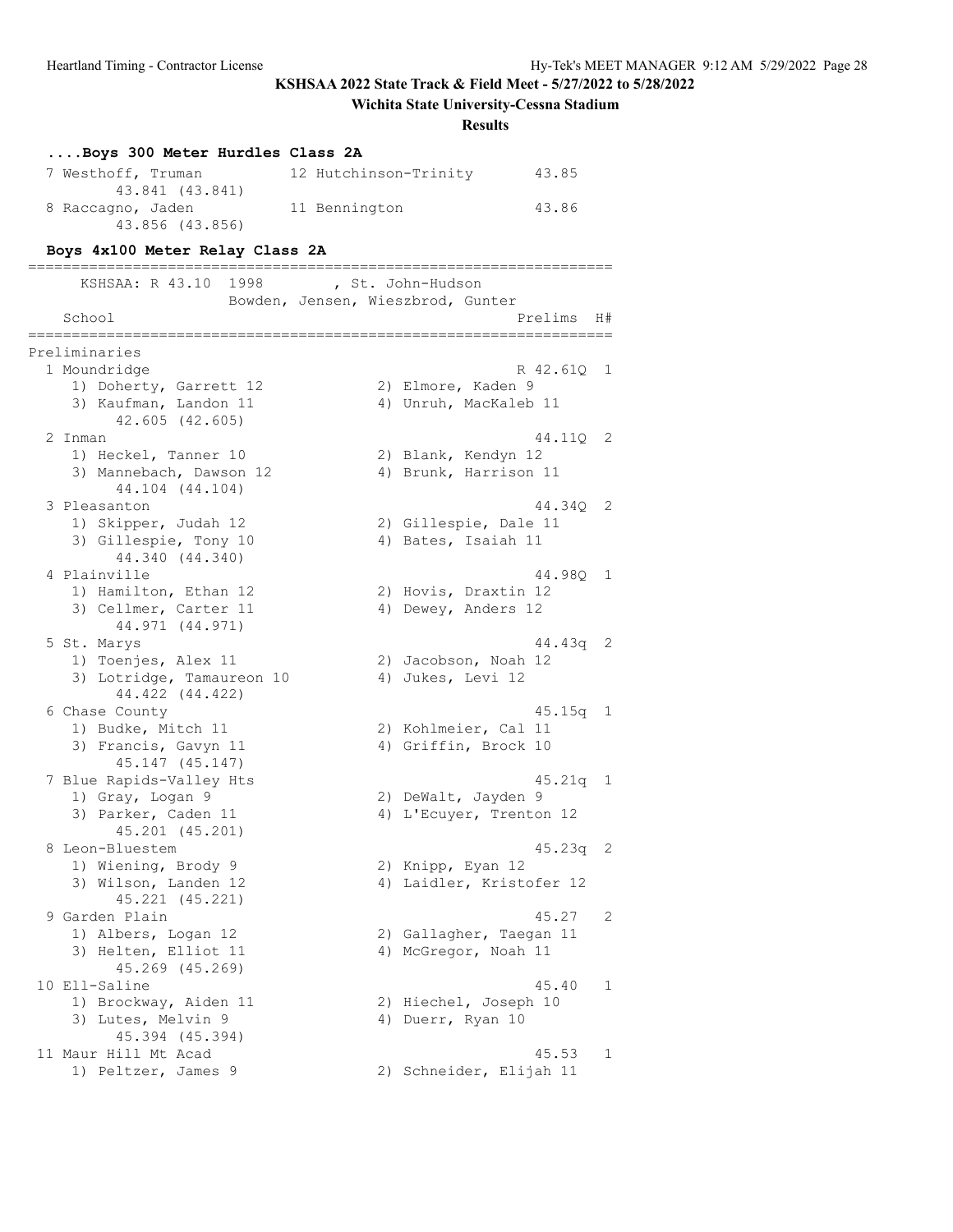#### **Wichita State University-Cessna Stadium**

#### **Results**

#### **....Boys 4x100 Meter Relay Class 2A**

| 3) Sanford, Zach 10           | 4) Cooper, Ben 10           |
|-------------------------------|-----------------------------|
| 45.529 (45.529)               |                             |
| 12 Shawnee-Maranatha Academy  | 45.56 1                     |
| 1) Chen, Jeffery 12           | 2) Johnston, Cooper 10      |
| 3) Dighton, Jonathan 12       | 4) Higginbotham, Blake 10   |
| 45.558 (45.558)               |                             |
| 13 Ellinwood                  | 45.92<br>2                  |
| 1) Dutton, Britton 11         | 2) Zink, Cody 12            |
| 3) Behnke, Koy 11             | 4) Cook, Matthew 11         |
| 45.919 (45.919)               |                             |
| 14 Pittsburg-St. Marys-Colgan | 46.12<br>$\overline{2}$     |
| 1) Simon, Bryce 12            | 2) Harrell, Tucker 10       |
| 3) Fleming, Aidan 12          | 4) Musio-Piedra, Enrique 11 |
| 46.111 (46.111)               |                             |
| -- Hillsboro                  | 1<br>DNF                    |
| 1) Nieto, Pedro 11            | 2) Smith, Nicholas 11       |
| 3) Harris, Jamari 12          | 4) Hein, Nate 12            |
| -- Trego Community            | $\mathcal{P}$<br>DNF        |
| 1) Feldt, Cole 12             | 2) Wilson, Gunner 11        |
| 3) Day, Owen 11               | 4) Kinderknecht, Nolan 10   |

#### **Boys 4x100 Meter Relay Class 2A**

================================================================ KSHSAA: R 43.10 1998 , St. John-Hudson Bowden, Jensen, Wieszbrod, Gunter School Finals ================================================================ Finals 1 Moundridge 43.68 1) Doherty, Garrett 12 2) Elmore, Kaden 9 3) Kaufman, Landon 11 4) Unruh, MacKaleb 11 43.673 (43.673) 2 Inman 44.06 1) Heckel, Tanner 10 2) Brunk, Eli 11 3) Mannebach, Dawson 12 (4) Brunk, Harrison 11 44.060 (44.060) 3 Chase County 45.00 1) Budke, Mitch 11 2) Kohlmeier, Cal 11 3) Francis, Gavyn 11 (4) Griffin, Brock 10 44.992 (44.992) 4 St. Marys 45.11 1) Toenjes, Alex 11 2) Jacobson, Noah 12 3) Lotridge, Tamaureon 10 (4) Jukes, Levi 12 45.108 (45.108) 5 Plainville 45.16 1) Hamilton, Ethan 12 2) Hovis, Draxtin 12 3) Cellmer, Carter 11 (4) Dewey, Anders 12 45.159 (45.159) 6 Leon-Bluestem 45.58 1) Wiening, Brody 9 3) Wiening, Brody 9 (2) Knipp, Eyan 12<br>3) Jurgens, Levi 10 (4) Wilson, Landen 12 45.573 (45.573) 7 Blue Rapids-Valley Hts 46.70 1) Gray, Logan 9 2) DeWalt, Jayden 9 3) Parker, Caden 11 4) L'Ecuyer, Trenton 12 46.693 (46.693)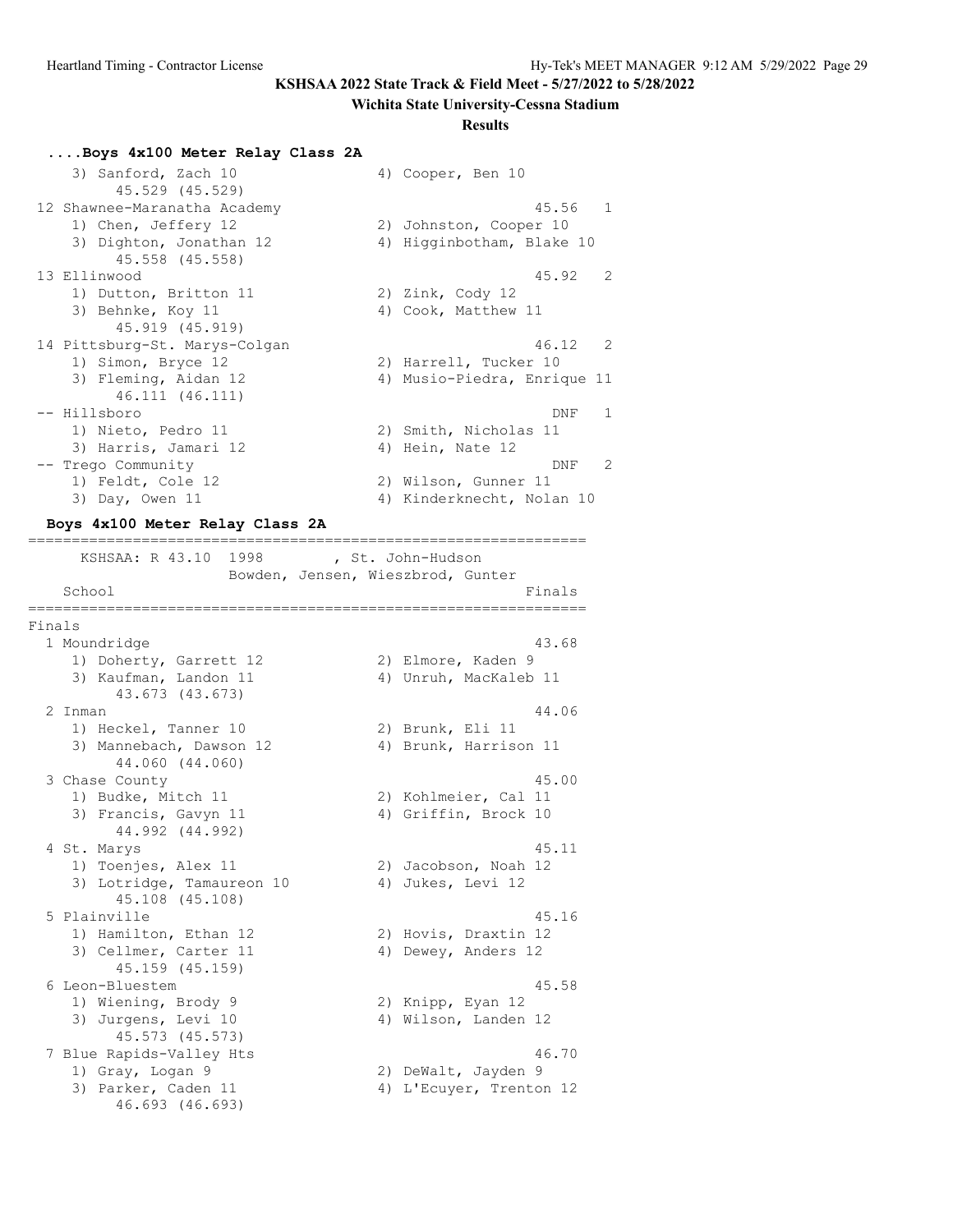#### **Wichita State University-Cessna Stadium**

#### **Results**

# **....Boys 4x100 Meter Relay Class 2A** 8 Pleasanton 46.83 1) Skipper, Judah 12 2) Gillespie, Dale 11 3) Gillespie, Tony 10 (4) Bates, Isaiah 11 46.824 (46.824) **Boys 4x400 Meter Relay Class 2A**

===================================================================

-------------------<br>KSHSAA: R 3:22.30 1986 , Stanton County Dorrell, Hurd, Whaley, Yingling School Prelims H# =================================================================== Preliminaries 1 Inman 3:30.02Q 1 1) Brunk, Eli 11 2) Heckel, Tanner 10 3) Mannebach, Dawson 12 4) Brunk, Harrison 11 1:48.195 (1:48.195) 2:39.947 (51.752) 3:30.019 (50.073) 2 Moundridge 3:31.30Q 2 1) Kaufman, Landon 11 2) Churchill, Logan 11 3) Doherty, Garrett 12 4) Unruh, MacKaleb 11 1:44.290 (1:44.290) 2:39.562 (55.272) 3:31.291 (51.730) 3 Hoxie 3:33.96Q 1 1) Bretz, Drew 11 2) Gourley, Cade 12 3) Diercks, Isaac 10 4) Shaw, Ryan 11 1:46.376 (1:46.376) 2:42.428 (56.052) 3:33.953 (51.526) 4 Garden Plain 3:34.61Q 2 1) McGregor, Noah 11 2) Helten, Elliot 11 3) Gallagher, Taegan 11 4) Albers, Logan 12 1:49.069 (1:49.069) 2:42.486 (53.417) 3:34.607 (52.122) 5 Stanton County 3:34.70q 1 1) Schmidt, Spencer 12 2) Carrasco, Uziel 12 3) Golub, Kamryn 11 11 12 4) Canny, Samuel 12 1:47.526 (1:47.526) 2:41.132 (53.607) 3:34.695 (53.564) 6 Ellinwood 3:34.83q 1 1) Zink, Cody 12 2) Cook, Matthew 11 3) Dutton, Britton 11 4) Behnke, Koy 11  $1:46.752$  (1:46.752)  $2:41.842$  (55.091)  $3:34.829$  (52.988) 7 Jefferson County North 3:35.03q 2 1) Keirns, Connor 10 2) Noll, Ethan 10 3) Feldkamp, Ryan 12  $\hskip1cm$  4) Kane, Isaac 10 1:49.642 (1:49.642) 2:43.360 (53.719) 3:35.021 (51.661) 8 Blue Rapids-Valley Hts 3:35.55q 2 1) L'Ecuyer, Trenton 12 2) Parker, Caden 11 3) Nemechek, Hudson 9 (4) Gray, Logan 9 1:47.470 (1:47.470) 2:42.740 (55.270) 3:35.543 (52.803) 9 Shawnee-Maranatha Academy 3:35.99 2 1) Johnston, Cooper 10 2) Higginbotham, Blake 10 3) Chen, Jeffery 12 4) Dighton, Jonathan 12 1:47.799 (1:47.799) 2:43.984 (56.185) 3:35.983 (52.000) 10 Chase County 2:36.32 2 1) Budke, Mitch 11 2) Kohlmeier, Cal 11 3) Schroer, Cooper 11 4) Griffin, Brock 10 1:52.036 (1:52.036) 2:44.553 (52.518) 3:36.312 (51.759) 11 St. Marys 3:38.38 1 1) Jukes, Levi 12 2) Gomez, Kason 11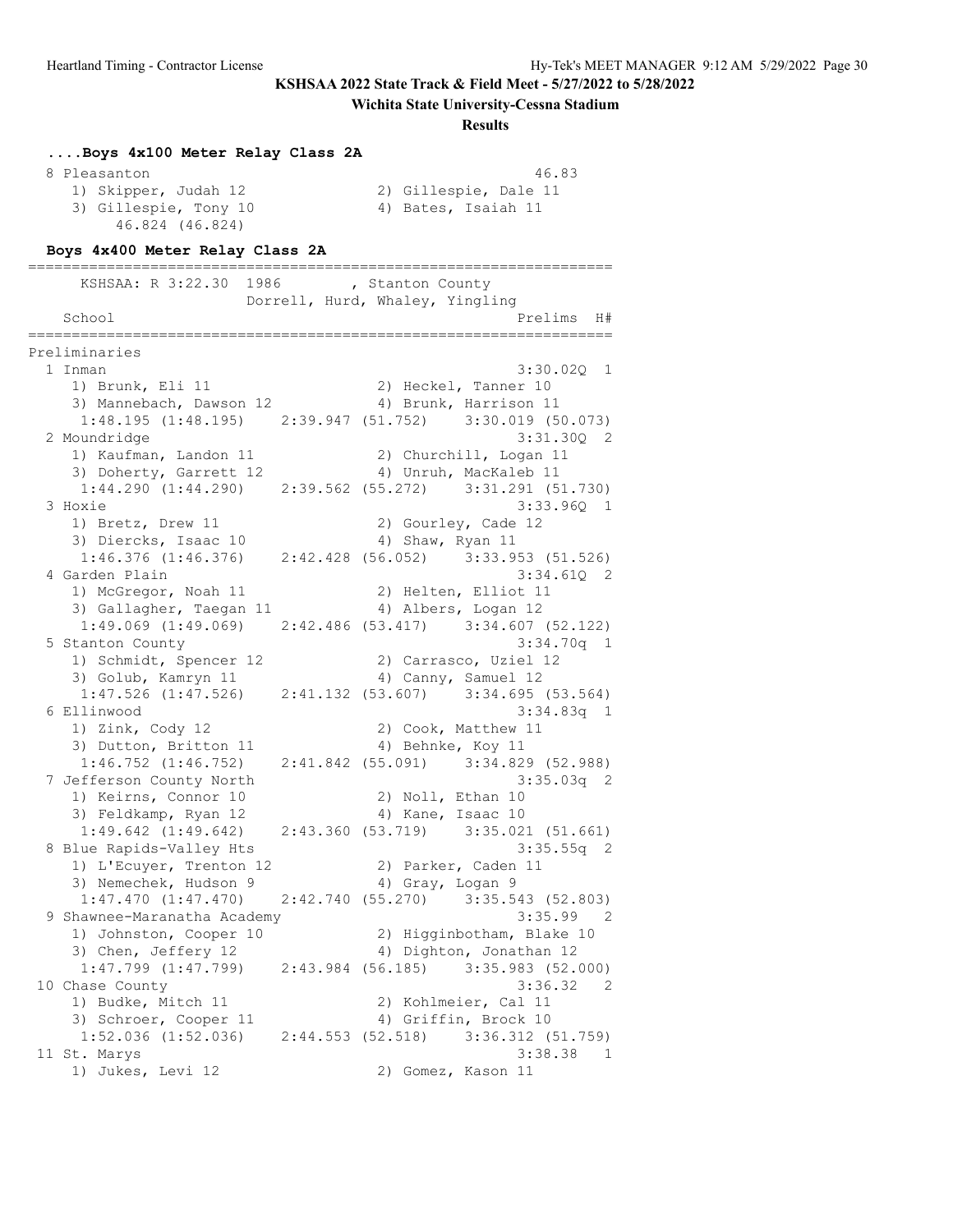#### **Wichita State University-Cessna Stadium**

#### **Results**

#### **....Boys 4x400 Meter Relay Class 2A**

 3) Hurla, Keller 11 4) Lotridge, Tamaureon 10 1:47.777 (1:47.777) 2:42.838 (55.062) 3:38.375 (55.538) 12 Smith Center 3:38.77 2 1) Montgomery, Bentley 11 2) Jones, Cooper 10 3) Jaeger, Nathan 12 4) Wanner, Garrett 11 1:49.900 (1:49.900) 2:43.622 (53.723) 3:38.763 (55.141) 13 Pittsburg-St. Marys-Colgan 3:41.57 2 1) O'Brien, Stuart 12 (2) Simon, Bryce 12 3) Harrell, Tucker 10 (4) Fleming, Aidan 12 1:51.471 (1:51.471) 2:46.786 (55.315) 3:41.561 (54.775) 14 Allen-Northern Hts 3:41.78 1<br>1) Jack, Li 11 2) Heins, Braden 12 1) Jack, Li 11 2) Heins, Braden 12 3) Burton, Wayde 12 4) Campbell, Jerrod 12 1:49.774 (1:49.774) 2:48.052 (58.278) 3:41.779 (53.727) 15 Hutchinson-Trinity 3:43.76 1 1) Neal, Ben 12 2) Kiser, Brendan 11 3) Westhoff, Truman 12 4) Godina, Jonah 11 1:52.467 (1:52.467) 2:49.439 (56.973) 3:43.757 (54.318) 16 Sedan 3:51.82 1 1) Sears, Lyndon 9 120 20 Tindle, Tayden 11 3) Smiko, Isaiah 12 (4) Dowell, Levi 11 1:55.678 (1:55.678) 2:55.492 (59.814) 3:51.812 (56.321) **Boys 4x400 Meter Relay Class 2A** ================================================================

KSHSAA: R 3:22.30 1986 , Stanton County Dorrell, Hurd, Whaley, Yingling School Finals ================================================================ Finals 1 Moundridge 3:28.23 1) Kaufman, Landon 11 2) Churchill, Logan 11 3) Samland, Caleb 12 4) Unruh, MacKaleb 11 1:45.935 (1:45.935) 2:39.552 (53.617) 3:28.225 (48.674) 2 Inman 3:28.53 1) Brunk, Eli 11 2) Heckel, Tanner 10 3) Mannebach, Dawson 12 (4) Brunk, Harrison 11 1:48.108 (1:48.108) 2:40.321 (52.214) 3:28.523 (48.202) 3 Stanton County 3:34.27 1) Schmidt, Spencer 12 2) Carrasco, Uziel 12 3) Golub, Kamryn 11 11 12 4) Canny, Samuel 12 1:48.576 (1:48.576) 2:42.598 (54.022) 3:34.269 (51.671) 4 Ellinwood 3:35.70 1) Zink, Cody 12 2) Cook, Matthew 11 3) Dutton, Britton 11 4) Behnke, Koy 11 1:46.933 (1:46.933) 2:41.816 (54.883) 3:35.700 (53.884) 5 Garden Plain 3:36.66 1) McGregor, Noah 11 2) Helten, Elliot 11 3) Gallagher, Taegan 11 (4) Albers, Logan 12 1:49.827 (1:49.827) 2:44.609 (54.782) 3:36.652 (52.043) 6 Hoxie 3:37.69 1) Bretz, Drew 11 2) Gourley, Cade 12<br>3) Diercks, Isaac 10 4) Shaw, Ryan 11 3) Diercks, Isaac 10 1:49.654 (1:49.654) 2:45.854 (56.201) 3:37.682 (51.828) 7 Jefferson County North 3:37.76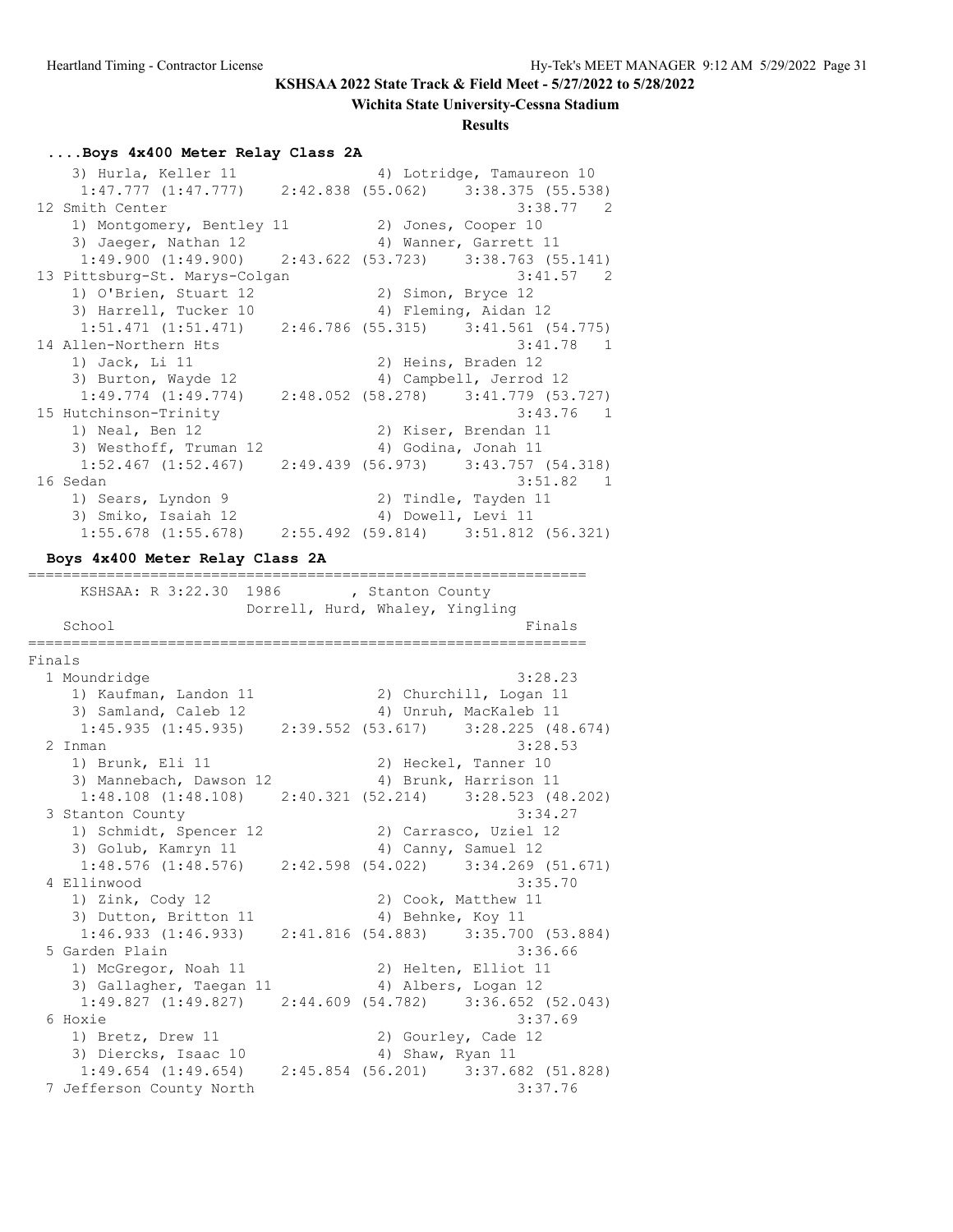**Wichita State University-Cessna Stadium**

#### **Results**

# **....Boys 4x400 Meter Relay Class 2A**

| 1) Keirns, Connor 10     | 2) Noll, Ethan 10 |                                       |
|--------------------------|-------------------|---------------------------------------|
| 3) Feldkamp, Ryan 12     |                   | 4) Kane, Isaac 10                     |
| $1:52.185$ $(1:52.185)$  |                   | $2:46.696$ (54.511) 3:37.759 (51.064) |
| 8 Blue Rapids-Valley Hts |                   | 3:40.43                               |
| 1) L'Ecuyer, Trenton 12  |                   | 2) Parker, Caden 11                   |
| 3) Nemechek, Hudson 9    | 4) Gray, Logan 9  |                                       |
| $1:50.667$ $(1:50.667)$  |                   | $2:46.346$ (55.679) 3:40.422 (54.076) |

# **Boys 4x800 Meter Relay Class 2A**

| KSHSAA: R 8:01.18 2016                                                                                                                                                           | , Olpe | M Burkert, Z Nuessen, R Schmidt, K True                                     |  |
|----------------------------------------------------------------------------------------------------------------------------------------------------------------------------------|--------|-----------------------------------------------------------------------------|--|
| School<br>===============================                                                                                                                                        |        | Finals<br>===========                                                       |  |
| 1 KC Christian                                                                                                                                                                   |        | 8:20.49                                                                     |  |
| 1) Coneally, Nathan 10 2) Timberlake, Oliver 12                                                                                                                                  |        |                                                                             |  |
| 3) Mumford, Spencer 10 (4) Browning, Luke 12                                                                                                                                     |        |                                                                             |  |
| 1:03.247 (1:03.247) 2:08.628 (1:05.381) 3:08.587 (59.960) 4:14.679 (1:06.092)                                                                                                    |        |                                                                             |  |
| 5:15.445 (1:00.766) 6:21.925 (1:06.480) 7:20.300 (58.376) 8:20.487 (1:00.187)                                                                                                    |        |                                                                             |  |
| 2 Moundridge                                                                                                                                                                     |        | 8:24.90                                                                     |  |
| 1) Unruh, MacKaleb 11<br>3) Kaufman, Landon 11                                                                                                                                   |        | 2) Churchill, Logan 11                                                      |  |
|                                                                                                                                                                                  |        | 4) Samland, Caleb 12                                                        |  |
| $1:01.703$ $(1:01.703)$ $2:06.170$ $(1:04.467)$ $3:08.149$ $(1:01.979)$ $4:13.153$ $(1:05.005)$<br>5:14.987 (1:01.834) 6:22.571 (1:07.585) 7:20.501 (57.930) 8:24.896 (1:04.395) |        |                                                                             |  |
| 3 Elbing-Berean Academy                                                                                                                                                          |        | 8:30.93                                                                     |  |
| 1) Briscoe, Zach 11                                                                                                                                                              |        | 2) Armstrong, Tokiwa 12                                                     |  |
| 3) Richards, Zak 12                                                                                                                                                              |        | 4) Harder, Andrew 11                                                        |  |
| $1:04.068$ $(1:04.068)$ $2:09.109$ $(1:05.041)$ $3:12.323$ $(1:03.215)$ $4:18.948$ $(1:06.626)$                                                                                  |        |                                                                             |  |
|                                                                                                                                                                                  |        | 5:18.595 (59.647) 6:28.522 (1:09.928) 7:27.429 (58.907) 8:30.929 (1:03.500) |  |
| 4 Garden Plain                                                                                                                                                                   |        | 8:31.39                                                                     |  |
| 1) Gallagher, Taegan 11 (2) Scheer, Ty 10                                                                                                                                        |        |                                                                             |  |
| 3) Stuhlsatz, Thane 11 4) Tice, Will 12                                                                                                                                          |        |                                                                             |  |
| 1:04.389 (1:04.389) 2:10.375 (1:05.986) 3:12.928 (1:02.554) 4:20.775 (1:07.847)                                                                                                  |        |                                                                             |  |
| 5:22.832 (1:02.058) 6:30.195 (1:07.363) 7:29.029 (58.834) 8:31.382 (1:02.354)                                                                                                    |        |                                                                             |  |
| 5 Stanton County                                                                                                                                                                 |        | 8:35.27                                                                     |  |
| 1) Schmidt, Spencer 12                                                                                                                                                           |        | 2) Carrasco, Uziel 12                                                       |  |
| 3) Wenman, Ryan 12                                                                                                                                                               |        | 4) Golub, Kamryn 11                                                         |  |
| 1:01.966 (1:01.966) 2:04.265 (1:02.299) 3:07.917 (1:03.653) 5:19.229 (2:11.313)                                                                                                  |        |                                                                             |  |
| 6:31.771 (1:12.542) 7:27.150 (55.380) 8:35.266 (1:08.117)                                                                                                                        |        |                                                                             |  |
| 6 Ell-Saline                                                                                                                                                                     |        | 8:36.87                                                                     |  |
| 1) Fouard, Carson 10 (2) Kern, Kelton 12                                                                                                                                         |        |                                                                             |  |
| 3) Zerger, Garrison 9                                                                                                                                                            |        | 4) Phelps, Garrett 12                                                       |  |
| $1:04.226$ $(1:04.226)$ $2:12.639$ $(1:08.414)$ $3:14.660$ $(1:02.021)$ $4:23.860$ $(1:09.200)$<br>$5:25.276$ $(1:01.416)$                                                       |        | 6:33.684 (1:08.409) 7:31.826 (58.142) 8:36.867 (1:05.042)                   |  |
| 7 Jackson Heights                                                                                                                                                                |        | 8:39.12                                                                     |  |
|                                                                                                                                                                                  |        | 2) Browning, Alex 11                                                        |  |
| 1) Bacon, Wyatt 12<br>3) Linck, Nate 10                                                                                                                                          |        | 4) Little, Daniel 12                                                        |  |
| $1:03.975$ $(1:03.975)$ $2:11.814$ $(1:07.840)$ $3:16.834$ $(1:05.020)$ $4:28.751$ $(1:11.917)$                                                                                  |        |                                                                             |  |
| 5:32.221 (1:03.471) 6:39.360 (1:07.139) 7:35.780 (56.421) 8:39.111 (1:03.331)                                                                                                    |        |                                                                             |  |
| 8 Richmond-Central Hts                                                                                                                                                           |        | 8:46.13                                                                     |  |
|                                                                                                                                                                                  |        | 2) McCord, Christian 9                                                      |  |
| 1) Burkdoll, Connor 9<br>3) Hammond, Cody 9                                                                                                                                      |        | 4) Detwiler, Anthony 12                                                     |  |
| 1:04.618 (1:04.618) 2:13.358 (1:08.740) 4:15.887 (2:02.529) 4:27.709 (11.823)                                                                                                    |        |                                                                             |  |
| $5:28.097$ $(1:00.388)$                                                                                                                                                          |        | 6:33.720 $(1:05.623)$ 7:36.708 $(1:02.989)$ 8:46.125 $(1:09.417)$           |  |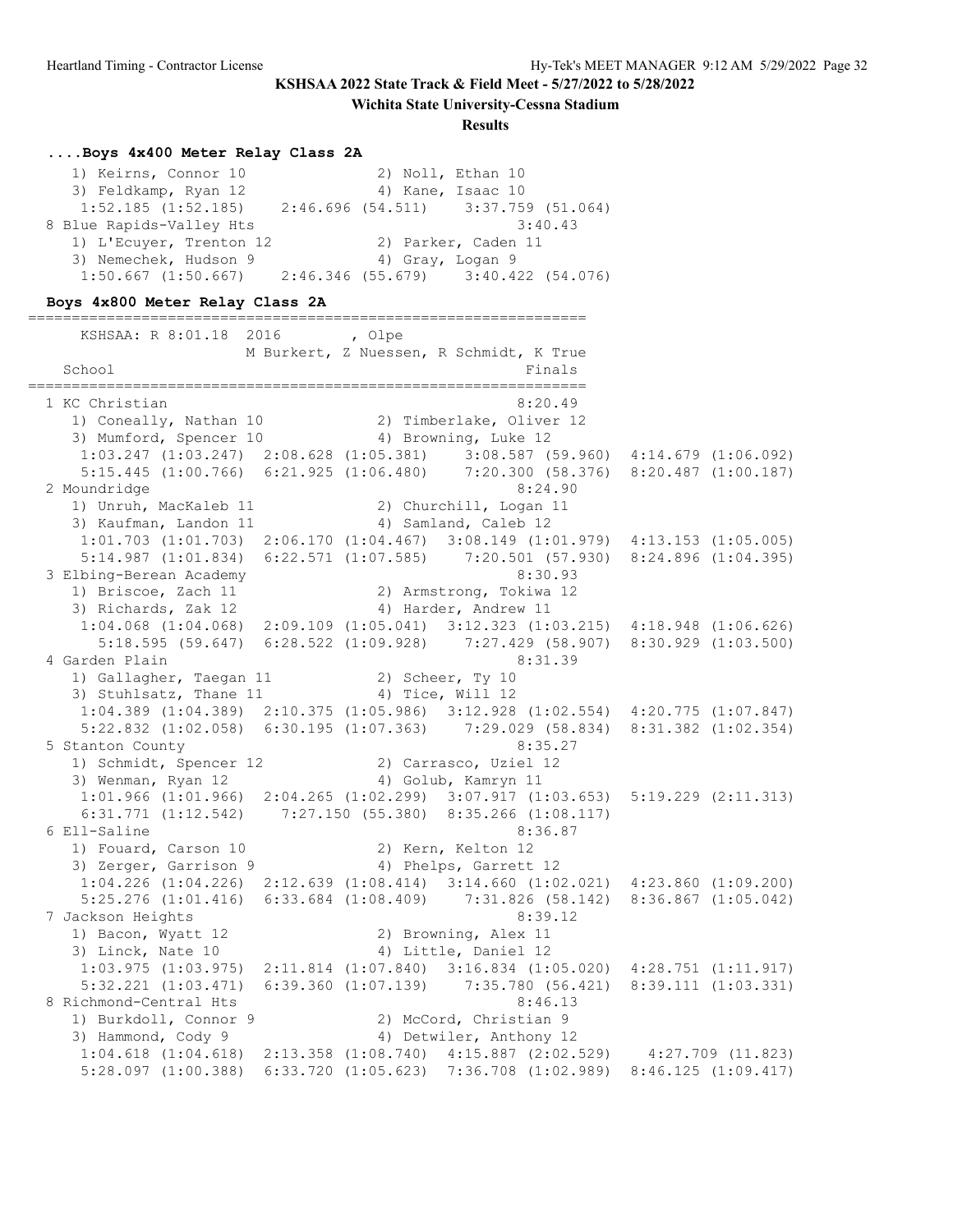**Wichita State University-Cessna Stadium**

#### **Results**

#### **....Boys 4x800 Meter Relay Class 2A**

 9 Hoxie 8:49.05 1) Epp, Kane 10 2) Bell, Duncan 9 3) Diercks, Connor 10 4) Bretz, Drew 11 1:04.080 (1:04.080) 2:11.825 (1:07.746) 3:17.005 (1:05.181) 4:29.616 (1:12.611) 5:32.841 (1:03.225) 6:45.204 (1:12.364) 7:42.199 (56.995) 8:49.041 (1:06.843) 10 Jefferson County North 8:50.97 1) Noll, Ethan 10 2) Meredith, Trent 12 3) Worthington, Caleb 12 (4) Kane, Isaac 10 1:06.774 (1:06.774) 2:13.957 (1:07.184) 3:20.031 (1:06.074) 4:31.872 (1:11.841) 5:36.359 (1:04.488) 6:45.388 (1:09.030) 7:44.980 (59.592) 8:50.967 (1:05.988) 11 Ellinwood 8:56.44 1) Miller, Asher 11 2) Steffen, Bryce 9 3) Behnke, Koy 11 4) Cook, Matthew 11 1:03.712 (1:03.712) 2:12.384 (1:08.672) 3:18.469 (1:06.085) 4:35.591 (1:17.123) 5:32.170 (56.580) 6:45.851 (1:13.681) 7:45.593 (59.742) 8:56.433 (1:10.840) 12 Blue Rapids-Valley Hts 8:57.13<br>
1) Parker, Caden 11 2) Nemechek, Hudson 9<br>
3) Gray, Logan 9 4) Ekstrum, Royce 9 1) Parker, Caden 11 2) Nemechek, Hudson 9 3) Gray, Logan 9 (4) Ekstrum, Royce 9 1:01.385 (1:01.385) 2:07.411 (1:06.027) 3:12.667 (1:05.256) 4:24.854 (1:12.188) 5:25.520 (1:00.667) 6:33.581 (1:08.061) 7:36.571 (1:02.990) 8:57.128 (1:20.558) 13 Inman 8:59.77 1) Buller, Josiah 11 2) Leck, Eli 11 3) Martisko, Zachary 10 (4) Schrag, Kellen 10 1:04.848 (1:04.848) 2:14.220 (1:09.372) 3:19.779 (1:05.559) 4:32.676 (1:12.897) 5:36.652 (1:03.977) 6:46.981 (1:10.329) 7:47.475 (1:00.495) 8:59.767 (1:12.292) 14 Leon-Bluestem 9:12.40<br>1) Lucas, Jett 12 2) Kieffer, Bronc 9 1) Lucas, Jett 12 2) Kieffer, Bronc 9 3) Laidler, Kristofer 12 4) Wilson, Landen 12 1:04.682 (1:04.682) 2:13.874 (1:09.192) 3:23.005 (1:09.131) 4:36.867 (1:13.862) 5:36.996 (1:00.129) 6:48.700 (1:11.705) 7:59.128 (1:10.428) 9:12.393 (1:13.266) 15 Sedan 9:15.16 1) Shaw, Zander 12 2) Tindle, Tayden 11 3) Sears, Lyndon 9 (4) Davis, Ronald 12 1:03.694 (1:03.694) 2:15.210 (1:11.516) 3:20.364 (1:05.155) 4:33.396 (1:13.033) 5:39.883 (1:06.487) 6:56.433 (1:16.551) 8:00.678 (1:04.245) 9:15.156 (1:14.479) 16 West Elk 9:19.32 1) Coble, Evan 10 2) Varney, Trenton 12 3) Epperson, Bryan 10 4) Daugherty, Gunner 10 1:06.360 (1:06.360) 2:17.648 (1:11.289) 3:25.184 (1:07.536) 4:39.690 (1:14.506) 5:43.218 (1:03.529) 6:59.193 (1:15.975) 8:04.577 (1:05.385) 9:19.315 (1:14.739)

#### **Boys High Jump Class 2A**

================================================================

| Name                  | KSHSAA: R 7-02 2021                                               |                     | Tyus Wilson, Sterling<br>Year School | Finals       |
|-----------------------|-------------------------------------------------------------------|---------------------|--------------------------------------|--------------|
| 1 Rowley, Brogan      | $5-06$ $5-08$ $5-10$ $6-00$ $6-02$ $6-04$ $6-06$                  |                     | 9 Ell-Saline                         | $6 - 04.00$  |
| PPP<br>2 Kane, Isaac  | $\Omega$<br>$\Omega$<br>$5-06$ $5-08$ $5-10$ $6-00$ $6-02$ $6-04$ | O XO                | $\circ$<br>XXX<br>10 Jeff Co North   | $6 - 02.00$  |
| ∩<br>3 Jacobson, Noah | $\overline{O}$<br>$\bigcirc$                                      | $\Omega$<br>$\circ$ | XXX X<br>12 St. Marys                | $J6 - 02.00$ |
| ∩                     | $5-06$ 5-08 5-10 6-00 6-02 6-04<br>XO .<br>XXO<br>∩               | ∩                   | XXX                                  |              |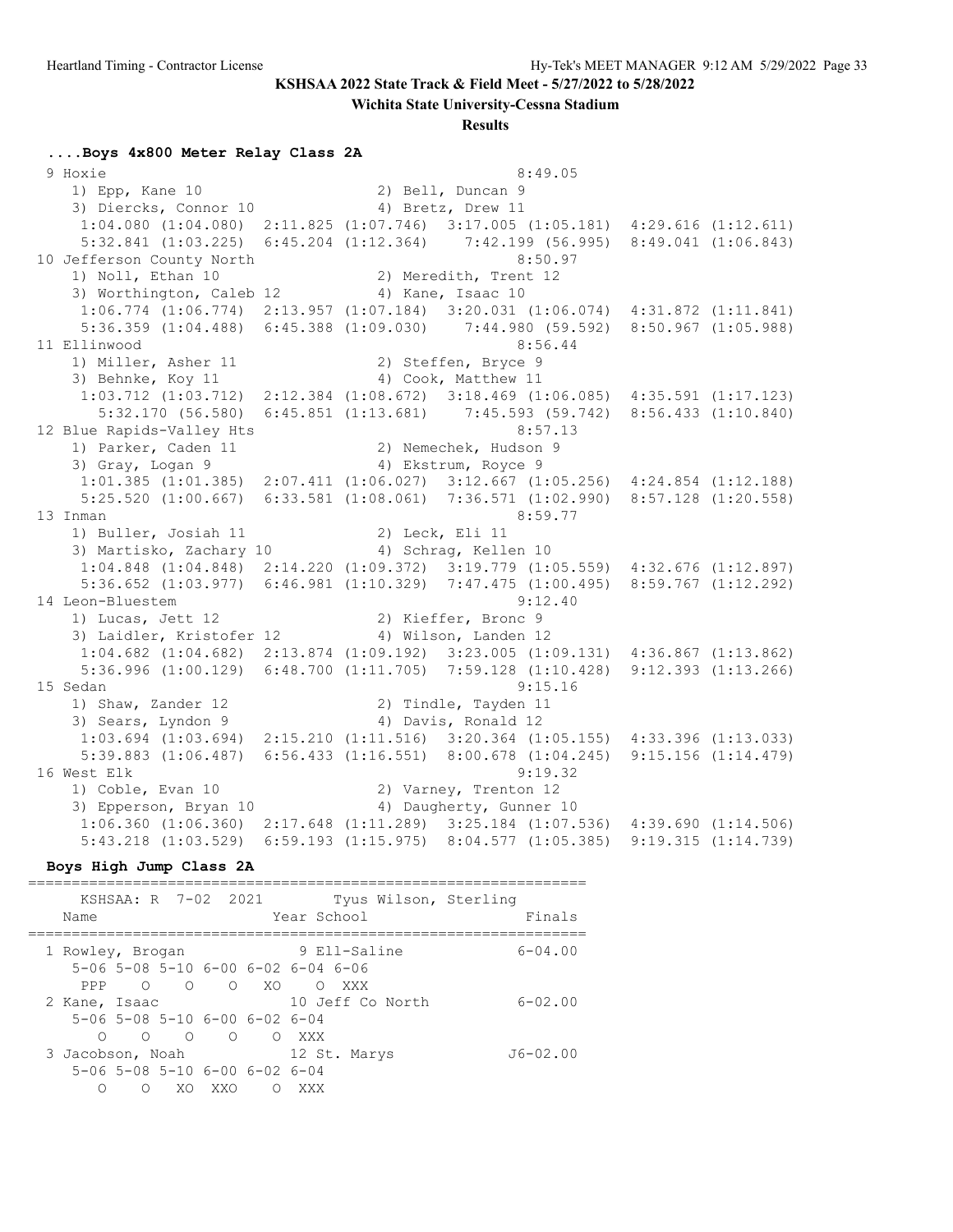# **Wichita State University-Cessna Stadium**

#### **Results**

| Boys High Jump Class 2A                      |  |  |  |                               |              |  |
|----------------------------------------------|--|--|--|-------------------------------|--------------|--|
| 4 Gillespie, Dale 11 Pleasanton              |  |  |  |                               | $6 - 00.00$  |  |
| $5-06$ $5-08$ $5-10$ $6-00$ $6-02$           |  |  |  |                               |              |  |
| 0 0 0 0 XXX                                  |  |  |  |                               |              |  |
| 4 Regier, Mason                              |  |  |  | 11 Berean Academy 6-00.00     |              |  |
| 5-06 5-08 5-10 6-00 6-02                     |  |  |  |                               |              |  |
| 0 0 0 0 XXX                                  |  |  |  |                               |              |  |
| 6 Pierson, Trenton 11 Belle Plaine           |  |  |  |                               | $J6 - 00.00$ |  |
| $5 - 06$ $5 - 08$ $5 - 10$ $6 - 00$ $6 - 02$ |  |  |  |                               |              |  |
| PPP 0 0 XO XXX                               |  |  |  |                               |              |  |
| 7 Lehmann, Nolan                             |  |  |  | 12 Smith Center               | $5 - 10.00$  |  |
| $5 - 06$ $5 - 08$ $5 - 10$ $6 - 00$          |  |  |  |                               |              |  |
| O O O XXX                                    |  |  |  |                               |              |  |
| 8 Staab, Madden                              |  |  |  | 11 Plainville                 | $J5 - 10.00$ |  |
| $5 - 06$ $5 - 08$ $5 - 10$ $6 - 00$          |  |  |  |                               |              |  |
| O O XO XXX                                   |  |  |  |                               |              |  |
| 8 Ruark, Garrett                             |  |  |  | 12 Erie                       | $J5 - 10.00$ |  |
| $5 - 06$ $5 - 08$ $5 - 10$ $6 - 00$          |  |  |  |                               |              |  |
| PPP O XO XXX                                 |  |  |  |                               |              |  |
| 10 Mock, Devin                               |  |  |  | 11 Jackson Heights J5-10.00   |              |  |
| $5 - 06$ $5 - 08$ $5 - 10$ $6 - 00$          |  |  |  |                               |              |  |
| XO O XO XXX                                  |  |  |  |                               |              |  |
| 11 Solomon, Ian                              |  |  |  | 12 Conway Springs             | $J5 - 10.00$ |  |
| 5-06 5-08 5-10 6-00                          |  |  |  |                               |              |  |
| O XXO XO XXX                                 |  |  |  |                               |              |  |
| 12 Svaty, Noah                               |  |  |  | 12 Sterling                   | $5 - 08.00$  |  |
| $5 - 06$ $5 - 08$ $5 - 10$                   |  |  |  |                               |              |  |
| O O XXX                                      |  |  |  |                               |              |  |
| 12 Goode, Wyatt                              |  |  |  | 12 Sedan                      | $5 - 08.00$  |  |
| $5 - 06$ $5 - 08$ $5 - 10$                   |  |  |  |                               |              |  |
| O O XXX                                      |  |  |  |                               |              |  |
| 12 Dutton, Britton                           |  |  |  | 11 Ellinwood                  | $5 - 08.00$  |  |
| $5 - 06$ $5 - 08$ $5 - 10$                   |  |  |  |                               |              |  |
| O O XXX                                      |  |  |  |                               |              |  |
| 12 Campbell, Jerrod                          |  |  |  | 12 Allen-Northern Hts 5-08.00 |              |  |
| $5 - 06$ $5 - 08$ $5 - 10$                   |  |  |  |                               |              |  |
| $O$ $O$ XXX                                  |  |  |  |                               |              |  |
| 16 Derrall, Derrius                          |  |  |  | 9 KC Christian                | $5 - 06.00$  |  |
| $5 - 06$ $5 - 08$                            |  |  |  |                               |              |  |
| O XXX                                        |  |  |  |                               |              |  |

# **Boys Pole Vault Class 2A**

| KSHSAA: R 15-00 1981<br>Name                                                | Tom Hays, McLouth<br>Year School        | Finals        |
|-----------------------------------------------------------------------------|-----------------------------------------|---------------|
| 1 Ko, Ethan<br>11-00 11-06 12-00 12-06 12-09<br>XXO<br>∩                    | 12 KC Christian<br>$\Omega$ XO<br>XXX X | $12 - 06.00$  |
| 2 Hartman, Joey<br>$11 - 00$ $11 - 06$ $12 - 00$ $12 - 06$<br>XO.<br>∩      | 12 Sterling<br>O XXX                    | $12 - 00.00$  |
| 3 Johnson, Zach<br>$11 - 00$ $11 - 06$ $12 - 00$ $12 - 06$<br>∩<br>XO.<br>∩ | 11 Conway Springs<br>XXX                | $J12 - 00.00$ |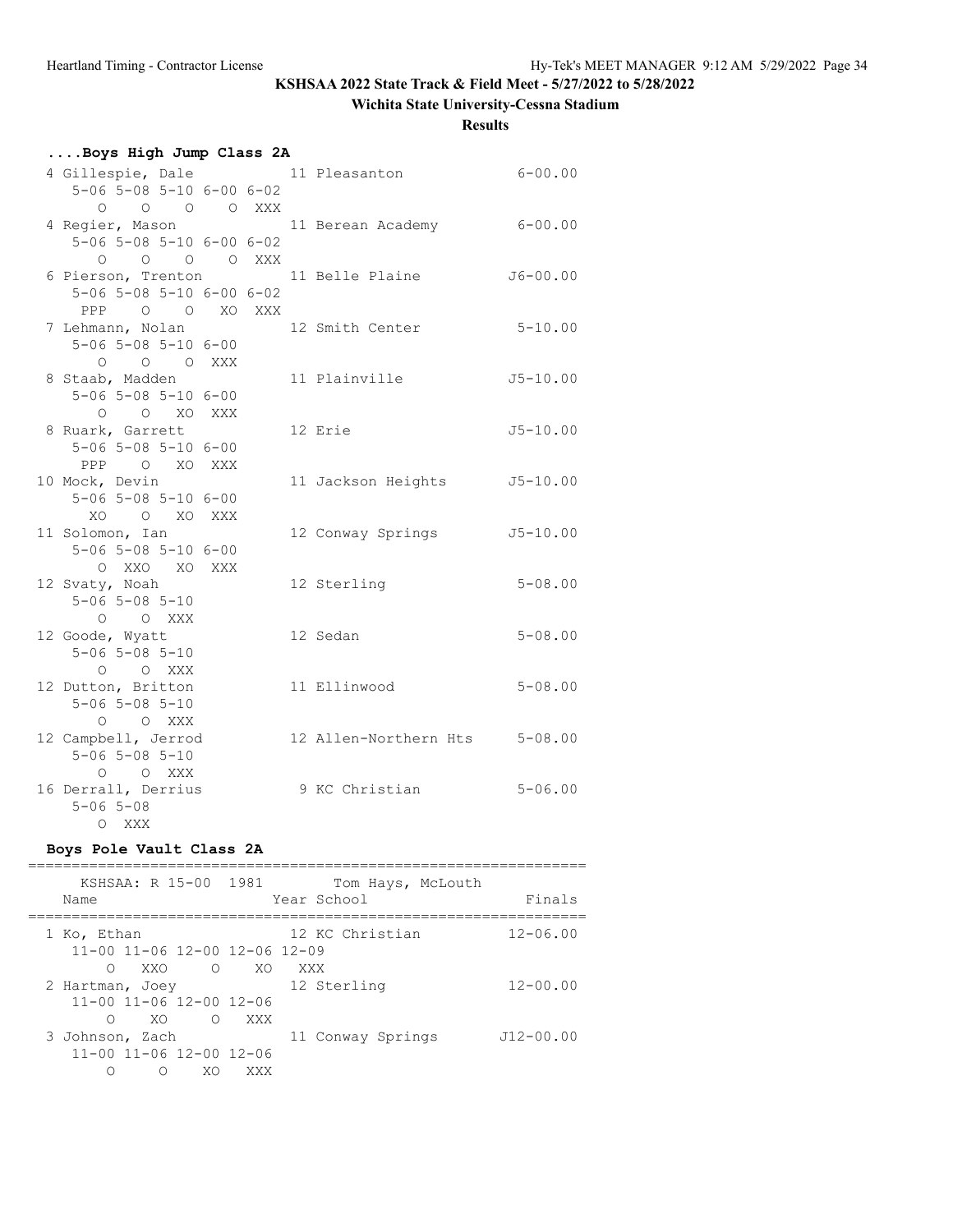#### **Wichita State University-Cessna Stadium**

**Results**

| Boys Pole Vault Class 2A                                        |                              |              |
|-----------------------------------------------------------------|------------------------------|--------------|
| 4 Winter, Campbell<br>$11 - 00$ $11 - 06$ $12 - 00$<br>XO O XXX | 12 Marion                    | $11 - 06.00$ |
| 4 Ohlson, Jace<br>11-00 11-06 12-00<br>XO O XXX                 | 10 Bennington                | $11 - 06.00$ |
| 6 Younger, Mason<br>$11 - 00$ $11 - 06$<br>O XXX                | 13 Ellis                     | $11 - 00.00$ |
| 6 Metzler, Dakota<br>$11 - 00$ $11 - 06$<br>O XXX               | 11 Ellis                     | $11 - 00.00$ |
| 6 Worthington, Caleb<br>$11 - 00$ $11 - 06$<br>O XXX            | 12 Jeff Co North             | $11 - 00.00$ |
| 9 Morris, Isaac<br>$11 - 00$ $11 - 06$<br>XO XXX                | 11 Republic County J11-00.00 |              |
| -- Springer, Gabe<br>$11 - 00$<br>XXX                           | 9 Jayhawk Linn               | NH           |
| -- Shults, Chance<br>$11 - 00$<br>XXX                           | 11 Marion                    | NH           |
| -- DeLong, Aydin<br>$11 - 00$<br>XXX                            | 12 St. Marys                 | NH           |
| -- DeWalt, Jayden<br>$11 - 00$<br>XXX                           | 9 Valley Heights             | NH           |
| -- Budke, Luke<br>$11 - 00$<br><b>XXX</b>                       | 9 Chase County               | NH           |
| -- Meik, Doniphan<br>$11 - 00$<br>XXX                           | 10 Pleasanton                | NH           |
| -- Gillespie, Tony<br>$11 - 00$<br>XXX                          | 10 Pleasanton                | NH           |

#### **Boys Long Jump Class 2A**

======================================================================== KSHSAA: R 23-07.50 1998 Shane Weiszbrod, St. John-Hudson Name  $Year School$  Finals Wind H# ======================================================================== 1 Canny, Samuel 12 Stanton County 22-05.25 -1.0 2 22-05.25(-1.0) FOUL 21-11(-2.2) 21-09.50(-2.1) FOUL FOUL 2 Heckel, Tanner 10 Inman 21-04.00 -2.0 2 21-02(0.7) 20-05(-1.3) 19-08(-1.2) 21-04(-2.0) 20-11.75(-1.5) FOUL 3 Harrell, Tucker 10 St. Marys-Colgan 20-08.50 -2.8 1 20-08.50(-2.8) 19-07(-1.8) 20-03.25(-0.9) FOUL FOUL FOUL 4 Pierson, Trenton 11 Belle Plaine 20-07.50 -2.8 2 19-08.75(-4.4) 19-09.75(-1.0) 20-07.50(-2.8) 19-04.75(-0.7) 19-06(-4.2) 20-02(-4.1) 5 Casas, Jesus 12 Pratt-Skyline 20-05.50 -1.7 2 19-06.75(-1.5) 19-04.25(-1.8) 20-05.50(-1.7) 20-04.50(-2.1) 20-02(-0.8) FOUL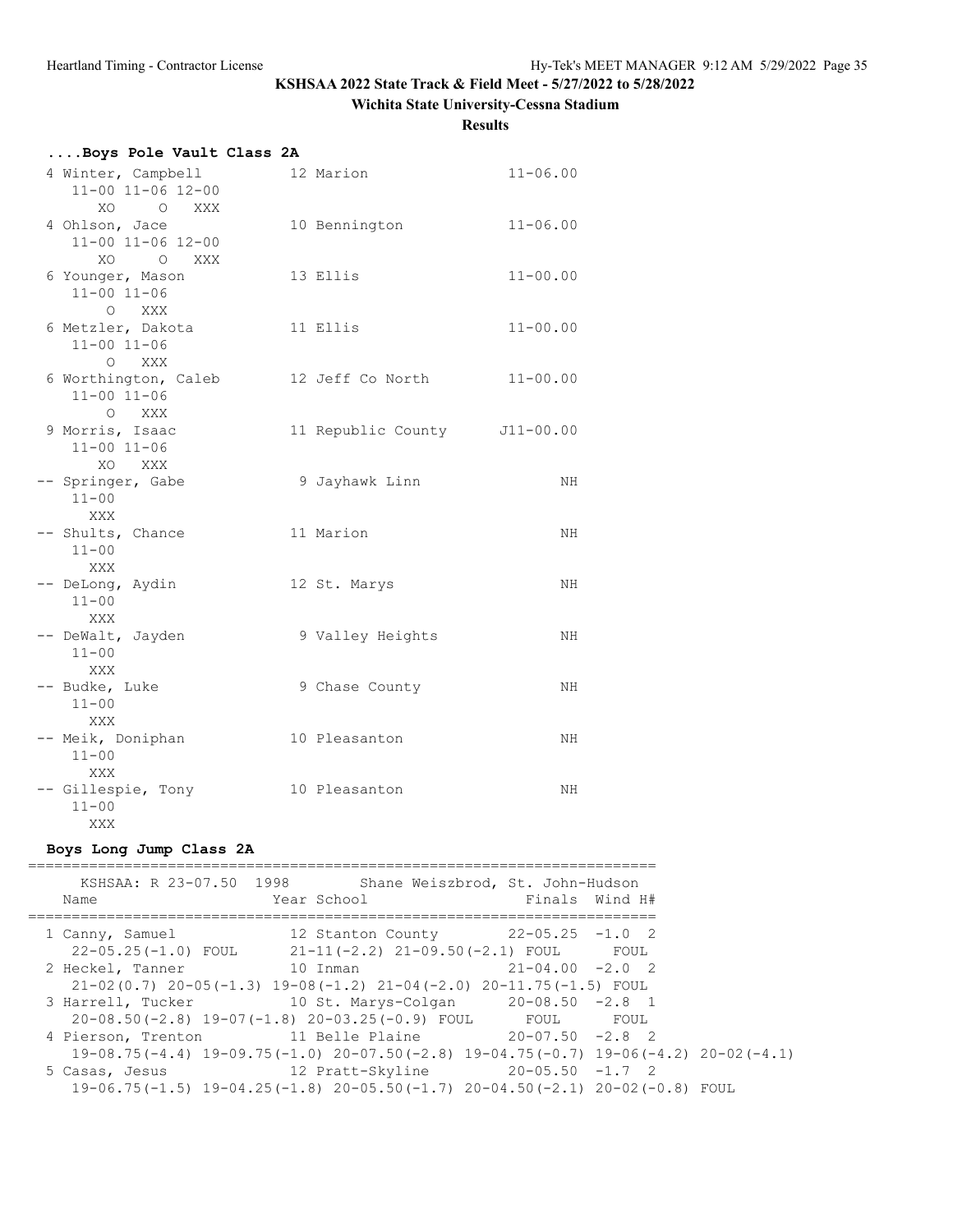**Wichita State University-Cessna Stadium**

#### **Results**

# **....Boys Long Jump Class 2A**

| 6 Heins, Braden $12$ Allen-Northern Hts $20-04.75$ -1.9 2 |                                                                                                 |  |  |
|-----------------------------------------------------------|-------------------------------------------------------------------------------------------------|--|--|
|                                                           | $19-03.50(-3.3)$ $19-10.75(-1.5)$ $20-04.75(-1.9)$ $19-00(-0.4)$ $19-06.50(-1.5)$ $20-04(-4.1)$ |  |  |
| 7 Hernandez, Miguel 11 Sublette 20-04.00 -1.0 2           |                                                                                                 |  |  |
| FOUL $19-10.25(-1.3) 20-04(-1.0) 19-06.75(0.9)$ FOUL FOUL |                                                                                                 |  |  |
| 8 Jacobson, Noah 12 St. Marys 20-03.50 -0.1 1             |                                                                                                 |  |  |
|                                                           | 19-09.50(-0.3) 20-03.50(-0.1) FOUL FOUL FOUL FOUL FOUL                                          |  |  |
| 9 Cellmer, Carter 11 Plainville 20-03.25 -1.5 2           |                                                                                                 |  |  |
|                                                           | $20-03.25(-1.5)$ $20-02.50(-2.3)$ $19-04.50(-1.1)$ $19-05.25(-2.2)$ $20-00(-2.3)$ $19-11(-2.0)$ |  |  |
| 10 Garrett, Sean $11$ Bennington $19-07.50$ -2.5 1        |                                                                                                 |  |  |
| $19-06.50(-2.2)$ 19-07.50(-2.5) FOUL                      |                                                                                                 |  |  |
| 11 McGregor, Noah 11 Garden Plain 19-05.50 -1.8 2         |                                                                                                 |  |  |
| $19-03(-1.0)$ $18-11.50(-1.4)$ $19-05.50(-1.8)$           |                                                                                                 |  |  |
| 12 Skipper, Judah 12 Pleasanton 19-02.00 -0.7 1           |                                                                                                 |  |  |
| $17-09.75(-0.9)$ $19-02(-0.7)$ $18-09.25(-2.3)$           |                                                                                                 |  |  |
| 13 Courter, Kieran 12 Atchison Co 18-10.75 -3.2 1         |                                                                                                 |  |  |
| $18-09.75(-2.3)$ $18-10.75(-3.2)$ FOUL                    |                                                                                                 |  |  |
| 13 Ruark, Garrett 12 Erie 18-10.75 -3.3 1                 |                                                                                                 |  |  |
| $18-06.50(-1.9)$ $18-09(-2.3)$ $18-10.75(-3.3)$           |                                                                                                 |  |  |
| 15 Derrall, Derrius 9 KC Christian 18-06.75 -3.6 1        |                                                                                                 |  |  |
| FOUL FOUL 18-06.75(-3.6)                                  |                                                                                                 |  |  |
| 16 Noll, Grady 10 Jeff Co North 18-06.50 -1.6 1           |                                                                                                 |  |  |
| $18-03.25(-1.7)$ $18-06.50(-1.6)$ $16-06.75(-3.6)$        |                                                                                                 |  |  |

#### **Boys Triple Jump Class 2A**

========================================================================

| KSHSAA: R 48-11.50 1988 Ryan Dyck, Moundridge                                                                  |  |  |  |
|----------------------------------------------------------------------------------------------------------------|--|--|--|
|                                                                                                                |  |  |  |
|                                                                                                                |  |  |  |
| 1 Friesen, Tristan 12 Sublette 15-05.25 5.7 2                                                                  |  |  |  |
| $42-04(5.6)$ $40-08(4.2)$ $45-05.25(5.7)$ FOUL $43-05.50(8.0)$ $44-05(3.4)$                                    |  |  |  |
| 2 Pauly, Lance $12$ Conway Springs $45-00.00$ $4.9$ 2                                                          |  |  |  |
| 45-00 (4.9) 43-07.50 (4.8) 44-02.50 (5.2) 43-06.75 (5.7) 43-09.25 (2.0) 43-07.75 (1.9)                         |  |  |  |
| 3 Wilson, Gunner 11 Trego Community 44-01.50 8.0 2                                                             |  |  |  |
| $44-01.50(8.0)$ $42-09.50(5.5)$ FOUL $(6.2)$ PASS PASS $41-09.25(+0.0)$                                        |  |  |  |
| 4 Knipp, Eyan 12 Leon-Bluestem 43-01.75 4.9 2                                                                  |  |  |  |
| 40-11(3.6) 42-09.75(4.2) 42-07.25(3.1) 42-10.75(2.3) 43-01.75(4.9) FOUL                                        |  |  |  |
| 5 Heins, Braden 12 Allen-Northern Hts J43-01.75 6.5 1                                                          |  |  |  |
| $40-11(5.6)$ $41-03(4.2)$ $42-03.75(3.8)$ FOUL $43-01.75(6.5)$ $41-10(5.0)$                                    |  |  |  |
| 6 Cellmer, Carter 11 Plainville 42-11.75 6.1 2                                                                 |  |  |  |
| FOUL $41-11(4.5)$ $41-03.25(3.0)$ $42-09.75(6.2)$ $42-07(2.8)$ $42-11.75(6.1)$                                 |  |  |  |
| 7 McGregor, Noah 11 Garden Plain 42-09.00 4.2 2                                                                |  |  |  |
| $42-09(4.2)$ FOUL 39-10(2.6) $41-05(3.5)$ FOUL FOUL                                                            |  |  |  |
| 8 McKenzie, Tegan 10 Smith Center 42-00.75 2.8 1                                                               |  |  |  |
| $41-08.25(2.8)$ FOUL $42-00.75(2.8)$ FOUL FOUL $40-09.50(4.6)$                                                 |  |  |  |
| 9 Jacobson, Noah 12 St. Marys 41-10.50 5.6 1                                                                   |  |  |  |
| $41-06.25(5.6)$ $41-06.50(4.5)$ $41-10.50(5.6)$ $41-05.50(5.4)$ FOUL(5.6) $40-10.75(5.1)$                      |  |  |  |
| 10 Kunz, Brayden 10 Conway Springs 41-08.75 1.9 2                                                              |  |  |  |
| FOUL 41-08.75(1.9) FOUL                                                                                        |  |  |  |
| $11 \text{ Heckel, Tanner}$ $41-08.75(1.9) \text{ FOUL}$ $10 \text{ Inman}$ $41-07.00 \text{ } 4.0 \text{ } 2$ |  |  |  |
| $41-00(5.4)$ $41-06.25(5.2)$ $41-07(4.0)$<br>12 Gillespie, Dale<br>11 Pleasanton $40-03.50$ $4.9$ 1            |  |  |  |
|                                                                                                                |  |  |  |
| $40-03.50(4.9)$ $37-08.50(2.3)$ $38-06.50(4.6)$                                                                |  |  |  |
| 13 Hurla, Keller 11 St. Marys 39-10.00 5.2 1                                                                   |  |  |  |
| FOUL FOUL 39-10(5.2)                                                                                           |  |  |  |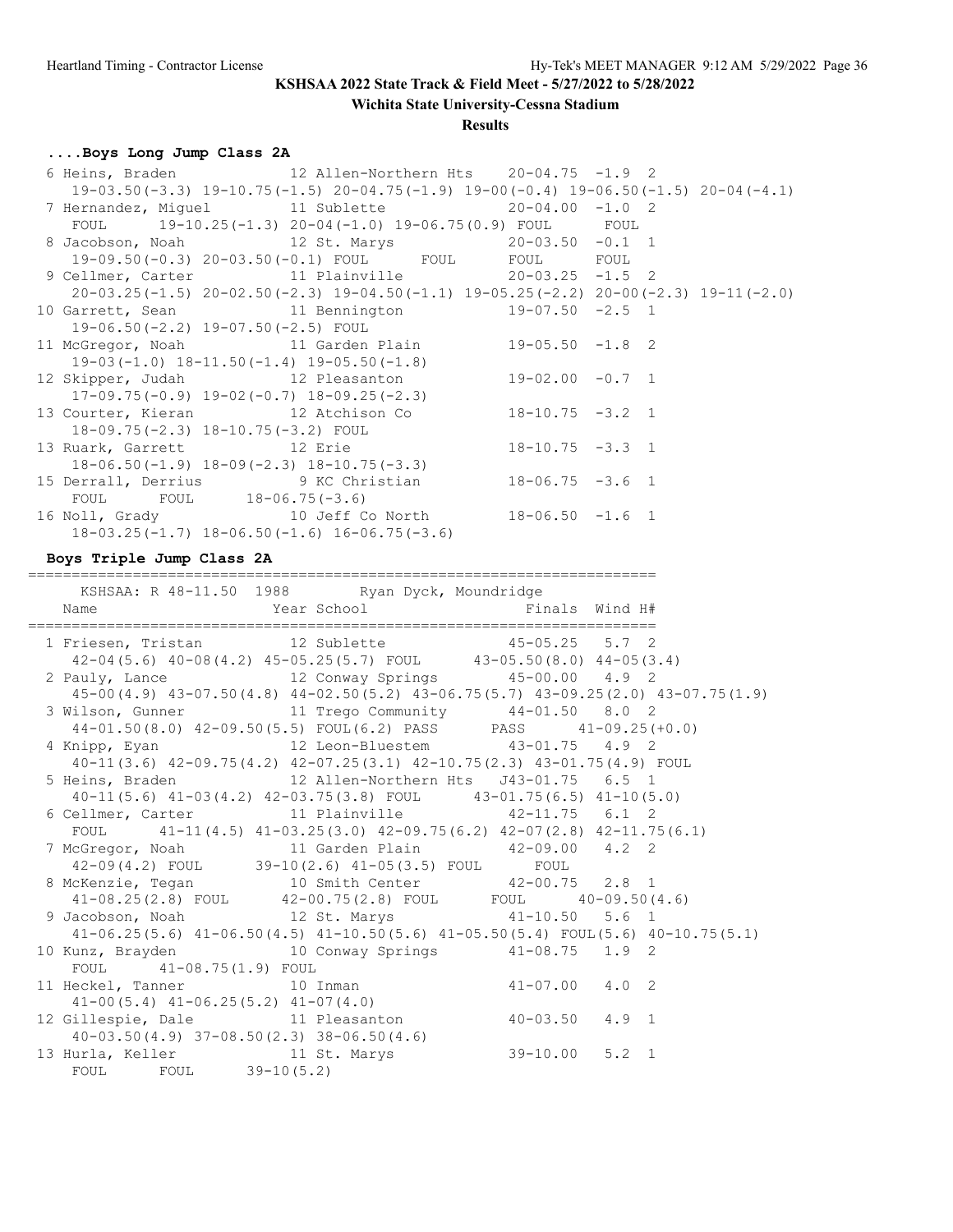**Wichita State University-Cessna Stadium**

#### **Results**

# **....Boys Triple Jump Class 2A**

| 14 Deters, Porter |                    | 9 Mission Valley                             | $39 - 01.00$ $3.9$ 1 |  |
|-------------------|--------------------|----------------------------------------------|----------------------|--|
|                   |                    | $39-01(3.9)$ $37-03.75(2.8)$ $38-06.75(6.5)$ |                      |  |
|                   |                    | 15 Skipper, Judah 12 Pleasanton              | $38 - 07.75$ 4.7 1   |  |
|                   |                    | FOUL $32-07(5.0) 38-07.75(4.7)$              |                      |  |
|                   | 16 Worley, Matthew | 11 Atchison Co                               | $38 - 04.75$ 5.3 1   |  |
| FOUL              | FOUL               | $38 - 04.75(5.3)$                            |                      |  |

### **Boys Shot Put Class 2A**

===================================================================

| KSHSAA: R 60-11.50 2018 Wes Shaw, Hillsboro                                              |              |
|------------------------------------------------------------------------------------------|--------------|
| Year School Finals H#<br>Name                                                            |              |
|                                                                                          |              |
| 1 Lott, Keegan 12 Atchison Co 50-11.25 2                                                 |              |
| 45-02.50 48-05.75 47-06.25 45-11.50 44-11 50-11.25                                       |              |
| 2 Hillman, Luke 11 Garden Plain 49-00.00 2                                               |              |
| FOUL 47-01.50 FOUL 49-00 48-11.25 FOUL                                                   |              |
|                                                                                          |              |
| 3 Miller, Korbin 12 Uniontown 45-00.25 2<br>44-09 44-05 42-01 43-00 45-00.25 44-05.75    |              |
|                                                                                          | $\mathbf{1}$ |
| 4 Wilkins, Ryan 12 Cherokee-Southeast 44-10.25<br>41-06 44-10.25 FOUL FOUL FOUL FOUL     |              |
| 5 Russell, Charlie 12 Trego Community 44-09.25                                           | 2            |
| FOUL 42-04.50 43-11 40-05.25 44-09.25 42-08.25                                           |              |
|                                                                                          |              |
| 6 Deiter, Josh 11 St. Marys 44-08.50 2<br>42-09.25 38-05.25 42-04 FOUL 44-08.50 43-02.25 |              |
| 7 Haresnape, Colton 12 Smith Center 44-03.50 2                                           |              |
| 42-03.25 FOUL 44-03.50 43-02 FOUL 42-08                                                  |              |
| 8 Feldkamp, Ryan and 12 Jeff Co North 44-00.50                                           | 2            |
| 42-08.75 41-04.75 42-06.50 44-00.50 FOUL FOUL                                            |              |
|                                                                                          | $\mathbf{1}$ |
| 9 Lilly, Hank 9 Garden Plain 43-06.25<br>43-04 42-09.25 41-09.75 43-03 FOUL 43-06.25     |              |
| 10 Calzada, Jonathan 12 Ell-Saline 42-06.00                                              | 2            |
| FOUL 41-07.75 42-06                                                                      |              |
| 11 Bittel, Braylon 10 Plainville 42-01.00                                                | $\mathbf{1}$ |
|                                                                                          |              |
| FOUL FOUL 42-01<br>12 Short, Brett 11 Wichita-Independent 41-03.75                       | $\mathbf{1}$ |
| 39-10 41-03.75 40-02.50                                                                  |              |
| $40 - 01.25$<br>12 Lyndon<br>13 Smith, Grady                                             | $\mathbf{1}$ |
| 40-01.25 FOUL 35-11.50                                                                   |              |
| 14 Wagner, Tyrel 10 Valley Heights 39-04.25                                              | $\mathbf{1}$ |
| 39-04.25 38-10.50 38-11.50                                                               |              |
| 15 Beagley, Colby<br>37-01.50 36-10.50 38-09<br>16 M.C. -                                | $\mathbf{1}$ |
|                                                                                          |              |
| 16 McClure, Ian 12 Uniontown 38-03.00                                                    | $\mathbf{1}$ |
| $38 - 03$ $36 - 05.75$ $33 - 06.75$                                                      |              |

### **Boys Discus Throw Class 2A**

| KSHSAA: R 182-06 2018<br>Name | Tyler Palic, Marion<br>Year School                                                                | Finals H#    |  |
|-------------------------------|---------------------------------------------------------------------------------------------------|--------------|--|
| 1 Bittel, Braylon             | 10 Plainville                                                                                     | $150 - 08$ 1 |  |
| 2 Schmidt, Trevor             | 150-08 135-08 130-11 137-04 FOUL 146-01<br>12 Garden Plain<br>136-10 150-01 FOUL FOUL FOUL 139-10 | $150 - 01$ 2 |  |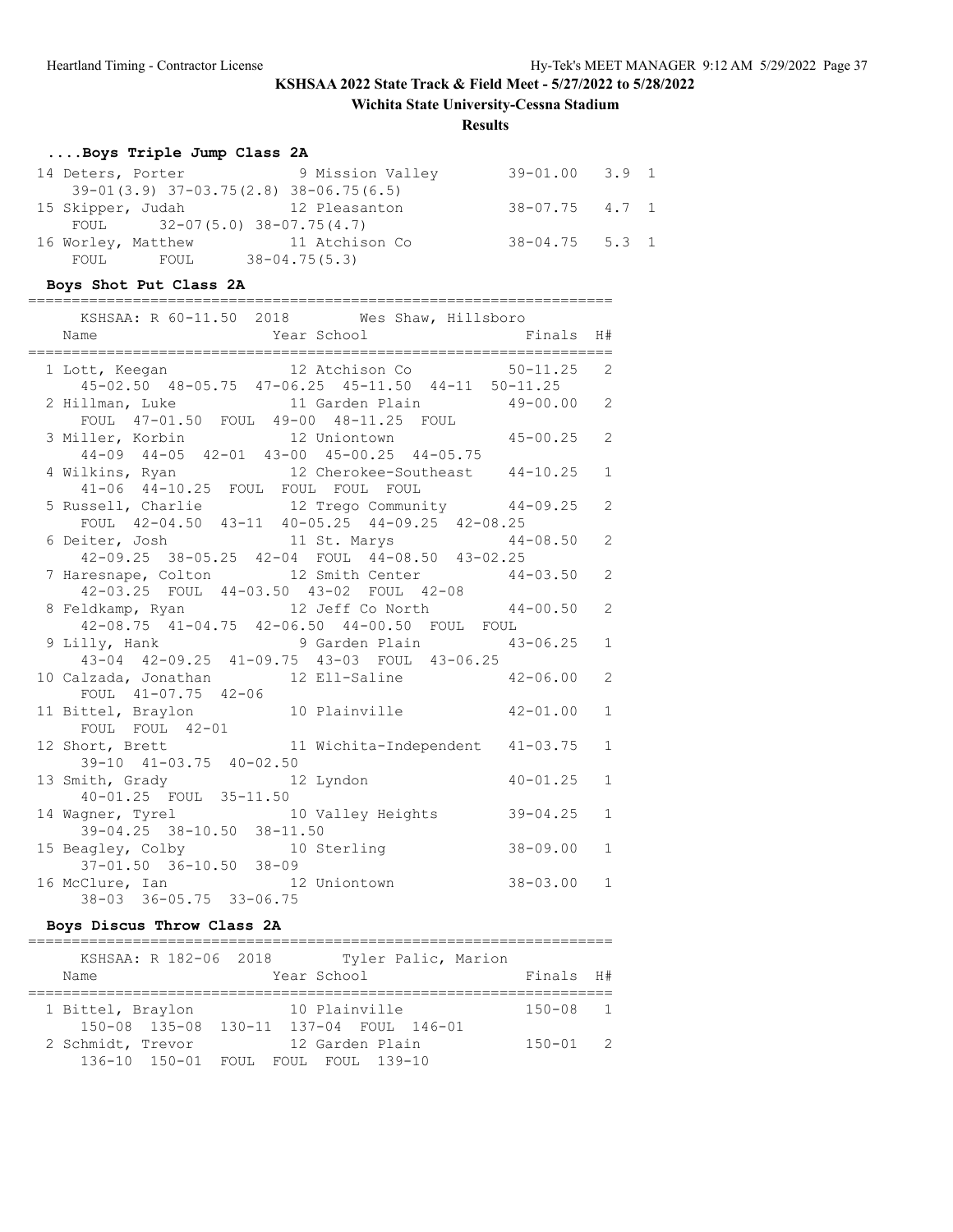### **Wichita State University-Cessna Stadium**

**Results**

# **....Boys Discus Throw Class 2A**

| 3 Hillman, Luke                                                        | 11 Garden Plain       | $148 - 11$  | 2              |
|------------------------------------------------------------------------|-----------------------|-------------|----------------|
| 146-00 148-11 FOUL FOUL 147-08 FOUL                                    |                       |             |                |
| 4 Thiessen, Austin 12 Berean Academy                                   |                       | 148-01      | $\overline{2}$ |
| 117-03 148-01 135-03 FOUL FOUL 130-01                                  |                       |             |                |
| 5 Massey, Kaedin 10 Lyndon                                             |                       | $140 - 10$  | $\overline{2}$ |
| FOUL 134-10 FOUL 138-02 140-10 129-09                                  |                       |             |                |
| 6 Russell, Charlie 12 Trego Community                                  |                       | $139 - 06$  | $\mathbf{1}$   |
| 139-06 118-10 FOUL FOUL 133-01 FOUL                                    |                       |             |                |
| 7 Feldkamp, Ryan 12 Jeff Co North                                      |                       | $139 - 02$  | $\mathcal{L}$  |
| 139-02 129-04 FOUL 126-06 FOUL 131-03                                  |                       |             |                |
| 8 Haresnape, Colton 12 Smith Center                                    |                       | $137 - 11$  | $\mathbf{1}$   |
| 137-11 FOUL 113-01 FOUL FOUL 135-02                                    |                       |             |                |
| 9 Deiter, Josh 11 St. Marys<br>122-08 133-08 136-03 135-06 FOUL 136-10 |                       | $136 - 10$  | $\mathbf{1}$   |
|                                                                        |                       |             |                |
| 10 Tice, Will                                                          | 12 Garden Plain       | $129 - 06$  | $\overline{2}$ |
| 127-09 114-05 129-06                                                   |                       |             |                |
| 11 Shelly, Josh                                                        | 11 Republic County    | $126 - 08$  | $\mathbf{1}$   |
| 125-00 126-08 FOUL                                                     |                       |             |                |
| 12 McClure, Ian                                                        | 12 Uniontown          | $J126 - 08$ | $\overline{2}$ |
| 87-04 126-08 120-06                                                    |                       |             |                |
| 13 Wilkins, Ryan                                                       | 12 Cherokee-Southeast | $117 - 09$  | $\mathbf{1}$   |
| FOUL 116-10<br>$117 - 09$                                              |                       |             |                |
| 14 Butto, Julian                                                       | 11 Jackson Heights    | $116 - 01$  | $\mathbf{1}$   |
| 116-01 FOUL FOUL                                                       |                       |             |                |
| 15 Lott, Keegan                                                        | 12 Atchison Co        | $110 - 04$  | $\mathcal{L}$  |
| 110-04 FOUL FOUL                                                       |                       |             |                |
| -- Baier, Brandon                                                      | 12 Sedan              | FOUL        | $\mathbf{1}$   |
| FOUL FOUL FOUL                                                         |                       |             |                |

### **Boys Javelin Throw Class 2A**

| KSHSAA: R 193-05 2006 Garett Edgar, Washington                                                |            |               |
|-----------------------------------------------------------------------------------------------|------------|---------------|
| External Year School<br>Einals H#<br>Name                                                     |            |               |
| 12 Garden Plain<br>1 Tice, Will<br>FOUL FOUL 178-05 169-02 154-07 143-05                      | $178 - 05$ | $\mathcal{L}$ |
| 2 Fleming, Aidan 12 St. Marys-Colgan<br>166-00 150-04 144-11 161-07 145-07 136-08             | 166-00     | $\mathbf{1}$  |
| 3 Johnson, Rex 11 Ellis<br>152-10 161-08 162-03 155-10 149-09 151-06                          | $162 - 03$ | $\mathcal{L}$ |
| 4 Lewis, Laken<br>11 Mission Valley                                                           | $161 - 10$ | $\mathcal{L}$ |
| 161-10 159-10 147-07 139-11 155-08 150-09<br>5 Lott, Keegan 12 Atchison Co                    | $159 - 08$ | $\mathcal{P}$ |
| 159-08 148-08 152-01 144-02 152-06 145-09<br>11 Trego Community<br>6 Day, Owen                | $157 - 02$ | $\mathcal{P}$ |
| FOUL FOUL 157-02 155-01 149-08 152-08<br>7 Thimmesch, Grant 12 Inman                          | $155 - 10$ | $\mathcal{L}$ |
| 155-10 FOUL 141-01 154-02 149-05 136-08<br>8 Atkins, Elijah 11 Garden Plain                   | $154 - 09$ | $\mathbf{1}$  |
| 148-00 138-09 153-08 153-05 154-09 149-10<br>9 Campbell, Jerrod 12 Allen-Northern Hts         | $150 - 09$ | $\mathbf{1}$  |
| FOUL 146-02 150-09 139-09 144-03 148-11<br>10 Balluch, Donovan 12 Hoxie<br>146-07 143-02 FOUL | $146 - 07$ | $\mathcal{P}$ |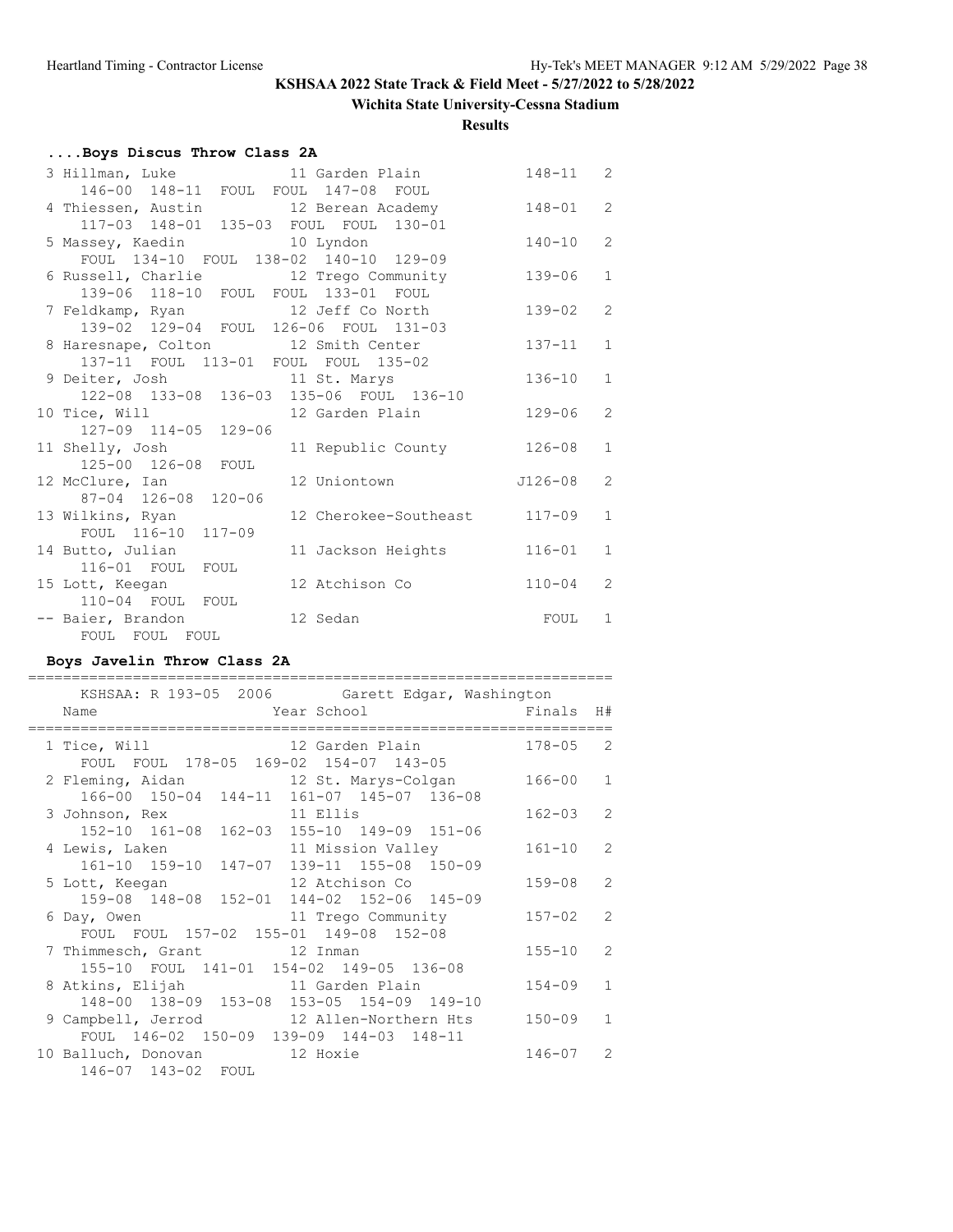**Wichita State University-Cessna Stadium**

**Results**

| Boys Javelin Throw Class 2A      |                       |              |  |
|----------------------------------|-----------------------|--------------|--|
| 11 Gourley, Cade                 | 12 Hoxie              | $145 - 07$ 2 |  |
| FOUL 138-07 145-07               |                       |              |  |
| 12 Lee, Gage                     | 10 Garden Plain       | $145 - 02$ 1 |  |
| 129-07 145-02 FOUL               |                       |              |  |
| 13 Holliday, Kade                | 9 Jackson Heights     | $143 - 04$ 1 |  |
| $129 - 02$ $143 - 04$ $119 - 10$ |                       |              |  |
| 14 Deiter, Josh                  | 11 St. Marys          | $139 - 06$ 1 |  |
| $139 - 06$ $131 - 03$ $97 - 06$  |                       |              |  |
| 15 Burton, Wayde                 | 12 Allen-Northern Hts | $124 - 05$ 1 |  |
| 124-05 FOUL FOUL                 |                       |              |  |
| 16 Wilkins, Ryan                 | 12 Cherokee-Southeast | $115 - 00$ 1 |  |
| 112-06 FOUL 115-00               |                       |              |  |
|                                  |                       |              |  |

Women - Class 1A - Team Rankings - 18 Events Scored

| 1) Hanover                   | 60             | 2) Kiowa County             | 52             |
|------------------------------|----------------|-----------------------------|----------------|
| 3) Hodgeman County           | 43             | 4) Doniphan West            | 40             |
| 5) Meade                     | 39.50          | 6) Rexford-Golden Plains    | 30             |
| 7) Washington County         | 28 8) Osborne  |                             | 27             |
| 9) Randolph-Blue Valley 26   |                | 10) South Gray              | 25             |
| 11) Wallace County<br>21     |                | 12) Little River            | 20             |
| 13) Lebo                     | 18.50          | 14) Victoria                | 18             |
| 15) Rawlins County           | 16             | 16) Centralia               | 15             |
| 17) St. Paul                 | 14 \,          | 18) Burlingame              | 12             |
| 18) Downs-Lakeside           | 12             | 18) St. John                | 12             |
| 18) Frankfort                | 12             | 22) Quinter                 | 11.50          |
| 23) Macksville               | 11 7           | 24) Beloit-St. John's       | 10             |
| 24) Kensington-Thunder Ridge | 10             | 24) Attica                  | 10             |
| 27) Dighton                  | 9              | 27) South Barber            | 9              |
| 29) Stockton                 | $\,8\,$        | 29) Goessel                 | 8              |
| 29) Central Plains           | $\,8\,$        | 29) Moran-Marmaton Valley   | 8              |
| 33) Ness City                | $\overline{7}$ | 33) Pretty Prairie          | 7              |
| 35) Coldwater-So Central     | 6              | 36) Rozel-Pawnee Heights    | 5              |
| 37) Grainfield-Wheatland     | $\overline{4}$ | 37) Palco                   | 4              |
| 37) South Haven              | $\overline{4}$ | 40) Argonia                 | 3.50           |
| 41) Kinsley                  | 3              | 41) Cheylin                 | 3              |
| 43) Waverly                  | 2              | 43) Otis-Bison              | $\overline{2}$ |
| 43) Oxford                   | 2              | 43) Hutch-Central Christian | $\mathbf{2}$   |
| 47) Ingalls                  | $\mathbf{1}$   | 47) Clifton-Clyde           | $\mathbf{1}$   |
| 47) Bucklin                  | $\mathbf 1$    |                             |                |

========================================================================================= Women - Class 2A - Team Rankings - 18 Events Scored

|     | 1) Garden Plain           | 58 | 2) Wabaunsee                 | 55    |
|-----|---------------------------|----|------------------------------|-------|
|     | 3) Stanton County         | 50 | 4) Elbing-Berean Academy     | 42    |
|     | 4) Blue Rapids-Valley Hts | 42 | 6) Pittsburg-St. Marys-Colga | 40    |
|     | 7) Salina-Sacred Heart    | 33 | 7) Plainville                | 33    |
|     | 9) Whitewater-Remington   | 24 | 10) St. Marys                | 23    |
|     | 11) Bennington            | 22 | 12) Ellis                    | 20    |
| 12) | SEDAN                     | 20 | 14) Jefferson County North   | 18    |
|     | 15) Syracuse              | 17 | 15) Jackson Heights          | 17    |
|     | Inman                     | 15 | 18) McLouth                  | 13    |
| 18) | Elkhart                   | 13 | 20) Oakley                   | 12.50 |
|     | 21) Smith Center          | 12 | 22) Sedqwick                 | 11    |
| 22) | Leon-Bluestem             |    | 22) Sterling                 | 11    |
|     |                           |    |                              |       |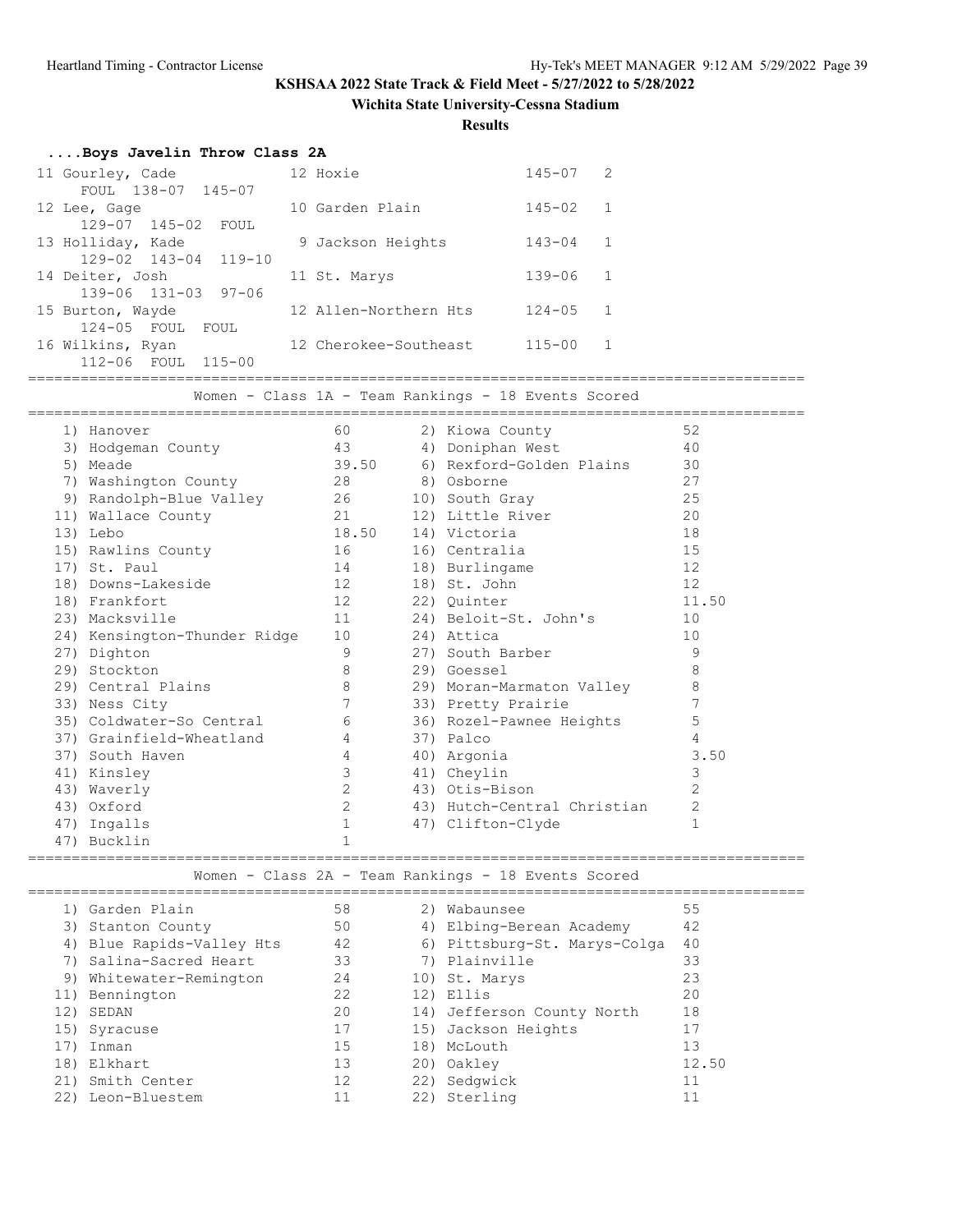### **Wichita State University-Cessna Stadium**

#### **Results**

### **....Boys Javelin Throw Class 2A**

| 25) Conway Springs            |      | 25) Ell-Saline              |   |
|-------------------------------|------|-----------------------------|---|
| 27) Shawnee-Maranatha Academy | 9    | 28) KC Christian            |   |
| 28) Horton                    | 8    | 30) Marion                  |   |
| 31) Hillsboro                 | 6    | 31) Sublette                | 6 |
| 33) Maur Hill Mt Acad         | 5    | 34) Arma-Northeast          |   |
| 35) Oskaloosa                 | 3.   | 35) Eskridge-Mission Valley |   |
| 35) Allen-Northern Hts        |      | 38) Richmond-Central Hts    |   |
| 38) Moundridge                |      | 40) Lyndon                  |   |
| 40) Hoxie                     |      | 40) Cherokee-Southeast      |   |
| 43) Erie                      | 0.50 |                             |   |

========================================================================================= Women - Class 3A - Team Rankings - 18 Events Scored

| 1) Lindsborg-Smoky Valley  | 82.50       | 2) Eureka                    | 42             |
|----------------------------|-------------|------------------------------|----------------|
| 3) Cheney                  | 41          | 4) Phillipsburg              | 35             |
| 5) LaCygne-Prairie View    | 30          | 6) Seneca-Nemaha Central     | 29             |
| 7) Heritage Christian Acad | 27          | 8) Rossville                 | 20             |
| 8) Southeast of Saline     | 20          | 10) Scott Community          | 19.50          |
| 11) Marysville             | 19          | 11) West Franklin            | 19             |
| 11) Hesston                | 19          | 14) Norton Community         | 18             |
| 15) Kingman                | 16          | 15) Nickerson                | 16             |
| 17) Hoisington             | 15          | 18) Cimarron                 | 14             |
| 19) Columbus               | 13          | 19) Goodland                 | 13             |
| 21) Burlington             | 12          | 21) Girard                   | 12             |
| 21) TMP-Marian             | 12          | 24) Lakin                    | 11.50          |
| 25) Beloit                 | 11          | 26) Anthony-Harper Chaparral | 10             |
| 26) Santa Fe Trail         | 10          | 26) Hoyt-Royal Valley        | 10             |
| 29) Colby                  | 9.50        | 30) Hugoton                  | 9              |
| 30) Haven                  | 9           | 32) Halstead                 | 8              |
| 33) Larned                 |             | 33) Riverton                 | 7              |
| 35) Osage City             | 6           | 35) Sabetha                  | 6              |
| 35) Perry-Lecompton        | 6           | 35) Wichita-Trinity          | 6              |
| 35) Wichita-Collegiate     | 6           | 40) Hiawatha                 | 5              |
| 41) Council Grove          | 4           | 41) Holcomb                  | 4              |
| 41) Neodesha               | 4           | 44) Ellsworth                | 3              |
| 45) Silver Lake            | 2           | 45) Caney Valley             | $\overline{c}$ |
| 47) Anderson County        | $\mathbf 1$ | 47) Humboldt                 |                |
|                            |             |                              |                |

Women - Class 4A - Team Rankings - 18 Events Scored

| 1)  | Andale                    | 152   |     | 2) Eudora                  | 78             |
|-----|---------------------------|-------|-----|----------------------------|----------------|
|     | 3) Clearwater             | 48    |     | 4) Paola                   | 46             |
| 5)  | Independence              | 41    |     | 6) Louisburg               | 40             |
| 7)  | Wellington                | 38    |     | 8) Chapman                 | 29             |
| 9)  | Baldwin                   | 20    |     | 10) Abilene                | 19             |
| 11) | Buhler                    | 18    |     | 12) McPherson              | 17             |
| 13) | Winfield                  | 15.20 |     | 14) Ottawa                 | 14             |
|     | 14) Rock Creek            | 14    |     | 16) Wamego                 | 13             |
| 17) | Parsons                   | 12.20 |     | 18) Topeka-Hayden          | 11             |
|     | 19) Clay Center Community | 10    |     | 19) Cfyville-Field Kindley | 10             |
| 19) | Holton                    | 10    |     | 19) Pratt                  | 10             |
|     | 23) Rose Hill             | 7.20  |     | 24) Chanute                |                |
|     | 25) Labette County        | 6     |     | 26) Tonganoxie             | 4.20           |
| 27) | Concordia                 | 4     |     | 27) Fort Scott             | 4              |
| 29) | Shawnee Mission-Miege     | 2     | 29) | El Dorado                  | $\overline{2}$ |
|     |                           |       |     |                            |                |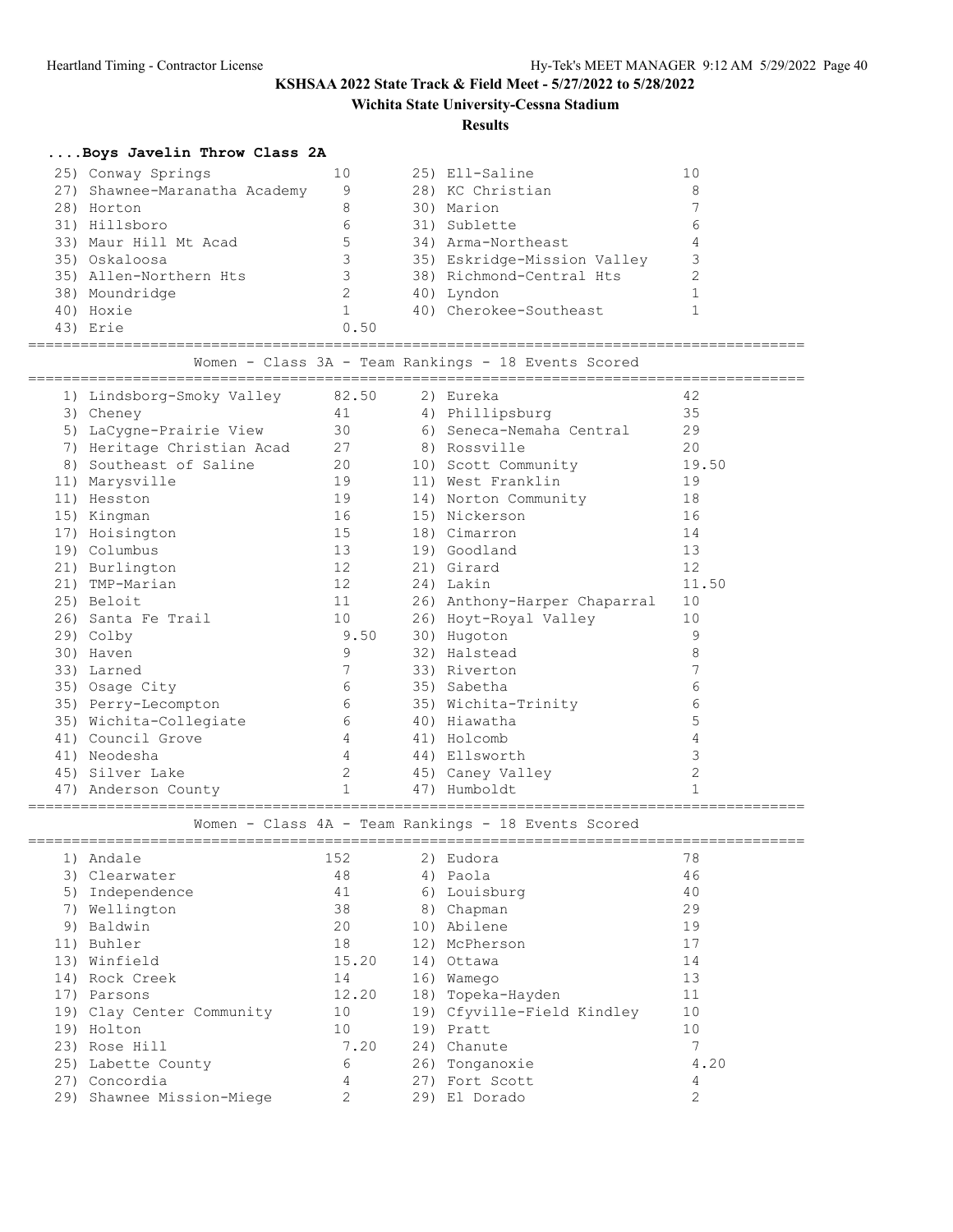### **Wichita State University-Cessna Stadium**

#### **Results**

**....Boys Javelin Throw Class 2A**

| 31) Mulvane                                                 |          | 0.20  |                                                                     |                               |
|-------------------------------------------------------------|----------|-------|---------------------------------------------------------------------|-------------------------------|
|                                                             |          |       | Women - Class 5A - Team Rankings - 18 Events Scored                 |                               |
| 1) Shawnee-Mill Valley                                      |          | 75.50 | 2) Great Bend                                                       | 67                            |
| 3) Wichita-Kapaun Mount Carme                               | 66       |       | 4) Salina-Central                                                   | 47                            |
| 5) Goddard-Eisenhower                                       | 38       |       | 5) Spring Hill                                                      | 38                            |
| 7) KC-Piper                                                 | 37       |       | 8) St. James Academy                                                | 34                            |
| 9) Andover-Central                                          |          | 28.50 | 10) Wichita-Bishop Carroll                                          | 25                            |
| 11) Tecumseh-Shawnee Heights                                | 24       |       | 11) Bonner Springs                                                  | 24                            |
| 13) DeSoto                                                  | 23       |       | 14) Lansing                                                         | 19                            |
| 15) Basehor-Linwood                                         | 18       |       | 16) Topeka-Seaman                                                   | 17                            |
| 17) Maize                                                   | 16       |       | 18) Leavenworth                                                     | 14                            |
| 19) Topeka-Highland Park                                    | 13       |       | 20) OP-St. Thomas Aquinas                                           | 12                            |
| 21) Salina-South                                            |          | 10.50 | 22) Newton                                                          | 10                            |
| 23) KC-Sumner Academy                                       | 8        |       | 23) Andover                                                         | 8                             |
| 25) Maize South                                             | 6        |       | 26) Topeka-West                                                     | 5                             |
| 26) OP-BLUE VALLEY SOUTHWEST                                | 5        |       | 26) Valley Center                                                   | 5                             |
| 29) Hays                                                    | 4        |       | 29) Ark City                                                        | 4                             |
| 31) Pittsburg                                               |          | 0.50  |                                                                     |                               |
|                                                             |          |       | ==========<br>Women - Class 6A - Team Rankings - 18 Events Scored   |                               |
| 1) Olathe Northwest                                         | 76       |       | 2) Shawnee Mission-Northwest                                        | 75                            |
| 3) Olathe West                                              | 59       |       | 4) OP-Blue Valley West                                              | 49                            |
| 5) Manhattan                                                |          | 45.50 | 6) Shawnee Mission-East                                             | 43                            |
| 7) Olathe North                                             | 39       |       | 8) Lawrence Free State                                              | 31                            |
| 9) Shawnee Mission-South                                    | 28       |       | 10) Wichita-East                                                    | 27.50                         |
| 11) OP-Blue Valley North                                    | 26       |       | 12) Olathe East                                                     | 24                            |
| 13) OP-Blue Valley Northwest                                | 21       |       | 14) Olathe South                                                    | 18                            |
| 14) Wichita-Northwest                                       | 18       |       | 16) OP-Blue Valley                                                  | 16.50                         |
| 17) Hutchinson                                              | 15       |       | 18) Wichita-Heights                                                 | 13                            |
| 19) Derby                                                   | 12       |       | 20) Liberal                                                         | 10                            |
| 21) Gardner-Edgerton                                        |          | 9.50  | 22) Wichita-South                                                   | 8                             |
| 22) Shawnee Mission-North                                   | 8        |       | 24) Lawrence                                                        | 7                             |
| 25) Garden City                                             | 5<br>4   |       | 25) Topeka-Washburn Rural                                           | 5                             |
| 27) Wichita-North                                           | 3        |       | 28) Haysville-Campus                                                | 3<br>$\overline{\mathcal{L}}$ |
| 28) Junction City<br>====================================== |          |       | 30) Dodge City<br>Men - Class 1A - Team Rankings - 18 Events Scored |                               |
|                                                             |          |       |                                                                     |                               |
| 1) Meade<br>3) Osborne                                      | 69<br>40 |       | 2) Madison<br>4) Rozel-Pawnee Heights                               | 52<br>39                      |
|                                                             |          |       | 6) Axtell                                                           | 32                            |
| 5) Quinter<br>7) Hanover                                    | 26       | 33.50 | 8) Ingalls                                                          | 23                            |
| 8) La Crosse                                                | 23       |       | 10) Fowler                                                          | 22                            |
| 10) Spearville                                              | 22       |       | 12) Caldwell                                                        | 21                            |
| 13) Frankfort                                               | 15       |       | 13) Wichita County                                                  | 15                            |
| 15) Hutch-Central Christian                                 | 14       |       | 16) Minneola                                                        | 13                            |
| 17) Kinsley                                                 | 11       |       | 18) Downs-Lakeside                                                  | 10                            |
|                                                             |          |       |                                                                     | 1 <sub>0</sub>                |

 18) Canton-Galva 10 18) Stockton 10 18) St. John 10 18) Brewster 10

 18) Dighton 10 24) Goessel 9 25) Linn 8 25) Burlingame 8 25) Washington County 8 25) Central Plains 8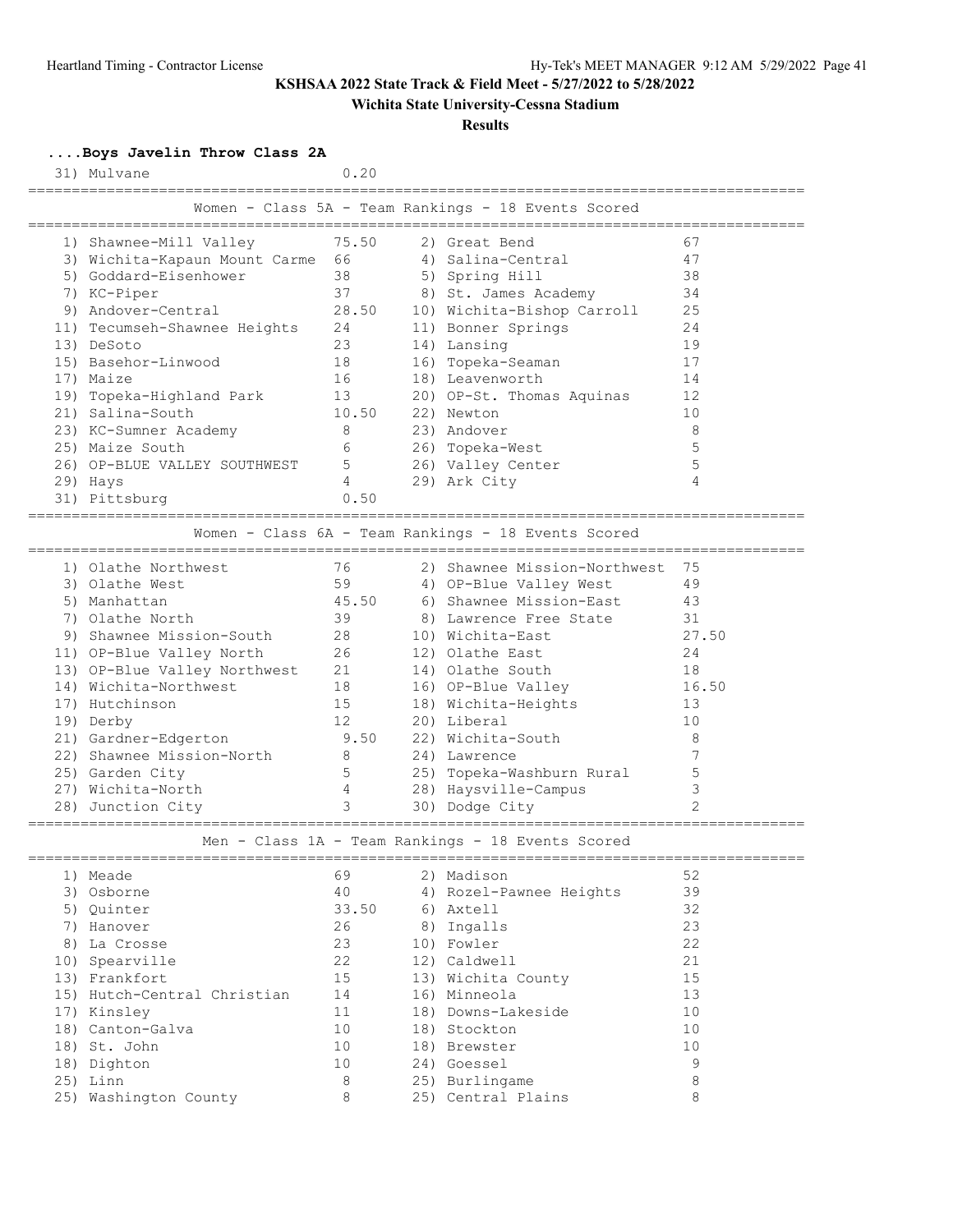### **Wichita State University-Cessna Stadium**

**Results**

### **....Boys Javelin Throw Class 2A**

|  | 29) Tescott             |      | 29) Kiowa County          |   |
|--|-------------------------|------|---------------------------|---|
|  | 29) South Gray          |      | 29) Logan                 |   |
|  | 33) Waverly             | 6    | 33) Wetmore               | 6 |
|  | 33) Langdon-Fairfield   | 6    | 33) Beloit-St. John's     | 6 |
|  | 33) Macksville          | 6    | 33) Moran-Marmaton Valley | 6 |
|  | 33) Doniphan West       | 6    | 40) Wallace County        |   |
|  | 40) Scandia-Pike Valley | 5    | 40) Sylvan-Lucas Unified  |   |
|  | 43) Greeley County      |      | 43) Palco                 |   |
|  | 43) Little River        |      | 43) South Barber          |   |
|  | 43) Centralia           |      | 43) Olpe                  |   |
|  | 49) Attica              |      | 49) Almena-Northern Vly   |   |
|  | 49) Bucklin             |      | 49) Lebo                  |   |
|  | 53) Satanta             | 2.50 | 54) Hodgeman County       |   |
|  | 54) Hartford            |      | 56) Cunningham            |   |
|  | 56) Clifton-Clyde       |      |                           |   |

=========================================================================================

Men - Class 2A - Team Rankings - 18 Events Scored

|     | 1) Moundridge                 | 58             | 2) Garden Plain               | 56    |
|-----|-------------------------------|----------------|-------------------------------|-------|
| 3)  | Inman                         | 53             | 4) Elbing-Berean Academy      | 40.50 |
| 5)  | KC Christian                  | 37             | 6) Stanton County             | 31    |
| 7)  | Plainville                    | 30.50          | 8) St. Marys                  | 27    |
| 9)  | Hutchinson-Trinity            | 25             | 10) Hoxie                     | 21    |
|     | 10) Jefferson County North    | 21             | 12) Trego Community           | 19    |
|     | 13) Belle Plaine              | 16             | 14) Pleasanton                | 15.50 |
|     | 15) Atchison County Community | 15             | 16) Cherokee-Southeast        | 14    |
| 16) | SEDAN                         | 14             | 16) Conway Springs            | 14    |
|     | 16) Chase County              | 14             | 16) Pittsburg-St. Marys-Colga | 14    |
|     | 21) Ell-Saline                | 13             | 21) Smith Center              | 13    |
|     | 23) Sublette                  | 12             | 24) Bennington                | 10.50 |
|     | 25) Sedqwick                  | 10             | 25) Ellis                     | 10    |
|     | 25) Wichita-Independent       | 10             | 28) Sterling                  | 8     |
|     | 28) Medicine Lodge            | 8              | 28) Leon-Bluestem             | 8     |
|     | 31) Allen-Northern Hts        | 7              | 31) Blue Rapids-Valley Hts    | 7     |
|     | 33) Ellinwood                 | 6              | 33) Uniontown                 | 6     |
|     | 35) Richmond-Central Hts      | 5              | 35) Shawnee-Maranatha Academy | 5     |
|     | 35) Eskridge-Mission Valley   | 5              | 38) Marion                    | 4.50  |
| 39) | Lyndon                        | $\overline{4}$ | 39) Jackson Heights           | 4     |
|     | 39) Pratt-Skyline             | 4              | 42) McLouth                   | 3     |
| 43) | Maur Hill Mt Acad             | 2              | 44) Erie                      | 0.50  |
|     |                               |                |                               |       |

Men - Class 3A - Team Rankings - 18 Events Scored

|     | 1) Southeast of Saline     | 94 | 2) Burlington            | 50    |  |
|-----|----------------------------|----|--------------------------|-------|--|
|     | 3) Wichita-Collegiate      | 48 | 4) Marysville            | 41    |  |
|     | 5) Lakin                   | 33 | 6) Wichita-Trinity       | 30    |  |
|     | 7) Silver Lake             | 27 | 7) Seneca-Nemaha Central | 27    |  |
|     | 7) TMP-Marian              | 27 | 10) Beloit               | 24    |  |
|     | 10) Kingman                | 24 | 12) Scott Community      | 23    |  |
|     | 13) Santa Fe Trail         | 19 | 13) Osage City           | 19    |  |
|     | 13) Lindsborg-Smoky Valley | 19 | 16) Cheney               | 18.50 |  |
|     | 17) Hesston                | 15 | 18) Hoisington           | 13    |  |
|     | 18) Holcomb                | 13 | 18) Council Grove        | 13    |  |
|     | 21) Girard                 | 11 | 22) KC-Bishop Ward       | 10    |  |
| 22) | Columbus                   | 10 | 24) Halstead             | 9     |  |
|     |                            |    |                          |       |  |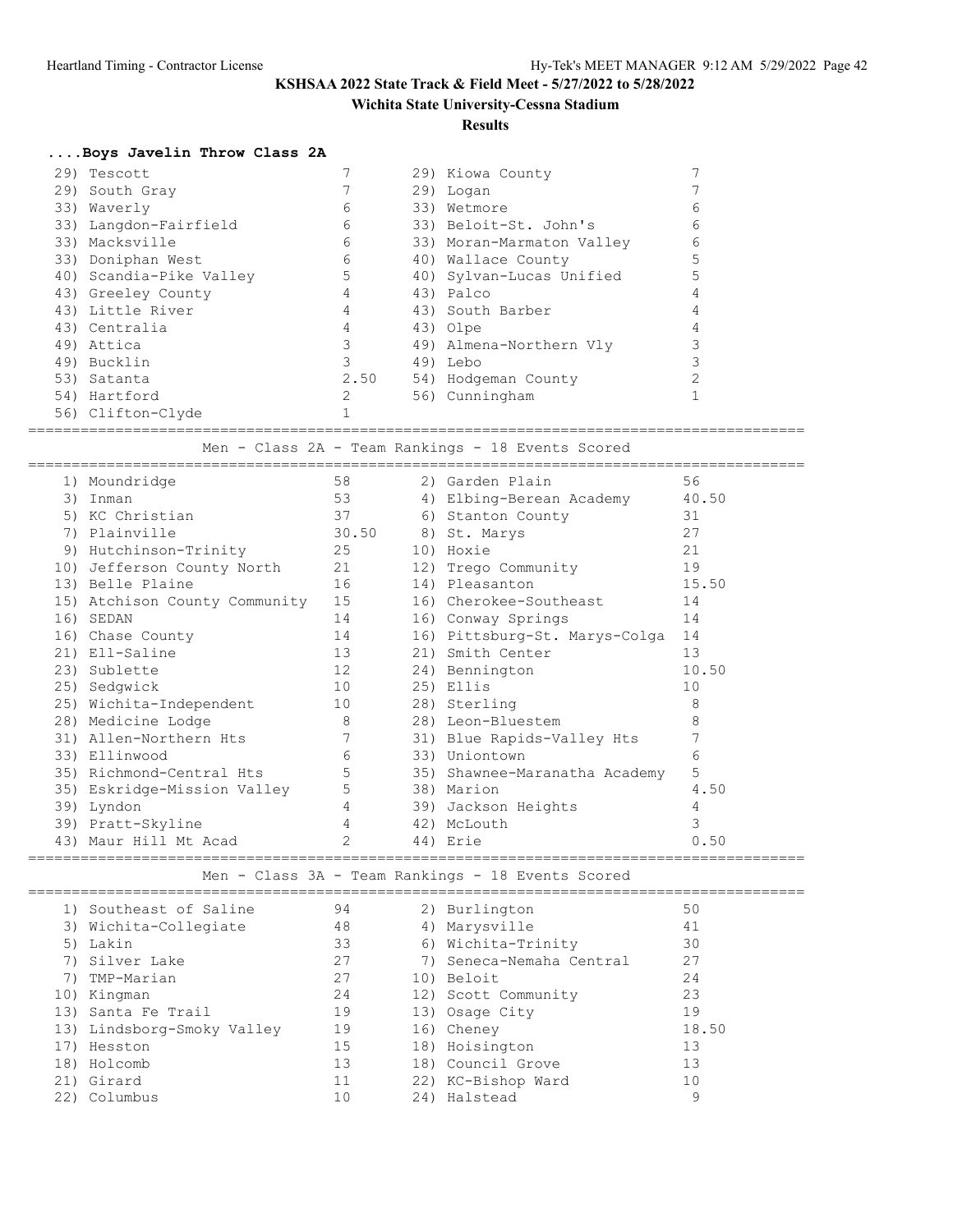**Wichita State University-Cessna Stadium**

### **Results**

# **....Boys Javelin Throw Class 2A**

|                                                   | 25) Lyons                                           | 8                        |  | 25) Colby                                            | 8              |  |  |  |  |
|---------------------------------------------------|-----------------------------------------------------|--------------------------|--|------------------------------------------------------|----------------|--|--|--|--|
|                                                   | 25) Anthony-Harper Chaparral                        | 8                        |  | 28) Russell                                          | 6.50           |  |  |  |  |
|                                                   | 29) Wellsville                                      | 6                        |  | 29) Humboldt                                         | 6              |  |  |  |  |
|                                                   | 29) Norton Community                                | 6                        |  | 32) Phillipsburg                                     | 5              |  |  |  |  |
|                                                   | 32) West Franklin                                   | 5                        |  | 32) Galena                                           | 5              |  |  |  |  |
|                                                   | 32) Sabetha                                         | 5                        |  | 36) Rossville                                        | $\overline{4}$ |  |  |  |  |
|                                                   | 37) Caney Valley                                    | $\overline{\mathbf{3}}$  |  | 37) Anderson County                                  | 3              |  |  |  |  |
|                                                   | 39) Goodland                                        | $\overline{\phantom{a}}$ |  | 40) Riverton                                         | $\mathbf{1}$   |  |  |  |  |
|                                                   | 40) Cherryvale                                      | $\overline{1}$           |  | 40) Perry-Lecompton                                  | $\mathbf{1}$   |  |  |  |  |
|                                                   | Men - Class 4A - Team Rankings - 18 Events Scored   |                          |  |                                                      |                |  |  |  |  |
|                                                   | 1) Andale                                           | 101                      |  | 2) Chanute                                           | 71             |  |  |  |  |
|                                                   | 3) Louisburg                                        | 67                       |  | 4) Topeka-Hayden                                     | 64             |  |  |  |  |
|                                                   | 5) Buhler                                           | 51                       |  | 6) Eudora                                            | 41             |  |  |  |  |
|                                                   | 7) Tonganoxie                                       | 40                       |  | 8) Augusta                                           | 34             |  |  |  |  |
|                                                   | 9) Rose Hill                                        | 29                       |  | 10) Wamego                                           | 26             |  |  |  |  |
|                                                   | 11) Abilene                                         | 24                       |  | 12) Shawnee Mission-Miege                            | 23             |  |  |  |  |
|                                                   | 13) Paola                                           | 21.50                    |  | 14) Concordia                                        | 16             |  |  |  |  |
|                                                   | 15) McPherson                                       | 15                       |  | 16) Iola                                             | 13             |  |  |  |  |
|                                                   | 16) Winfield                                        | 13                       |  | 18) El Dorado                                        | 10             |  |  |  |  |
|                                                   | 19) Parsons                                         | $\overline{9}$           |  | 20) Cfyville-Field Kindley                           | - 7            |  |  |  |  |
|                                                   | 21) Ottawa                                          | 6                        |  | 21) Pratt                                            | 6              |  |  |  |  |
|                                                   | 23) Clay Center Community 4                         |                          |  | 24) Rock Creek                                       | 3              |  |  |  |  |
|                                                   | 25) Fort Scott                                      |                          |  | 2.50 26) Clearwater                                  | $\mathbf{2}$   |  |  |  |  |
|                                                   | 26) Towanda-Circle                                  | 2                        |  | 28) Labette County                                   | $\mathbf{1}$   |  |  |  |  |
|                                                   | Men - Class 5A - Team Rankings - 18 Events Scored   |                          |  |                                                      |                |  |  |  |  |
|                                                   | 63<br>1) Shawnee-Mill Valley                        |                          |  | 2) OP-St. Thomas Aquinas                             | 62             |  |  |  |  |
|                                                   | 3) Wichita-Kapaun Mount Carme 56 4) Andover-Central |                          |  |                                                      | 47             |  |  |  |  |
|                                                   | 5) Wichita-Bishop Carroll 45.50 6) KC-Piper         |                          |  |                                                      | 42             |  |  |  |  |
|                                                   | 7) Andover                                          | 36                       |  | 8) DeSoto                                            | 29             |  |  |  |  |
|                                                   | 9) Hays                                             |                          |  | 28.50 10) St. James Academy 27.50                    |                |  |  |  |  |
|                                                   | 11) Topeka-Highland Park                            | 26                       |  | 12) Maize                                            | 24.50          |  |  |  |  |
|                                                   | 13) Ark City                                        | 23                       |  | 13) Spring Hill                                      | 23             |  |  |  |  |
|                                                   | 15) OP-BLUE VALLEY SOUTHWEST 21                     |                          |  | 15) Leavenworth                                      | 21             |  |  |  |  |
|                                                   | 17) Basehor-Linwood                                 |                          |  | 20.50 18) Lansing                                    | 18             |  |  |  |  |
|                                                   | 19) Topeka-West                                     | 16                       |  | 19) Maize South                                      | 16             |  |  |  |  |
|                                                   | 21) Tecumseh-Shawnee Heights                        | 14                       |  | 22) Valley Center                                    | 10.50          |  |  |  |  |
|                                                   | 23) Great Bend                                      | 10                       |  | 24) Newton                                           | 6              |  |  |  |  |
|                                                   | 24) Bonner Springs                                  | 6                        |  | 26) Goddard                                          | 5              |  |  |  |  |
|                                                   | 27) Emporia                                         | 3                        |  | 28) Salina-Central                                   | $\mathbf{1}$   |  |  |  |  |
|                                                   | 28) Topeka-Seaman                                   | $\mathbf{1}$             |  |                                                      |                |  |  |  |  |
| Men - Class 6A - Team Rankings - 18 Events Scored |                                                     |                          |  |                                                      |                |  |  |  |  |
|                                                   | 1) Olathe North                                     | 112                      |  | 2) Shawnee Mission-East                              | 56             |  |  |  |  |
|                                                   |                                                     |                          |  | 4) Olathe East                                       | 40             |  |  |  |  |
|                                                   | 3) Olathe Northwest                                 | 47                       |  |                                                      |                |  |  |  |  |
|                                                   | 5) Olathe West                                      | 39                       |  | 6) Wichita-East                                      | 35             |  |  |  |  |
|                                                   | 6) Garden City                                      | 35                       |  | 8) Lawrence Free State                               | 33             |  |  |  |  |
|                                                   | 9) Shawnee Mission-Northwest                        | 27                       |  | 9) OP-Blue Valley                                    | 27             |  |  |  |  |
|                                                   | 11) Olathe South                                    | 26                       |  | 11) Wichita-Heights                                  | 26             |  |  |  |  |
|                                                   | 13) Manhattan<br>15) OP-Blue Valley North           | 23                       |  | 13) Shawnee Mission-North<br>16) OP-Blue Valley West | 23<br>19       |  |  |  |  |